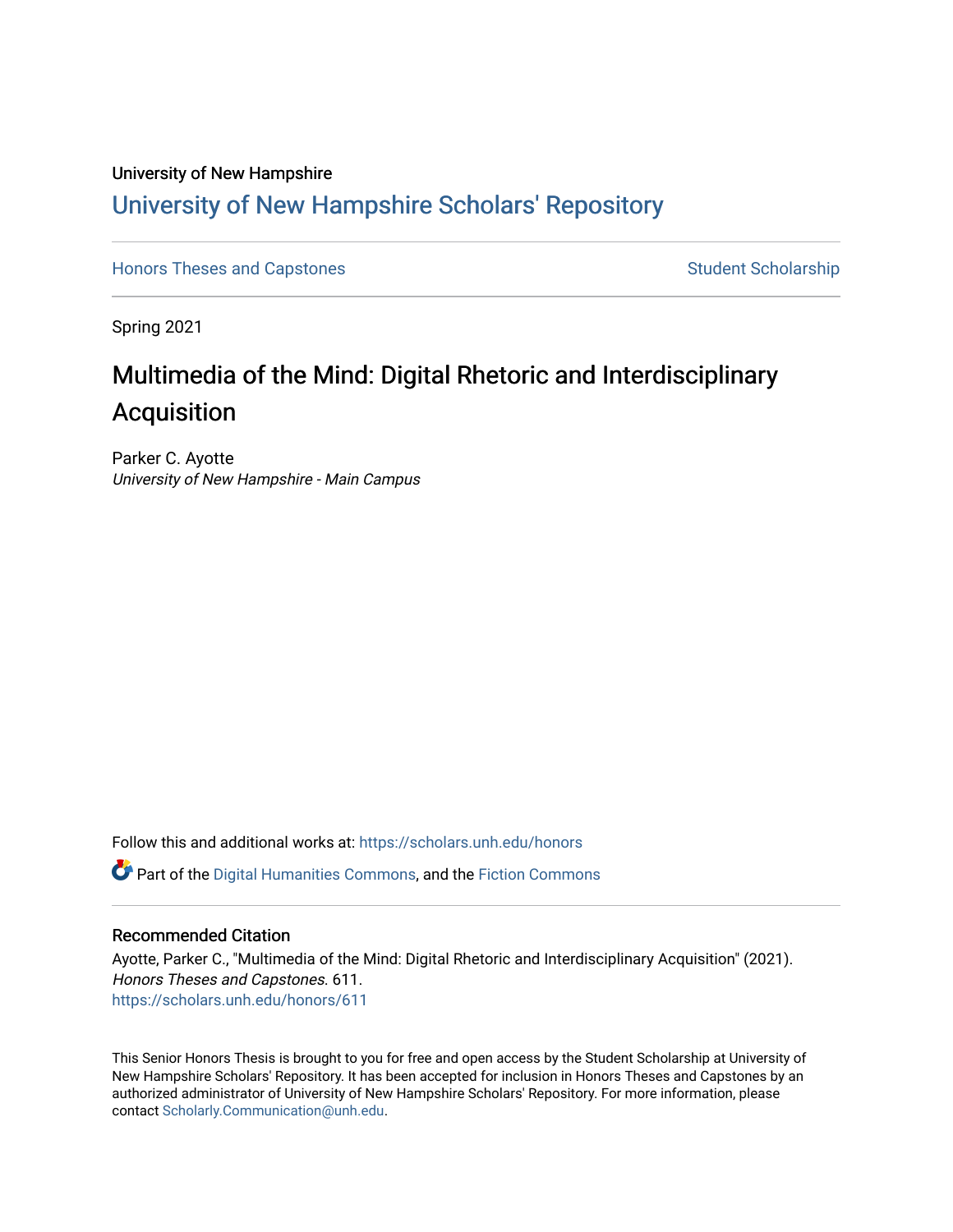# Multimedia of the Mind: Digital Rhetoric and Interdisciplinary Acquisition

Parker Ayotte Honors Senior Thesis Spring 2021 Advisor: Melinda White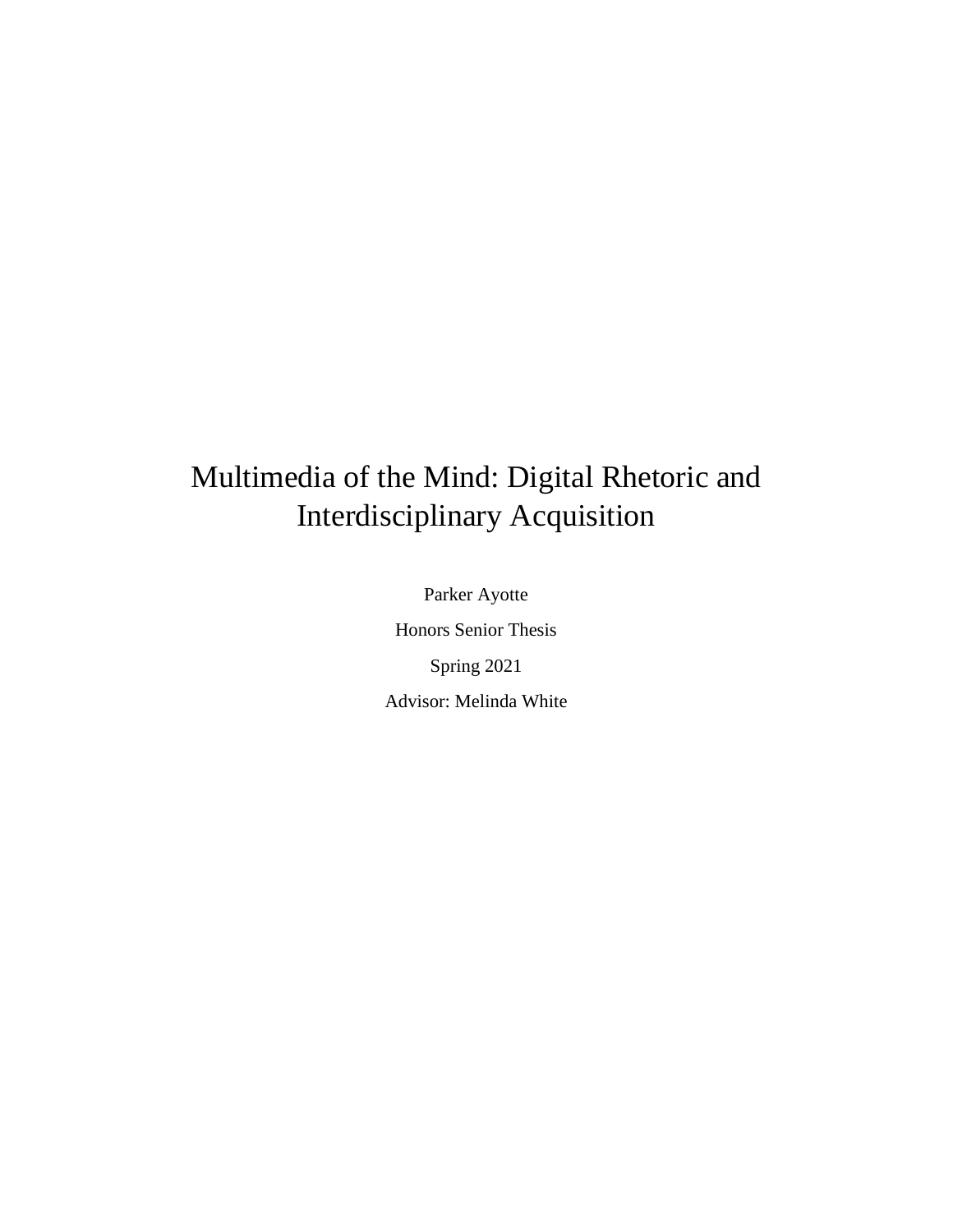### Abstract

Multimodal digital narratives are currently in the spotlight for acquisition into the digital humanities. The narrative form is emerging with great research interest, the form having no previously established traditions. This research paper attempts to define the nature of multimodal digital narratives and their implementation into modern society. Specifically, the paper addresses the digital rhetoric appropriated by multimodal digital narratives and how it translates into modifying perceptions of society. This multimodal digital rhetoric is then explored in the context of digital activism and education, formative social discourses the augment societal perceptions. Digital rhetoric is utilized to augement a user's reality to distort and influence societal perceptions.

Audio, visuals, user interface, reading, and text all filter into digital rhetoric, compounding an author's ideas with each added element. All aspects of a digital narrative are tended to create user immersion, creating a multi-sensory narrative. The quality of user immersion and variability in narrative navigation, provides a personalized meaning individual to every user. Digital rhetoric is a means in which the author shapes the limits of what a user retains from the narrative itself.

Examining instances of multimodal digital narratives reveals the quality of societal distortion. By using my research to create the multimodal digital narrative, "Promise of Paradise," I explored digital activism though the platform, Twine. Authors model reality through a predetermined system that allows for authorial intent. The system and elements, designed by the author, indicate motivation and display the specific intent an author has in the creation of their multimodal digital narrative. These concepts speak of immense power and capability, filtering into digital activism and modern education.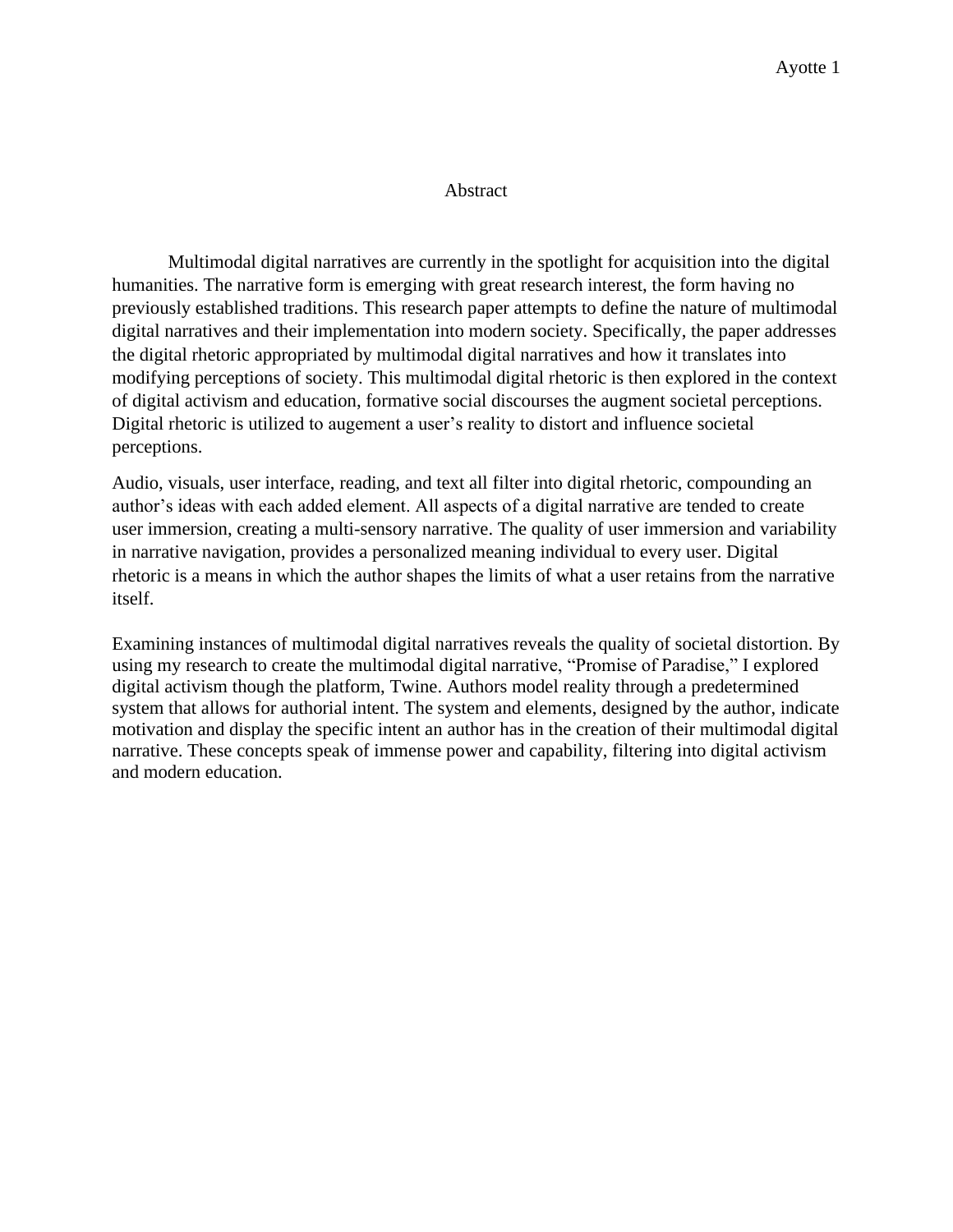# **Introduction to Digital Narratives**

A leatherback spine filled with paper; books have functioned as crucial media in conveying society-altering ideas. Flipping through page after page of words acquiesced by generations, information pertaining to identity and culture has been captured throughout the history of literature. Pages reflect the thoughts, concerns, and atmosphere of time periods, and the book has reigned supreme for centuries. That's changing. The novelty once afforded by commoditizing books and the power of the printing press has long since waned. The turn of the 21<sup>st</sup> century has all but proven that to be clear, the digital world dominates communication between groups of people. Digital dominance has shifted classical ideas on what defines a narrative, multimodal digital narratives forcing their way into the world of literature. Many authors have shifted to pioneering the digital world, creating digital narratives accessible to audiences potentially around the globe. I would like to emphasize the importance of the word "potentially" in the previous sentence. Even if Internet usage increases, cultural barriers such as: differences in dialect, specific traditions, spirtualities and religions, and different social norms will impede the dissemination of multimodal digital narratives. New technological advances would be required to create an all-encompassing, global community. While reading this essay, you will encounter instances of the word "global" used in relationship to community. Theories explored and addressed are in terms of the hypothetical, exploring the potential of multimodal digital narratives in an optimized and unrestricted setting. The monopolizing domination of the printing industry no longer has the power to supress newfound digital freedom among authors and audiences. Even in digital literature's relatively infantile maturity, multimodal digital narratives grow in numbers, new identities and cultures being added to a newly-imagined global community. Creating a global community is a gigantic task, one that many nations have tried to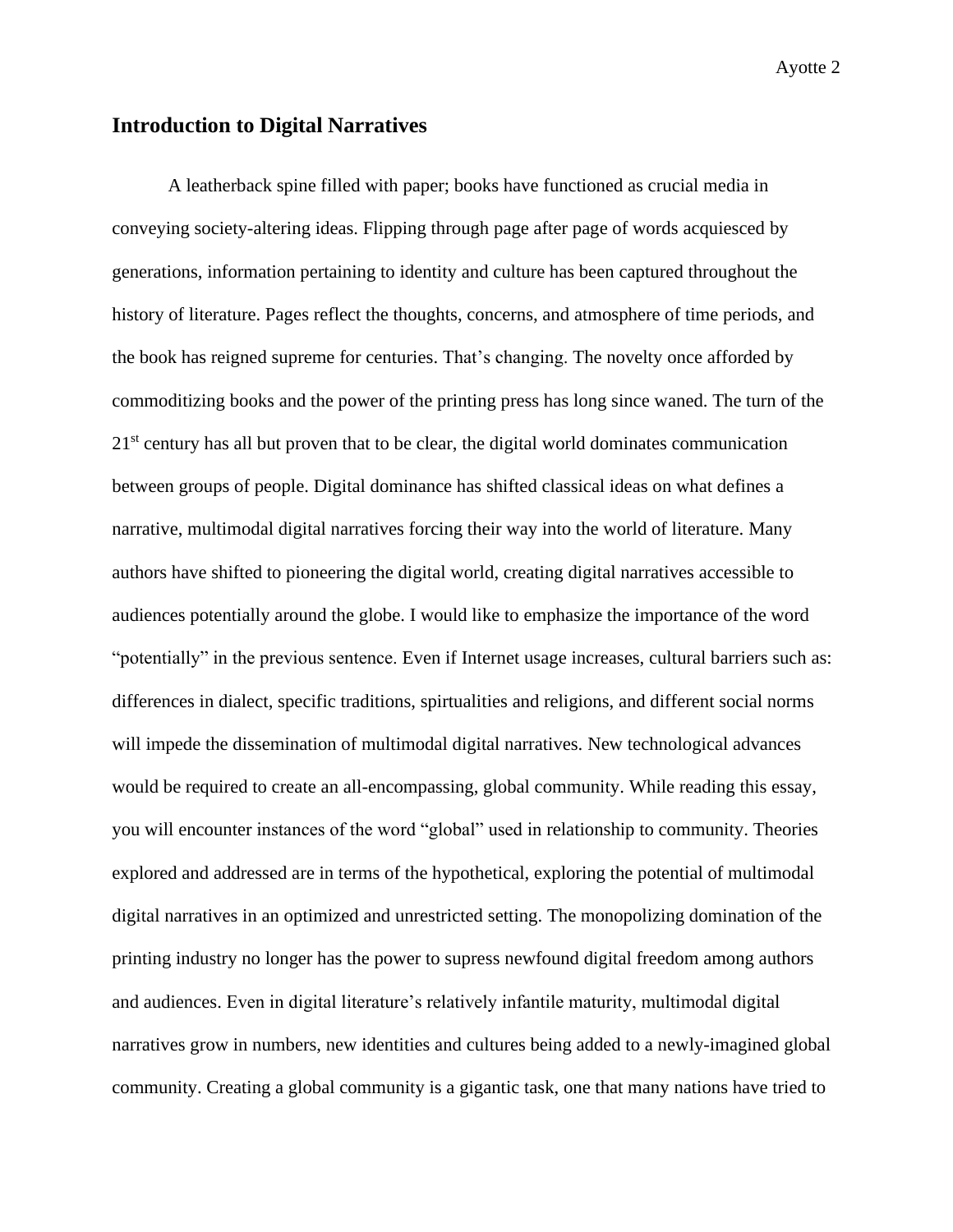achieve through colonialism and Imperialism, but all have failed to do. That does not mean that globalization has been accomplished; multimodal digital narratives narratives must navigate language barriers, Internet accessibility issues, and overwhelming cultural differences. Where digital narratives have to traverse new territory previously unexplored in global literature, the application of new modalities allows for the initial bridging of vast cultural divides. Utilizing these technologies offers different paths to persuade, inform, or direct an audience to adopt specific ideas, especially in relation to social norms. Throughout the duration of my research, I composed the multimodal digital narrative, "Promise of Paradise" to apply my finding to digital activism, fighting silence in the face of corrupt authority. Multiple streams of stimuli offer various communication pathways, but to survive the potential data overload and thus Internet obscurity, especially when contrasted with the standard book, certain factors must be present for multi-modal digital narratives to survive. How information is conveyed is vital for the form's appropriation into standard societal use, multimodal digital narratives offering the presentation of sound, interactability, and complex visuals in the form of images and video. These additions to the author's toolkit add liberty in information's portrayal, combining different sensory experiences to impart nuance and context to an audience. As I composed my own narrative, I learned the author's toolkit is continuously evolving, increasing experience with the medium allows for increased complexity in the development of sensory elements. Multimodal digital narratives are characterized by their seemingly endless possibilities, offering a poignant tool to control, persuade, and inform societal change in the form of education and activism.

# **Digital Development**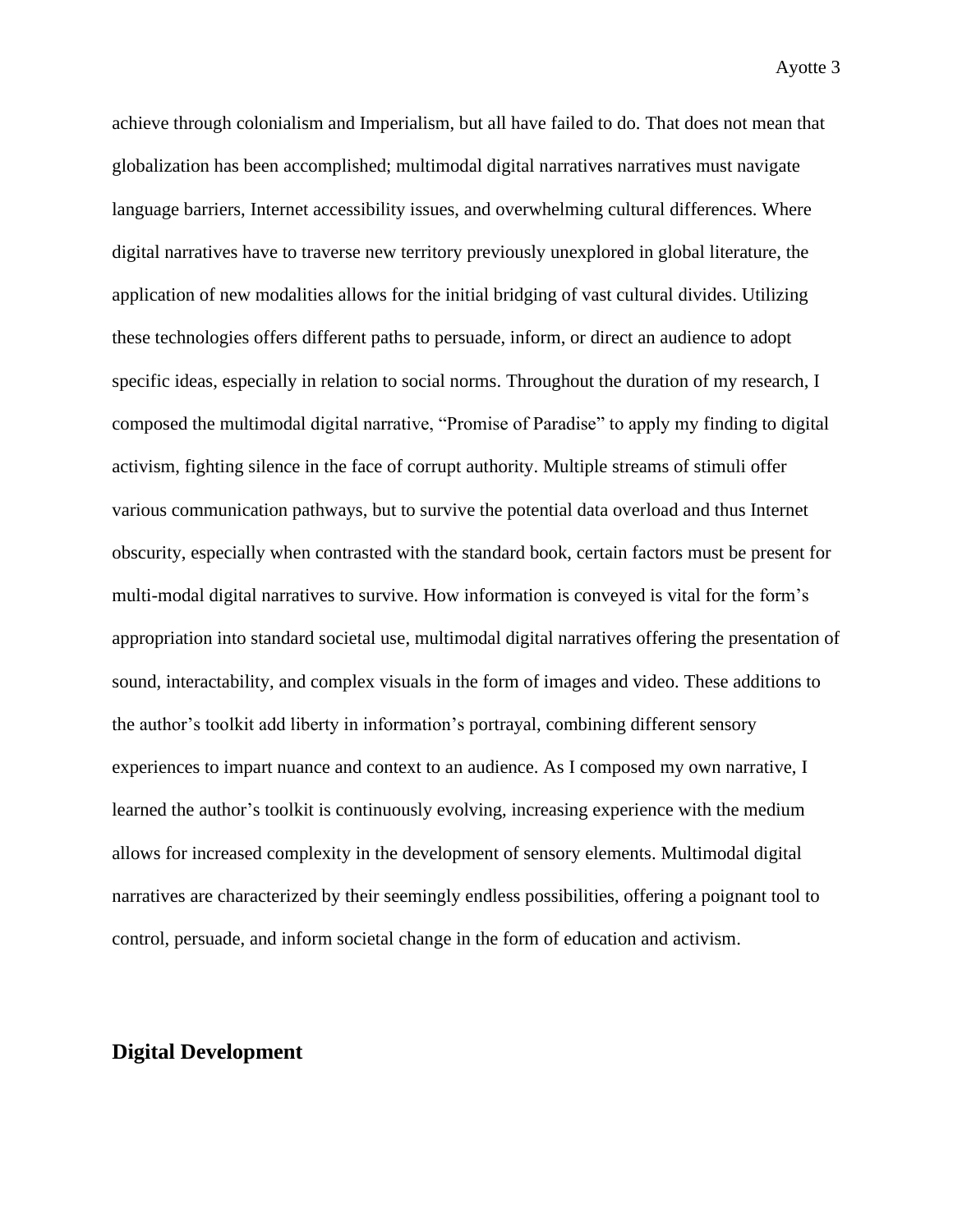To understand the nature of multimodal digital narratives, it is imperative to understand the nature of the digital world. The digital world starts with the invention of the computer and its functions: "If the first computers were designed for number crunching and data processing for military, scientific, and then business applications, they soon became adapted to text editing or the manipulation of alphanumeric strings" (Rockwell 112). The first computers were bigger and had less capabilities than those in 2021. The Internet, has developed rapidly over time, more and more information becoming available through different technological advances. Increased functional capabilities in computer development have allowed for independence in virtual creators: "In 1986, the capabilities of the Macintosh were extended… Mac Plus, Aldus PageMaker and the PostScript capable Apple LaserWriter. The combination… made 'desktop publishing' accessible…" (Rockwell 113). The increased capabilities of computers allowed for a power shift in the world of literature, print pressing no longer monopolizing and dictating human literature. Censorship and creative control were allotted to businesses that allowed for the circulation of written material, but the Internet offered a solution with no intermediary: "The transmission of ideas was slower and more controlled by gatekeepers who deemed certain works appropriate and others inappropriate" (Waite 38). The monopoly printing presses had over the distribution of literature highlighted the impact capitalism has upon literature. Books became vehicles of money production, voices became silenced in the face of financial profitability. The autonomy of communication offered by the Internet has opened up accessibility to users who otherwise would remain silent: "… the digital realm has been characterized as both a space that frees one from control because it need not follow the metaphors and constraints of the physical world and exerts control through... protocol" (Eyman 79). The digital realm offers the potential for social commentary free of production censorship, distorting reality into a controlled, digital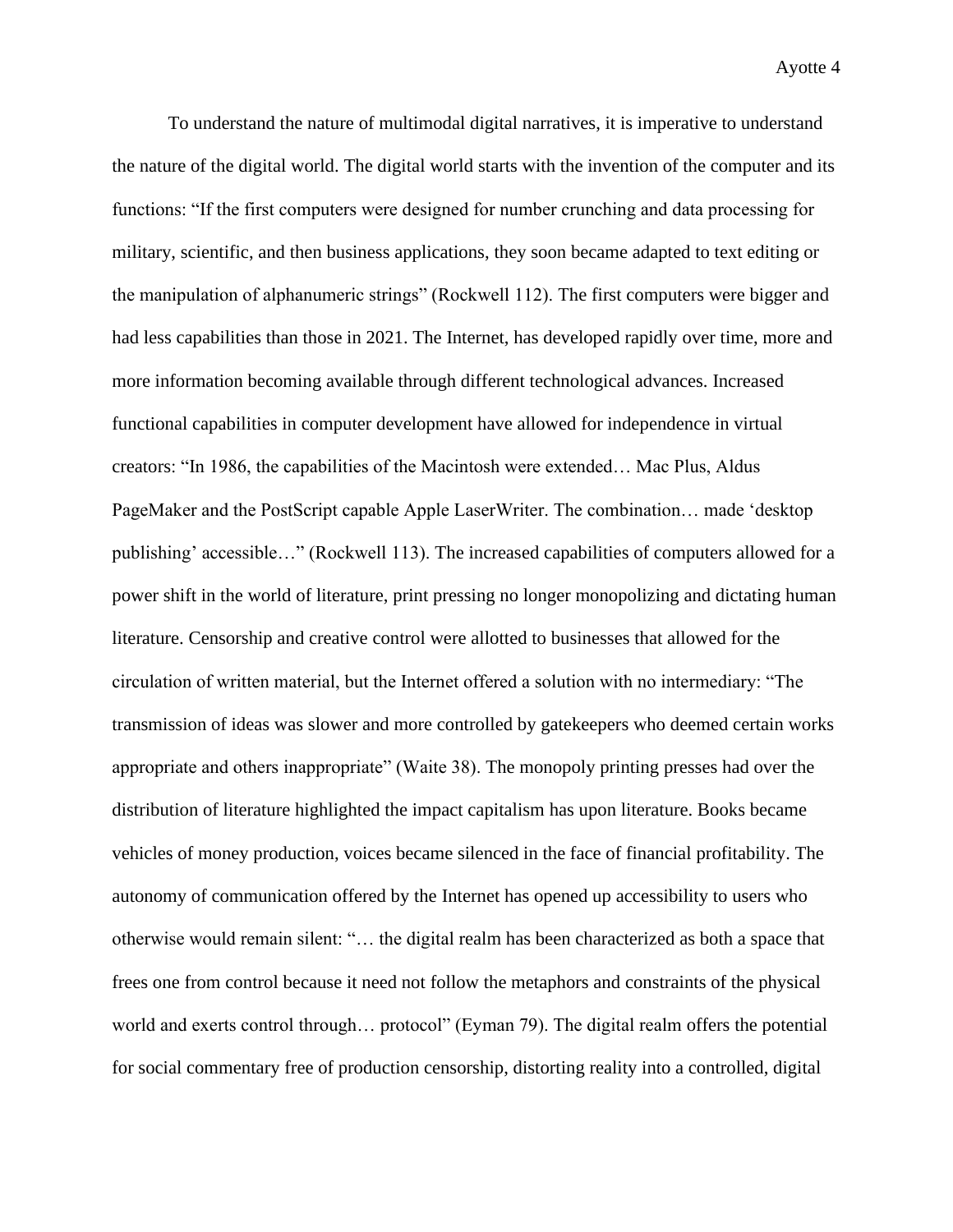framework. The digital world is framed as one characterized by freedom, independence from intermediaries allowing for a better representation of human perspectives on reality. The global nature of the Internet reinforces freedom through connection to otherwise seemingly unreachable cultural communities. Multimodal digital narratives have the potential to be removed from nation-state bias, allowing for candid commentary on the nature of human society. The autonomy provided by digital narratives allows for communication between disjointed cultural worlds, allowing for multi-cultural discourse on issues that transcend nation-state politics and control. As the Internet flourishes and gains increasing usership, the voices of people across the world can be heard on a potentially global scale.

Multimodal digital narratives allow for the increased proliferation of ideas, providing a powerful tool of social change. With the advent of self-publishing through the desktop computer, people were able to create different types of narratives over the Internet. There is more potential narrative in multimodal digital narratives, allowing for more personalized interpretations and creations of narratives: "In the face of the overwhelming quantities of data that databasemanagement systems now put at our fingertips, no one narrative is likely to establish dominance… interpretive possibilities proliferate as databases increase" (Hayles 182). Increased interpretation variability alludes to the personalized understanding each individual has of an individual work. This personalization is an intimate act, speaking to the power of the message interpreted by each user. With the relative infancy of multimodal digital narratives, these opinions are unimaginably vital for a global understanding of digital narratives. The power and potential derived from the form comes from its extended, delocalized reach. With multimodal digital narratives having the potential of distorting reality and thus promoting societal change, defining and investing in multimodal digital narratives has never proven more vital. Multimodal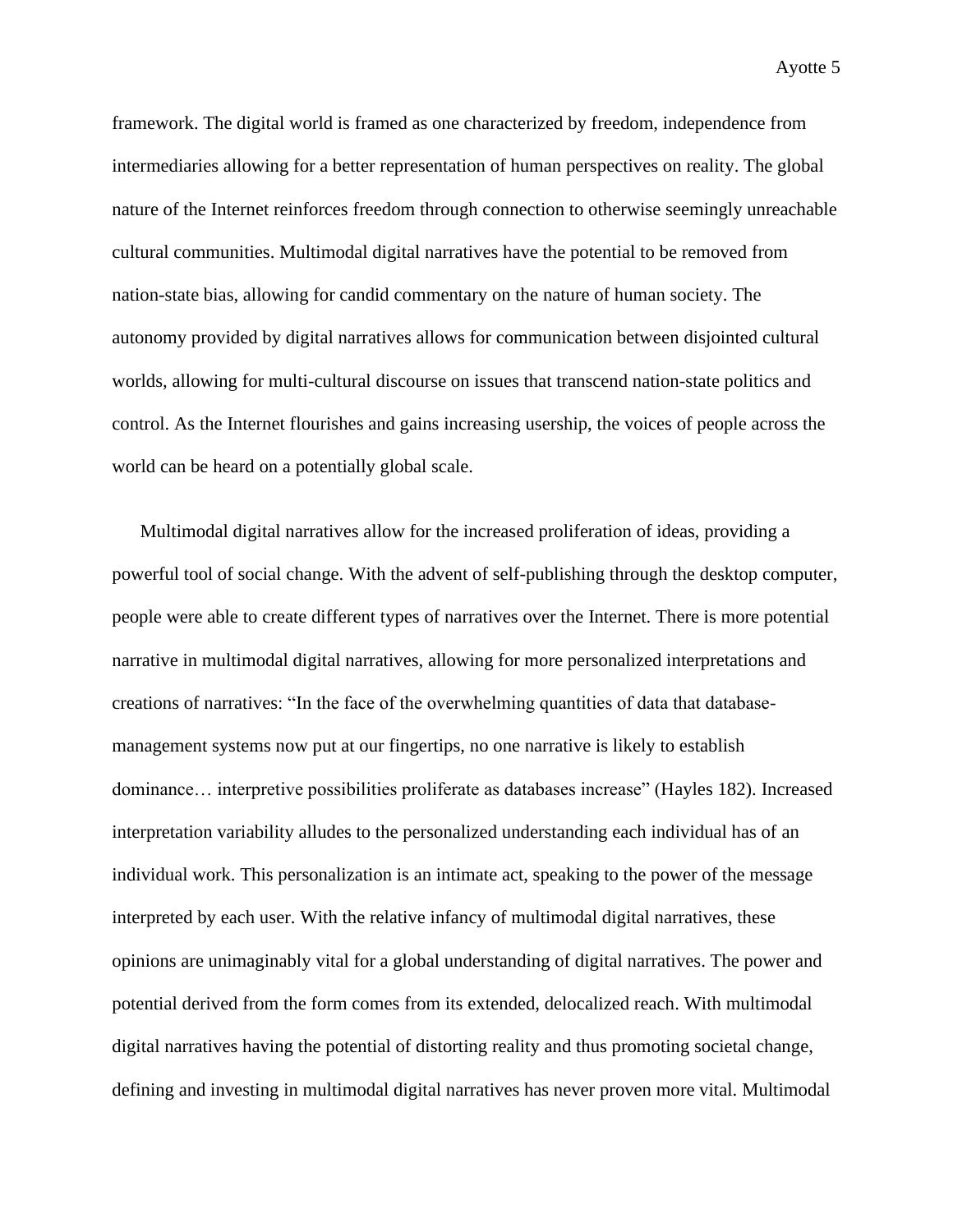digital narratives are a tool in which countless disciplines can benefit, their near-universality and personalized learning component proving vital in communication between various countries on different coninents: "We must be proactive and influence the shape of information technology as early as possible, tirelessly exploring common ground with larger disciplines and taking responsibility for pointing out where our challenges do…" (Crane 50). Digital narratives are positioned to have nearly a global impact, and with their newness defining their capabilities is of the utmost importance. The plot of a story is equally as important as an audience's perception of a story. In a sense, the author has as much control as the audience thinks they have. With classical applauded forms of entertainment, art, and literature steeped so far into antiquity, the importance of different literary traditions has faded into obscurity. The digital world provides a vehicle of accessibility for guided education to evoke social discourse. The Internet transforms the outdated and obscure into a modern, cutting-edge space. Digital narratives provide a geographically-removed space to discuss different ideas, directly allowing authors to shape different societies. There is currently time-dependent importance placed upon digital narratives. Multimodal digital narratives are something of a hidden gem, an opportunity to communicate beyond nation-state borders and create change. Reality does, however, have commentary on digital narratives themselves. The increased attention digital narratives have received in recent years speaks to different disciplines' attempts at defining their relevance in modern society. Digital narratives are unmarked territory, no gentrification or standards have been truly solidified, allowing an arena for anyone to enter. The power of multimodal digital narratives over social change from their interpretable variability, allowing for personalization and retention of a message especially in a digitally-demanding age.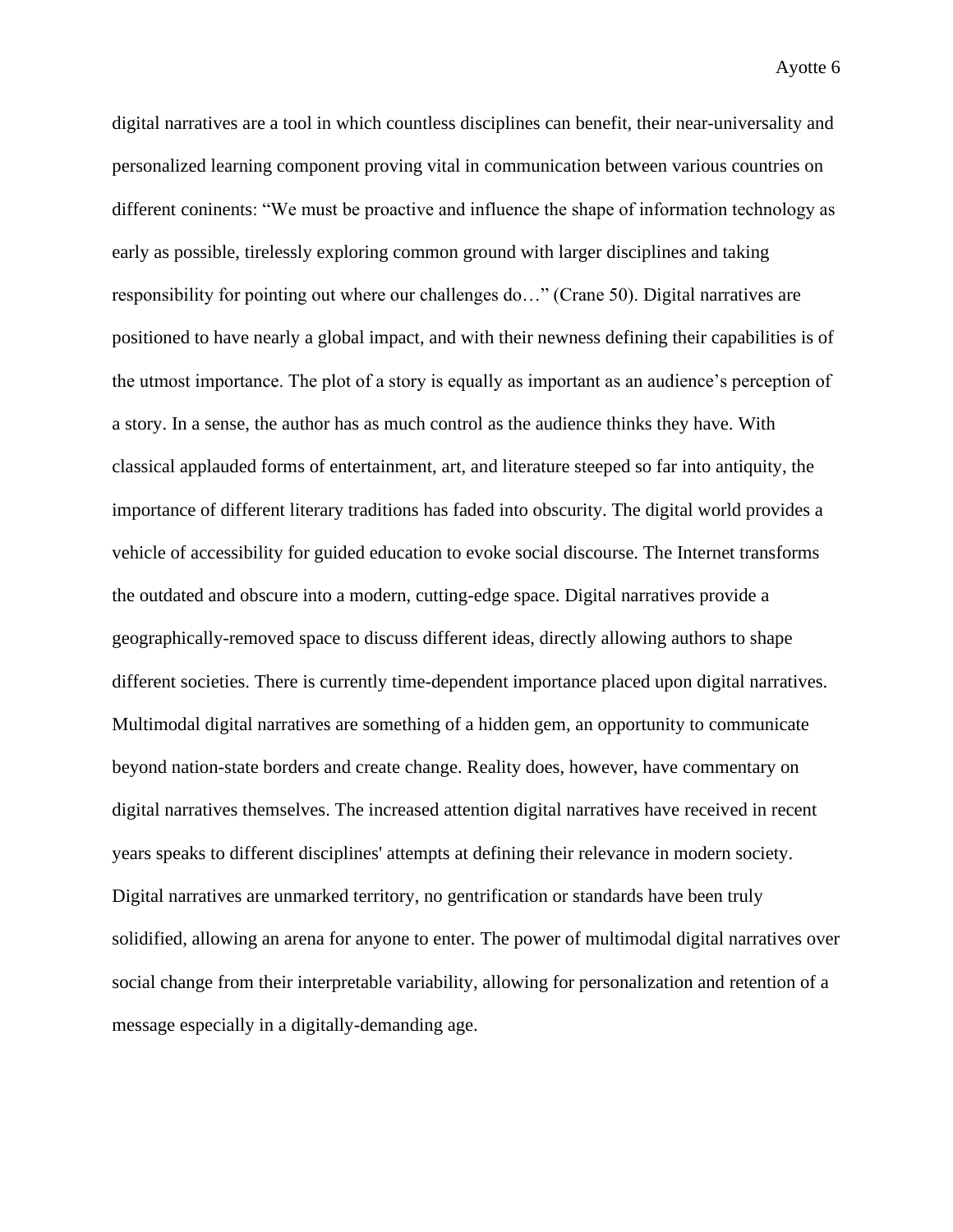The breadth of the Internet poses a time-sensitive problem for communities racing into the digital age, a data overload so innavigable that communities are pushed to the margins. With the increasing number of Internet users, the amount of information on the Internet will increase: "Never before in the history of the human species has so much information been so easily available to so many" (Hayles 182). This prospect requires rapid acclimation to the digital world, allowing for the transference of new ideas in a time-sensitive manner. The nature of the computer though has a way of impacting the ways ideas are spread: "Whereas database reflects the computer's ontology and operates with optimum efficiency in set-theoretic operations based on formal logic, narrative is an ancient linguistic technology almost as old as the human species" (Hayles 179). The two technologies are set firmly apart, yet by merging the two they take on different forms, requiring modification of the traditional idea of what makes a narrative. The modern nature of the Internet requires narratives to represent societies now, potentially obscuring work seemingly rooted solely in the past: "Even in the best of futures, where classicists customize general tools and share a rich infrastructure with larger disciplines, classicists will have to struggle mightily for their voices to be heard so that emerging systems and standards meet their needs" (Crane 47). Society focuses on ideas of the new, the modern, the cutting-edge. Information consumption will continuously become more selective, more relevant and appealing narratives will dominate classical traditions. Increased interest in the modern will force disciplines to adapt or die out, history being obscured by every dwindling discipline. This uphill battle faced by historically prominent traditions is one of necessity: "Research sustains that the capacity to imagine and plan one's personal future… based on the memory of the past circumstances and contingencies, which produce enormous selective advantages…" (Soto). History provides a foundational backbone of identity, helping to dictate the course of the future.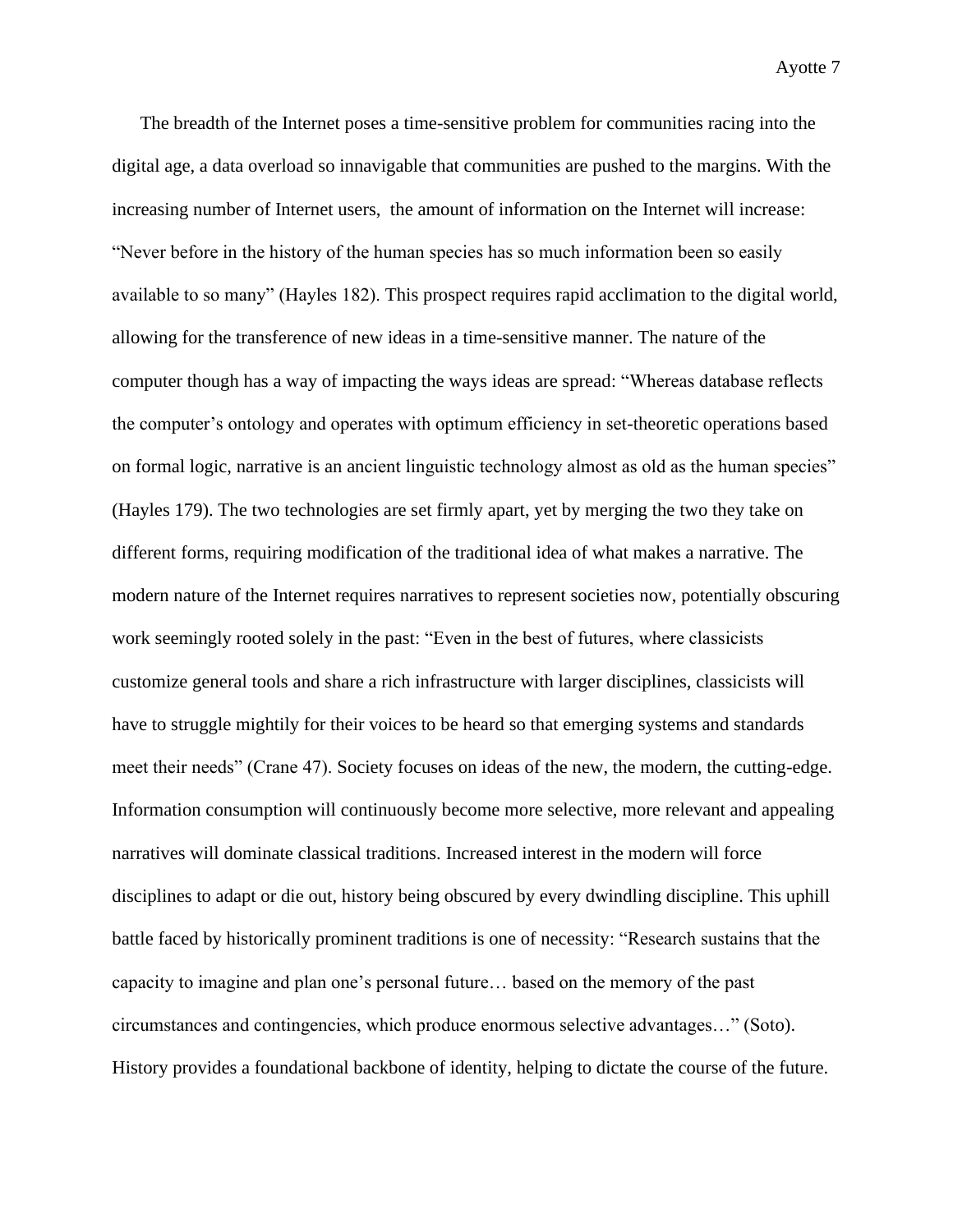However, history is a means of looking at a potential solution, not identifying the current problem. In an age of immediacy and reaction-based thinking due to immediate information access, digital activism will, on average, have a much larger reach than isolations of the past. Digital narratives offer possibilities for classical traditions, something that can distort the actions and ideas from the past. Digital Activism, a modern concept, is relatively located in the present, just as humans primarily respond to reality. Multimodal digital narratives allow authors to pull from the current moment and share it across the globe. The possibilities afforded to authors by multimodal digital narratives capitalize on the modern, creating social commentary that inspires change.

Digital narratives have a quality of freedom that is not restricted by paper, a voice beyond the written word, imagination, and skill are the limits of possibility rather than tradition. The interface an author presents is the framework in which an audience can distort the digital world, creating a guided experience of self-realization. A multimodal digital narrative blends any number of elements from, music, sounds, videos, images, text, and code to create a story for the Interconnected Network. Coding is used to construct the spaces an audience enters, distorting the perception of reality through perceived user autonomy, even if the world is guided by an author's directives: "Digital texts by contrast, are operated by a program that reacts to the actions of the user by executing certain modules of code, thereby altering the global state of the computer, just as the behavior of the computer alters the global state of the mind of the user" (Page 35). User interaction with the system creates a dialogue that lets the user change the system within the system's limitation. Instead of the traditional analysis of fixed, physical literature, there is an active dialogue between the narrative and user: "The narratives of digitization in the library shifts learning shifts learning from 'instruction' to 'empowerment', entailing an institutional move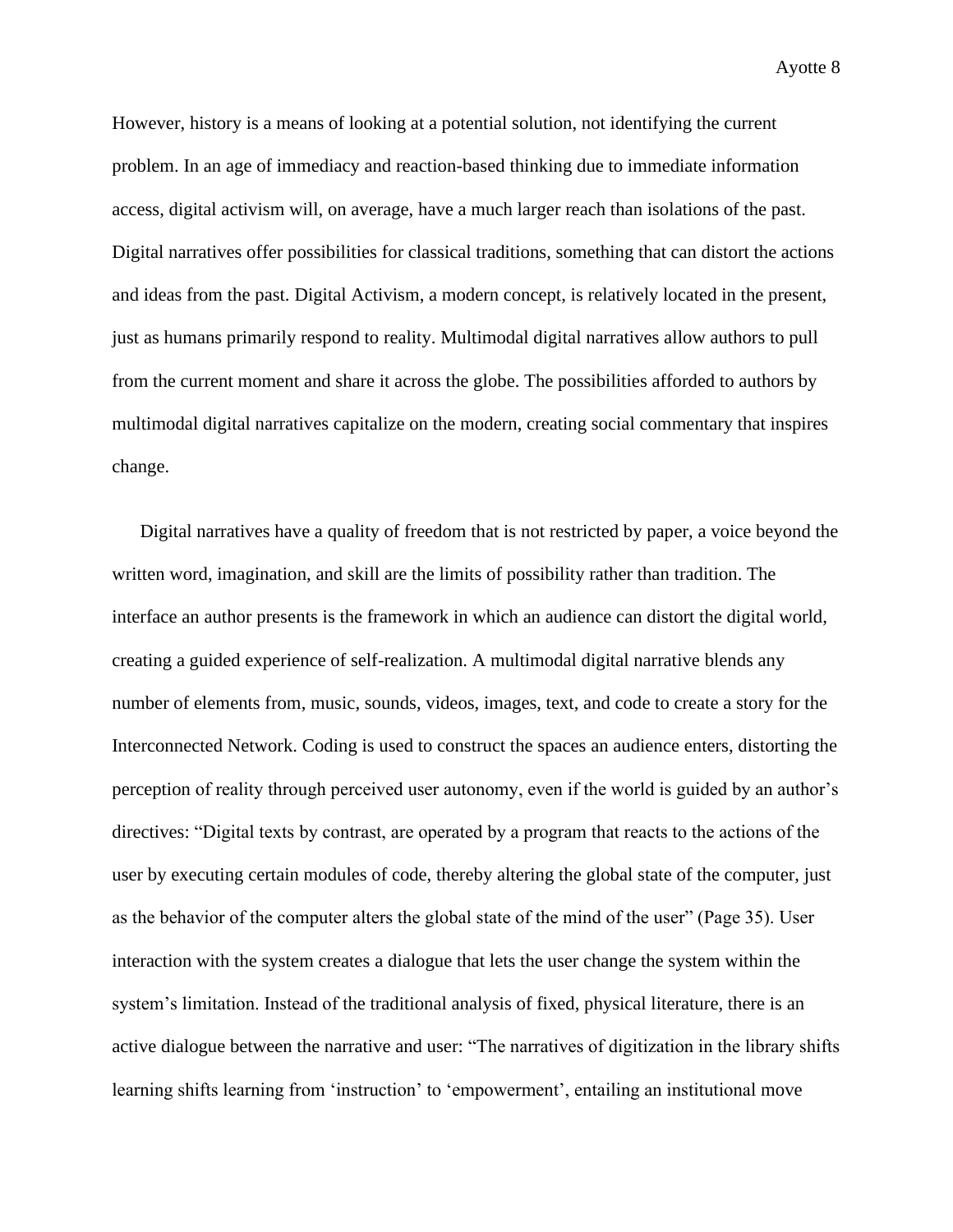from custodialism to interfacing, and a promotion of citizen engaged in indefinite learning" (Hand 10). Continuous learning based on ideas of empowerment reinforces the transformative experience a multimodal digital narrative provides. The user is intertwined with the system, the two in a seemingly mutually beneficial relationship. Users are afforded perceived autonomy and education, while systems are allowed to spread their messages to users. Authors act as moderators, guiding users based on their interests and fundamental beliefs, rather than leading them down one fixed path. The dialogue created by the design of the system and the user allows for a personalized, relevant interpretation where the autonomy presented in the digital world may trickle out into the real world.

The autonomy provided to the user, the autonomy that makes the retention of the work so powerful, is found in interactions with the system's interface. By interacting with the text, the narrative environment is characterized by its aspect of immersion. Investment in the narrative is created through choice, creating a sense of agency and identity for the user interacting with the system. Research supports the notion of interactivity providing the foundations for immersion and idea retention. Physical touch through physical mediums, that translate real-world action through sensors to the digital world, create an immersive action-reaction based digital reality. An example is SenToys, a toy, humanoid-shaped, grey doll with blue pants, that responds to the physical stimuli a child imparts upon the toy through touch: "The results obtained were indeed very positive, not only because it confirmed once more that children really liked the tangible interface, but also because it allowed us to gather emotional data…" (Paiva 228). Tangibility provides a layer of stimulus not provided within stories found on pages. Action in the physical world has ramifications in the digital one, creating a bridge between the two worlds. Actions taken in reality can affect the digital world, changing the context in which a user responds to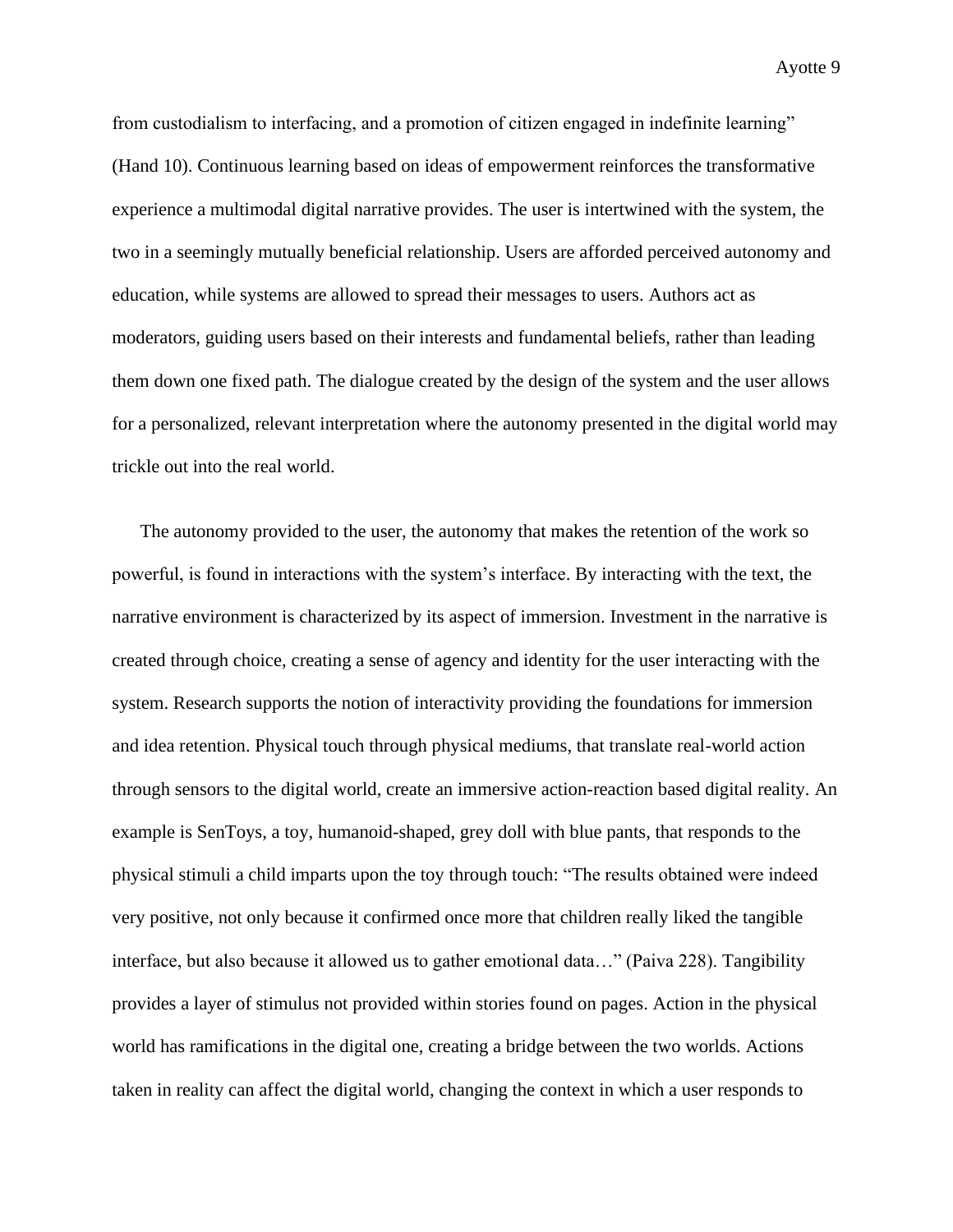information. The digital world is framed as modeling reality, positioning the digital world into the context of a potential future. Certain actions have certain consequences or rewards. However, the limits of multimodal digital narratives are inherently tied to the source of their power, modeling reality. Paiva, in her study, elucidates this problem, the digital world remains distinct from the original because it is derived from the original: "But, despite this dual presence of users, there is still an absence of seamless couplings between these two parallel existencies leaving a great divide between the two worlds" (226). Physical touch, a sense normally absent for multimodal digital narratives, cannot fully bridge the divide between the digital and real world. Multimodal digital narratives' control over a user is limited; user resistance, whether active or passive, to immersion is present before the narrative starts. The content of multimodal digital narratives has to adapt to their limitations, forcing digital reality to encompass a possibility rather than actual reality. Digital rhetoric proves vital in accounting for preconceived opposition to immersion. Presentation of different stimuli allows for an immersive experience, and so understanding the power behind multimodal digital narratives comes from digital rhetoric.

# **A New Digital Rhetoric**

Multimodal digital narratives rely heavily on digital rhetoric to create an immersive experience in narrative portrayal. Only applying rhetoric to text is no longer a viable solution in analyzing a story. Contextualization of each stream of stimuli has to be explored to understand an author's message in each component's meanings. An audience's response to a set of information is based on the presentation of the message: "Empirical studies in decision theory and political messaging provide additional evidence that even subtle changes in the rhetorical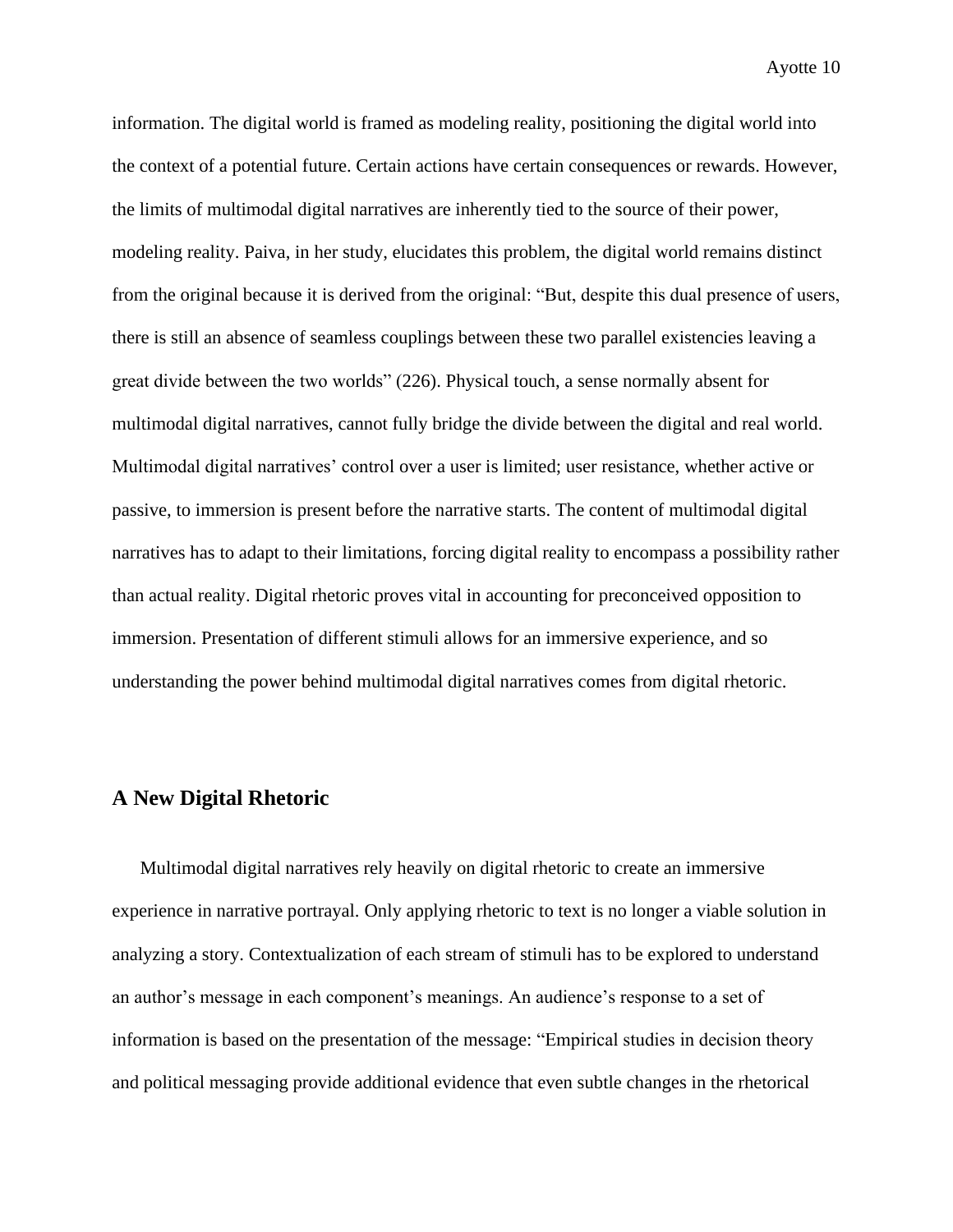frame of an information presentation can significantly influence responses" (Hullman). Presentation of information is equally as important as the information itself, defining qualities of the information not explicitly written. The details provided in a multimodal digital narrative are all intentional, every component put together for a purpose. Adaptation and modification are frameworks for analyzing digital craft: "As such, the authorship category of digital craft criticism begins the project of (re) imagining the ethos imaginative writers occupy when appropriating, employing, or modifying language, ready-made texts, and/or particular genres" (Koehler 392). Digital rhetoric depends on observations based on the distortion of reality, presentation can twist or fully change a work's meaning. Digital multimodal narratives depend on shifting perceptions of reality, requiring close analysis to unravel a digital world. Uncovering an author's motive becomes even more vital, each component of the narrative serving to nuance an author's message. The multiple modalities provided by digital narratives use sensory information that humans depend on to interpret reality: "Maribeth Back frames multimodal text design in such cognitive terms: 'Multisensory reading relies on people's ability to collate and decipher multiple sensory streams simultaneously, much as we interpret the world around us through the use of multiple senses…'" (Page 20). Authors must undertake the responsibility of mimicking the real world in the digital space, an act that can be distorted to contextualize a certain meaning. Multimodal digital narratives face the limits of technology and time, and so each element is crucial in delivering the narrative. Digital narratives provide finite perspectives on multiple realities, creating observable patterns in content creation: "… in which multimedia design and composition occurs is 'paradoxically stable and dynamic… a rich palette for perspectives that entail elements of textual structure, formal design, and referential storyworld'" (Skains). Meanings can vary based on the multiple perspectives offered by the author, but each of those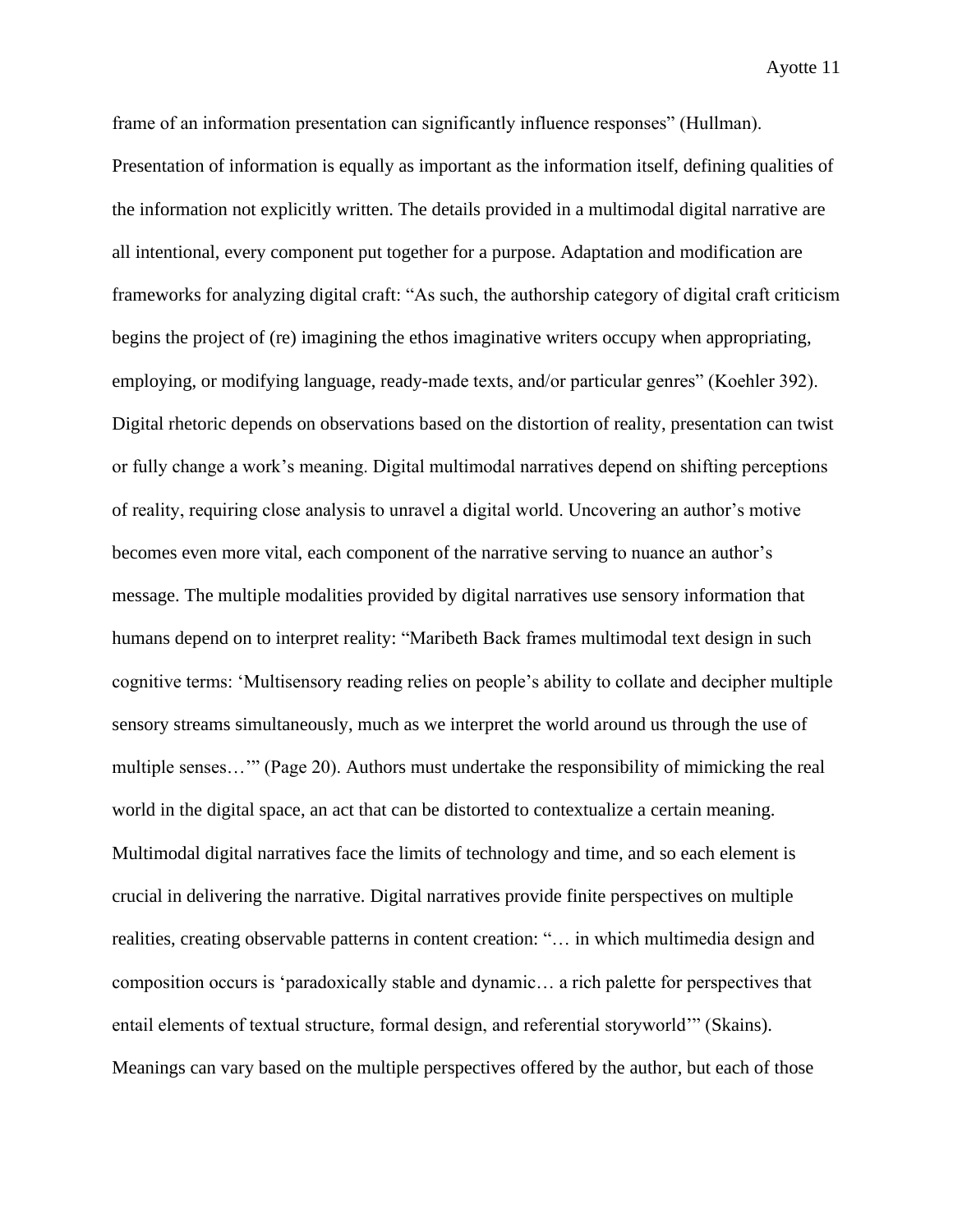perspectives holds nuancing that relates to the author's design choices. Authorial liberty is coded into the system itself. Principles of design, psychology, sound, sight, and attention all are taken into account when producing a multimodal digital narrative.

### **Reading**

Literature is traditionally understood in the framework of the meaning words convey. Rhetoric and its devices have been well documented by many scholars, but the act of reading does not have the same importance in the digital world as it does in books. Alphabetic text in multimodal digital narratives is simply another quality of the narrative, not the exclusive mode of communication. Having multiple streams of sensory information conjoined with text changes the perception of the text. Reading text takes an active amount of focus, it is not a passive skill. Letters function in conjunction with other letters to form a word that represents a concept. Analyzing text, within a digital narrative, requires an understanding of variances in how humans read: "In English and other alphabetic languages that read from left to right, the classical gazecontingent moving window paradigm has shown that PS extends from three to four letters to the left, and up to 15 letters to the right of a given fixation position to arrive at close to normal reading speed" (Frey). Visual pacing of words is an aspect of authorial liberty, a characteristic that can distort, clarify, ornament, or inform a story. The written word has more freedom since it is not the sole vehicle for the plot to be portrayed. The act of reading can then be can be distorted into visual noise as a means of obscuring key details woven into a narrative: "*Visual noise* is a visual metaphor technique that can also serve to obscure. It has become popular in recent years through visualizations like the visually confusing graphics by political party representatives of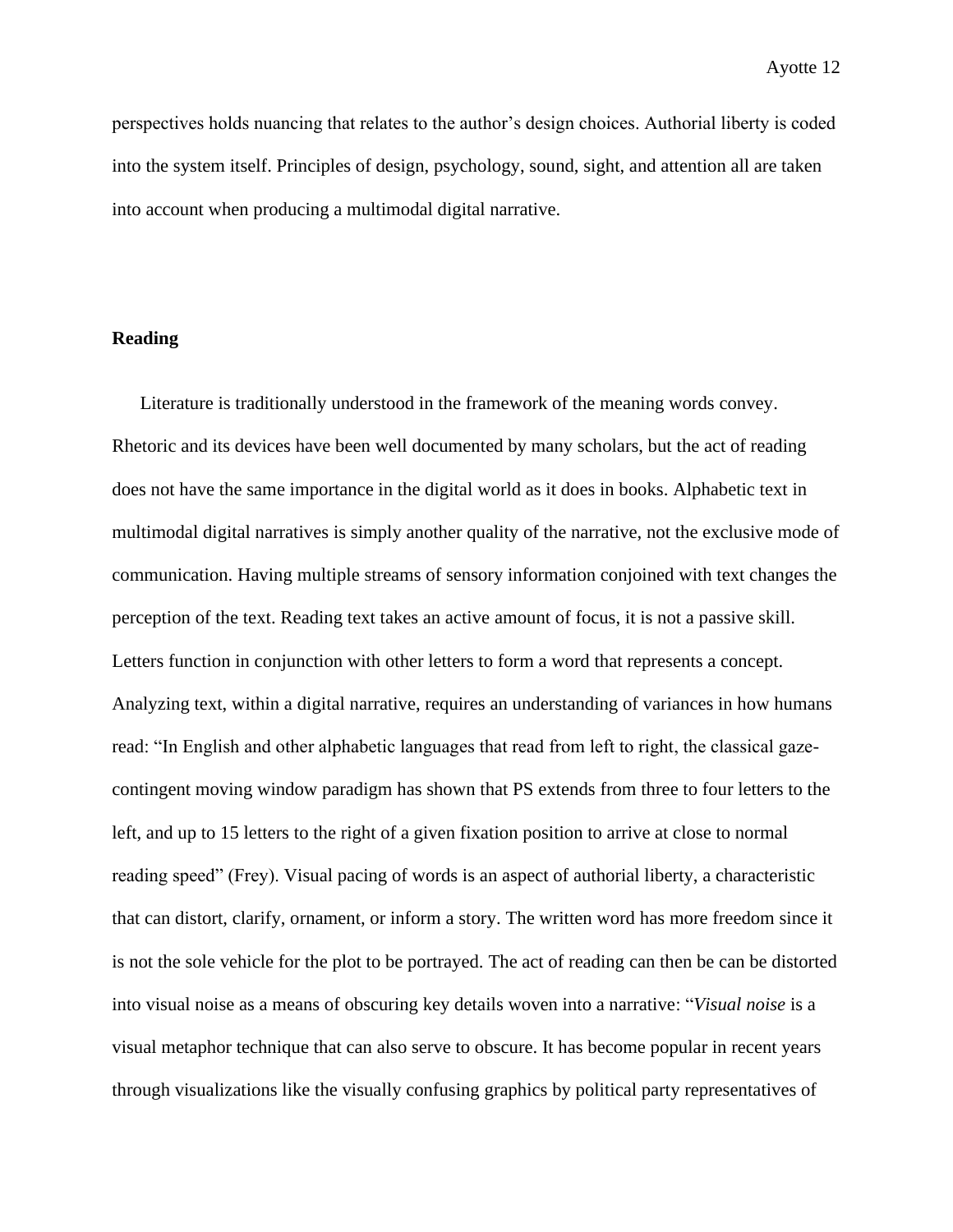political parties to represent the "confused" policies of the opposing group…" (Hullman). Authors must predict an audience's narrative expectations, distorting and experimenting with traditional understandings of reading's importance. The presentation of the text then can became a frame for the author's motive behind the narrative. Competing streams of information must be balanced within the frame of the author's intent, the author's choices in various, connecting stimuli need to be assessed to understand the author's motive.

The control of written information then becomes a framework for the entire story beyond the individual dissection of parts and contributes to the entire nuance of a story. New digital media have allowed for stories to be presented in different parts and different chronologies, creating the division of linear and non-linear digital narratives. Hypertext narratives offer an example of nonlinear digital narratives: "… the interruption of linearity in the recursive nature of hypertext; and, to a smaller degree, hypertext's visualization of short stories and poems on the development of ways of seeing alongside ways of reading" (Koehler 383). Platforms like Twine allow for branching, potentially non-linear narratives. Linearity allows for authorial control over what information will be displayed, in what order, and at what time. In non-linear narratives, users are forced to learn the author's navigation, taking increased cognitive requirements for retaining and contextualizing new and old information. Linear narratives do not force the audience to do the work that non-linear narratives require. Abandoning traditional story structures requires more responsibility from the reader, impacting the overall understanding and satisfaction of the narrative. Non-linear narratives require different structures to manage information dissemination and user autonomy, in a digitally shifted reality: "'… traditional notions of writing are primarily focused on 'originality' and 'creativity,' the digital environment fosters new skill sets that include 'manipulation' and 'management' of the heaps…'" (390). Non-linearity gives up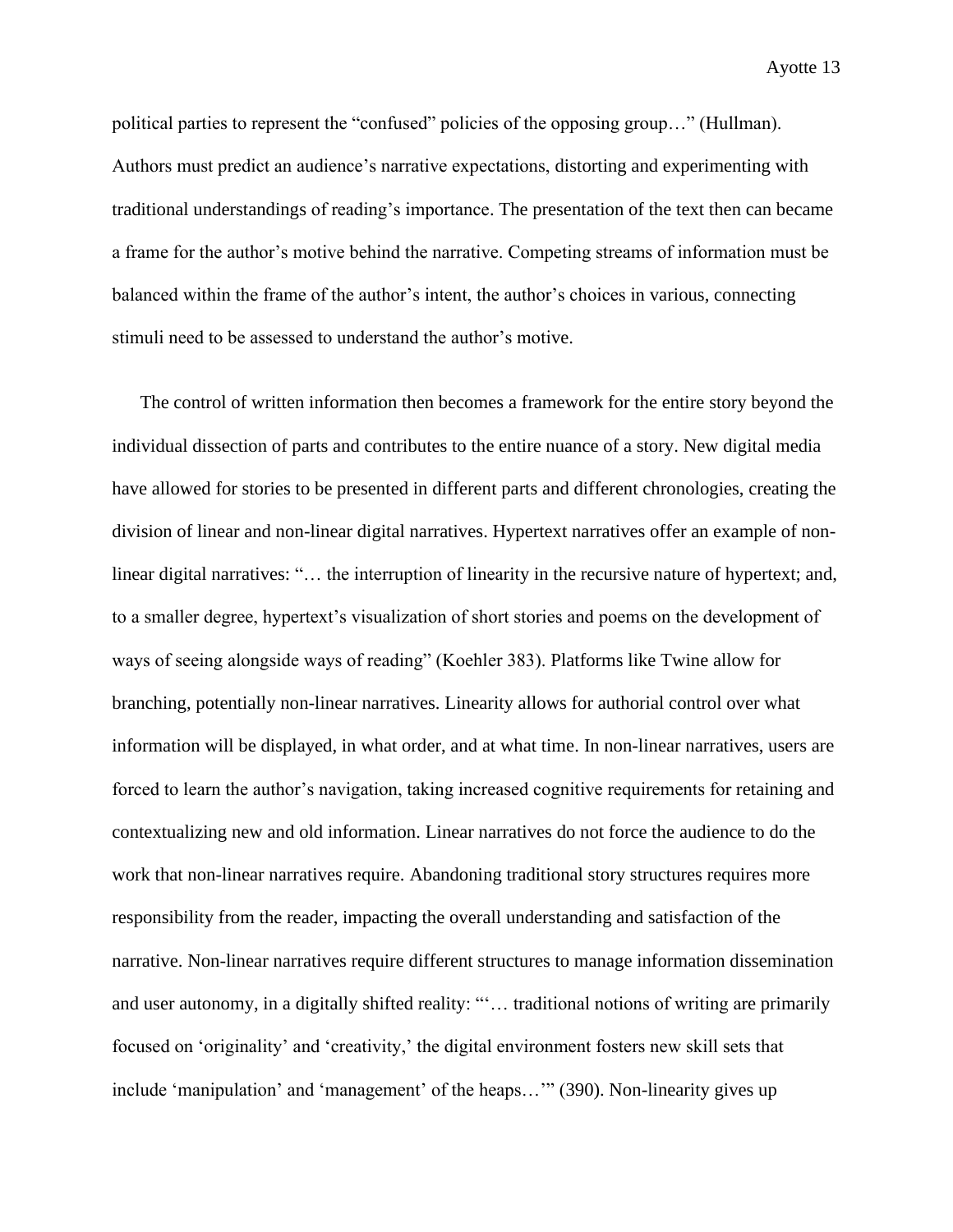authorial control for directing the personalization of a story's presentation. Non-linear digital narratives provide fragmentation of traditional story structure, focusing on moments rather than one specific plot. There is an implied trust from the author to that a user will read all of the work presented, appealing to the reflection of concepts more than an overarching plot. Non-linear digital narratives have different structures from linear narratives, indicating a difference in intention by an author. Linearity appeals to the shifting reality into the digital world, whereas non-linearity shifts concepts perceived by society. Non-linear narratives focus on snapshot moments connecting to an overarching theme, where linear narratives mimic traditional plot structuring. The presence of control in each narrative type informs the framework for the composition of all multimedia elements.

### **Audio**

Audio is one of the primary features of multimodal digital narratives. Sound is an added sensory feature that enhances the immersive qualities of a narrative while revealing an authorial intent. Timing of story-specific multimedia elements relates to increased moments of immersion meant to highlight certain aspects of a narrative: "The challenge of multimedia is to combine not just asynchronous media like text and images… but also time-dependent media like audio, animation, and video" (Rockwell 115). Management of audio is important, as it can distract from or enhance aspects of a story. Sound is immersive by engaging a user's hearing, rapidly changing a reader's sensory focus. Audio, especially differing between sections, appearing at unpredictable times can increase a user's attention to the disturbance of silence. Consistent audio present throughout the entirety of the narrative, such as background music, will slowly be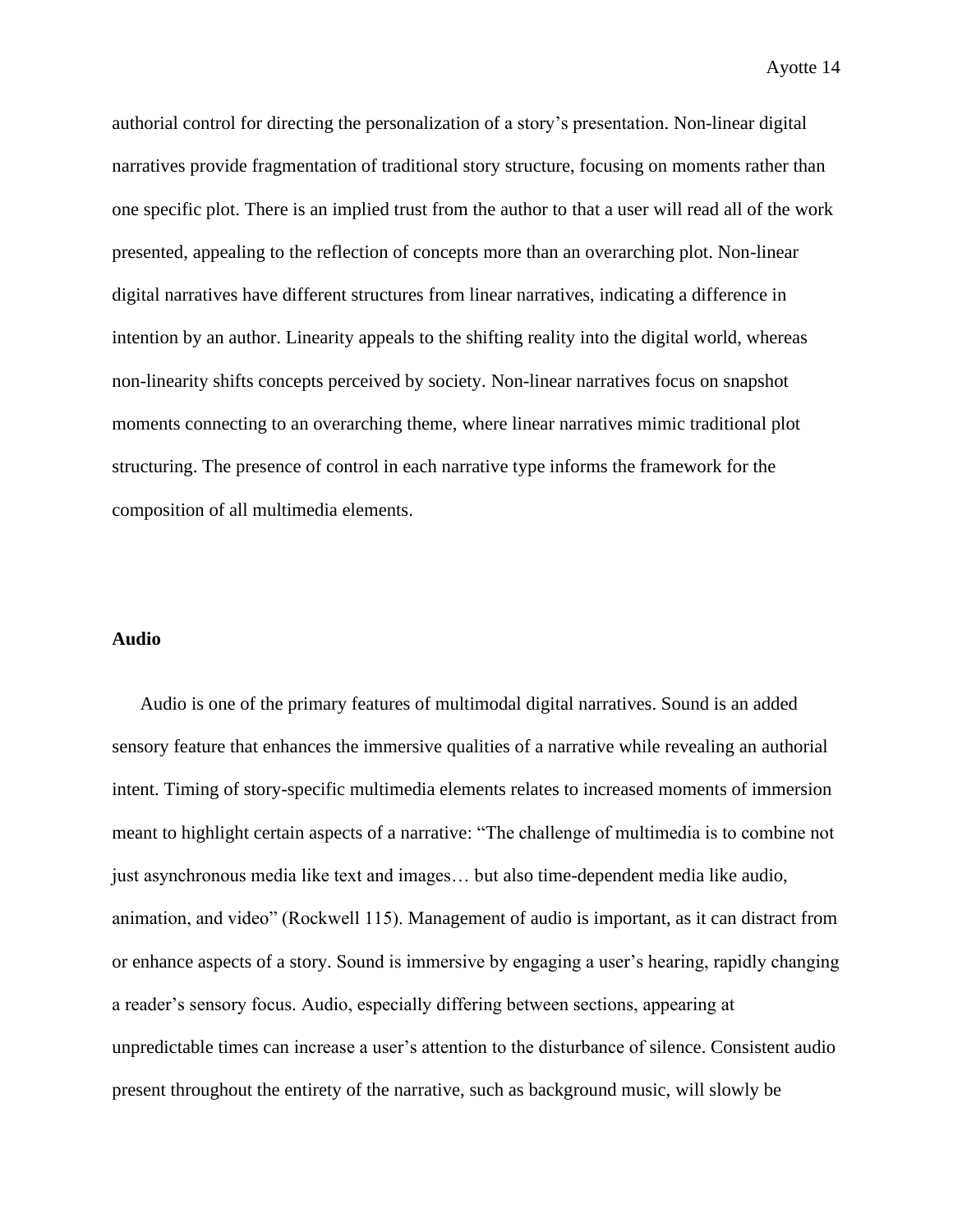ignored by the user. Multiple streams of stimuli have to be managed by author's to create a nondraining and cohesive narrative. Increasing the presence of audio in a visually dominated narrative will distract from the visual component in favor of focusing on the audio: "Analysis of the functional connectivity between auditory and visual cortical regions in visual and auditory tasks indicated a reciprocal inverse relationship — increases in auditory activation were directly correlated with decreases in visual activation (and vice versa)" (Fritz et al.). Audio has to be managed alongside visual elements unless intentionally designed to display a narrative shift. Cohesion between audio and visual elements provide strong immersive qualities of portraying an author's intent: "… neuronal responses in auditory cortex (during a selective-attention task in which different auditory and visual cues were associated with a two-choice lever push) were stronger when visual and auditory cues were in agreement and were reduced when the bimodal cues were in conflict" (Fritz et al.). When creating a multimodal digital narrative, audio can be used to provide atmosphere, set the tone of the story, and control the dissemination of information. Audio can disorient, confuse, distract, refocus, reimagine, and recontextualize a story based on simple qualities. Multimodal digital narratives capitalize on audio's capacity to shift and enhance immersion into the digital world, through managing its presence and importance in the narrative.

Music is an example of audio that effects an audience's emotion and is crucial to the rhetoric of multimodal narratives. Music is well known for impacting the moods of its listeners, going so far as to even have physiological effects on the body: "Music associated with sad emotions produced the largest changes in heart rate, blood pressure, skin conductance, and temperature, while music associated with happiness produced the largest changes in respiration..." (Cowan 179). Physiological reactions to digital content support the immersive quality digital narratives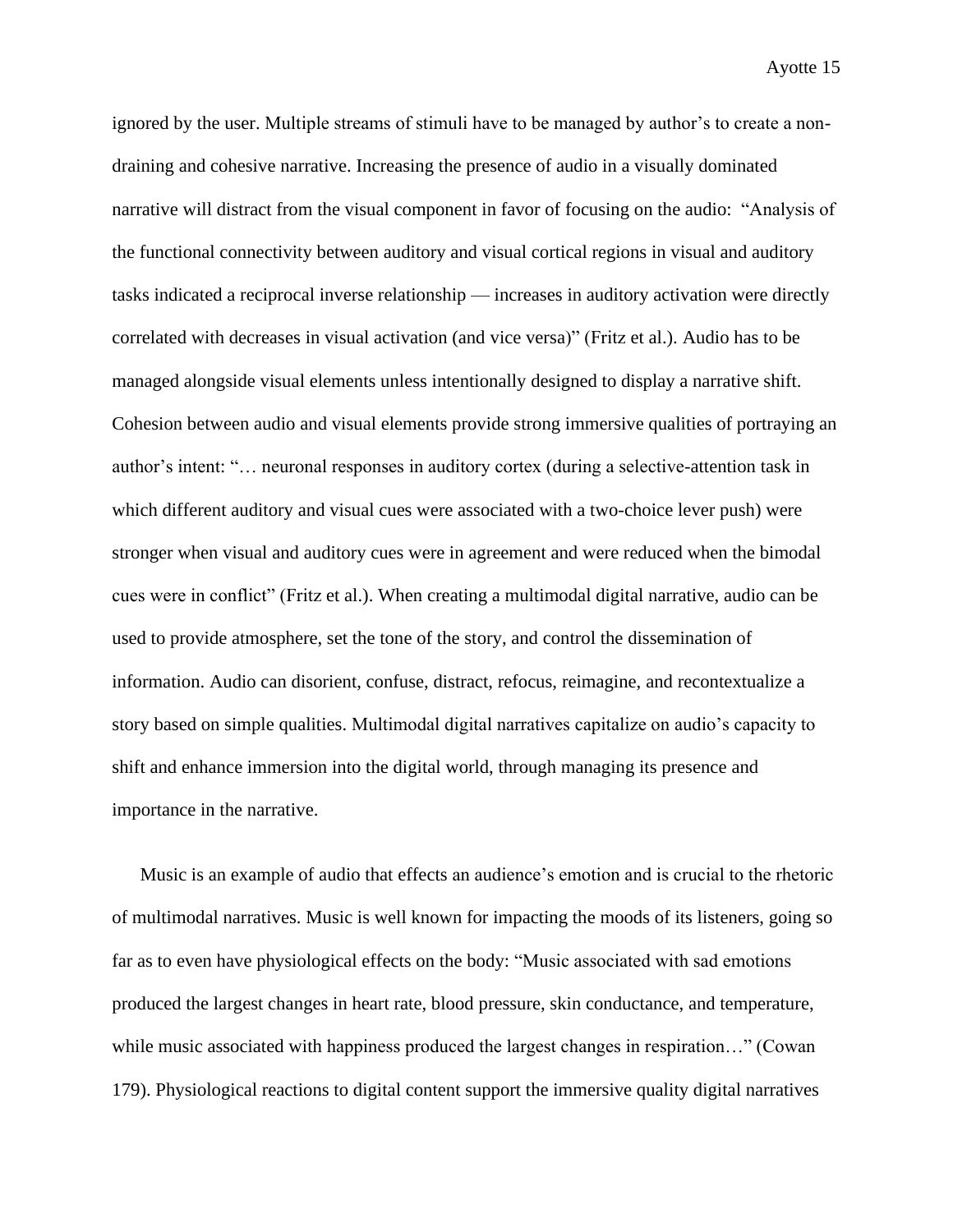have. There is a physical and calculatable response to the stimulus provided by music. Music's impact on the mind allows for numerous opportunities in multimodal digital narratives. By changing the mood of a user through music, the atmosphere of the story changes with it. Mood can influence the perception a user has on the presented information or shift the user's perception of the environment. Music has the power to project itself onto others: "Entrainment is the process by which energy in one object is projected onto another to the point where the second object is synchronized with the energy of the first" (Cowan 181). The synchronization between humans and rhythm allows for authors to project onto their audience. By identifying with and synchronizing a user to the music, the user is influenced by the digital world. Audio has the power to influence a person's mood, but it can also be used for its seemingly passive qualities: "Even when music and sounds are soft, they may cause an effect that is known as *auditory masking" (*Sarı et al.). Auditory masking can provide varying levels of interpretation in a narrative, potentially altering retention and focus on other streams of stimuli. Audio and visuals create layers that can work to enhance or distract from one another, displaying an author's purpose in the presence of the two. The combination of audio and visual can act as reinforcing a message or intentionally distract from the message. Audio displays an author's attempt at controlling narrative immersion, and thus the potential reception it receives.

#### **Visual**

Computers have the capability for visual elements that are impossible to recreate on a page, allowing for animation, videos, and graphics to create visual digital rhetoric. Images, like sound, can be a tool of reinforcement, distraction, or nuance. The tone of the text and audio can seem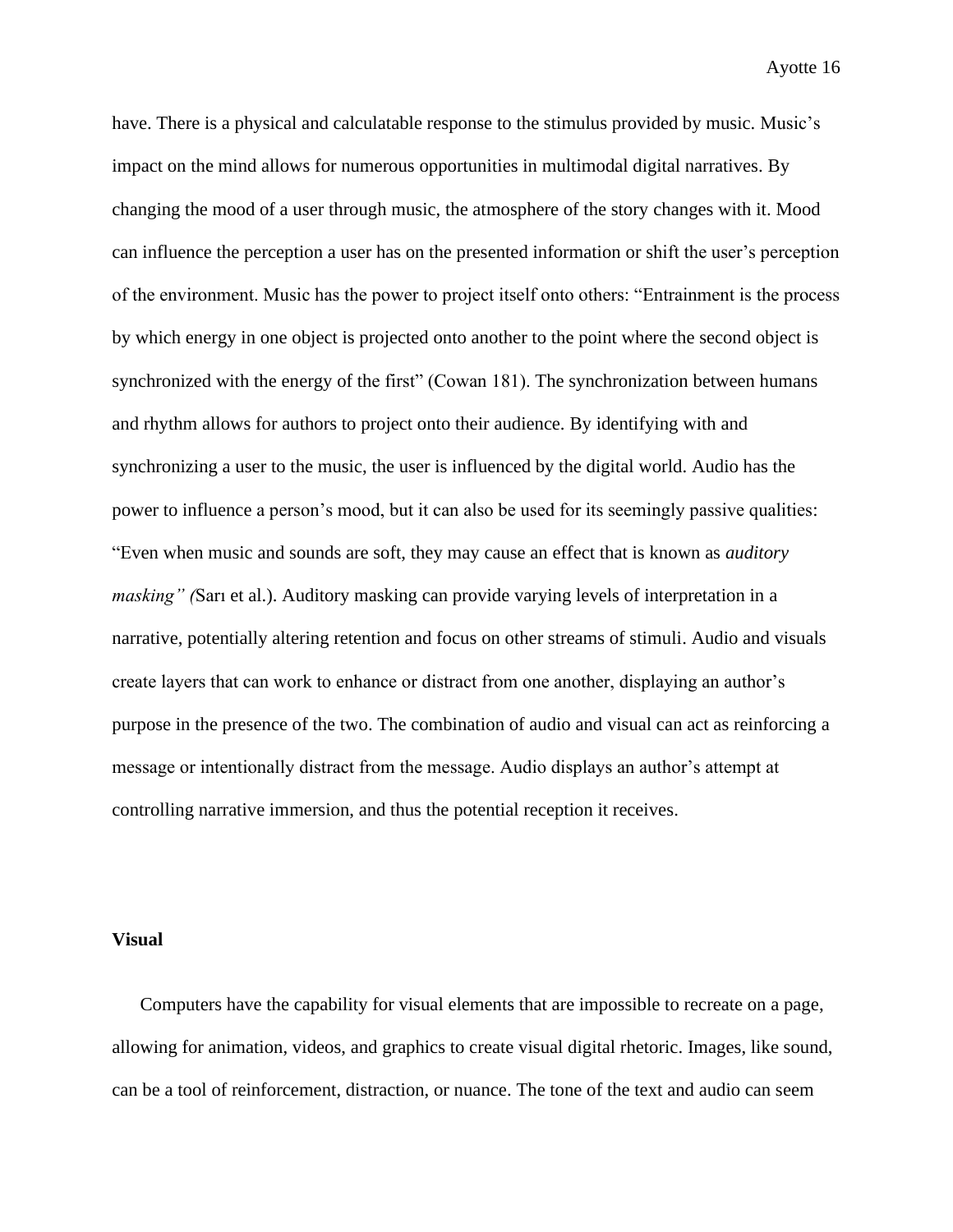somewhat monotone, but the added visual of a rainy day would leave a different connotation of the scene in its context to the entirety of the narrative. In context to images and design, the interface and visuals have to reinforce the message that the author is trying to communicate: "The designer's job is to 'provide a layout that respects the motives of the writer and the reader'" (Berghammer 43). Graphics and user interface design directly relate to the motives of an author. Instead of using vivid imagery to set the scene, or descriptive words to show action, the scene can be virtually presented through different media. Principles of design and production of visual elements are integrated into the author's rhetoric, controlling the visualization and thus the reception of a story. An author's message, or intent, requires an understanding of the subtilities and how different pieces of a story contribute to the whole: "In digital entertainment, the study of behavior and motivation is as paramount as it is in the study of acting and drama" (Marinelli 16). Behavior and motivation function as key aspects of digital rhetoric. An author's motivation comes from an expectation of interacting with people through a digital reality. The author has as many expectations of the user as the user has for an author. Author's can then appeal to different aspects of human's interpretation of stimuli. By playing with cognitive perception, the author has better dictation over an audience's perception of a narrative. Being able to deconstruct and engage the multiple literacies and rhetorical techniques an author employs, basic psychological principles are revealed in an author's toolkit. An example of an author's anticipation of human interaction is the utilization of human psychology relating to sight in anticipating narrative reception: "The Gestalt law of proximity states that we perceive objects that are close to each other as forming a group" (Berghammer 40). This psychological principle could be utilized to group two seemingly different characters together, characters that appear to be not connected in other elements of the narrative. Foreshadowing can then be utilized through psychological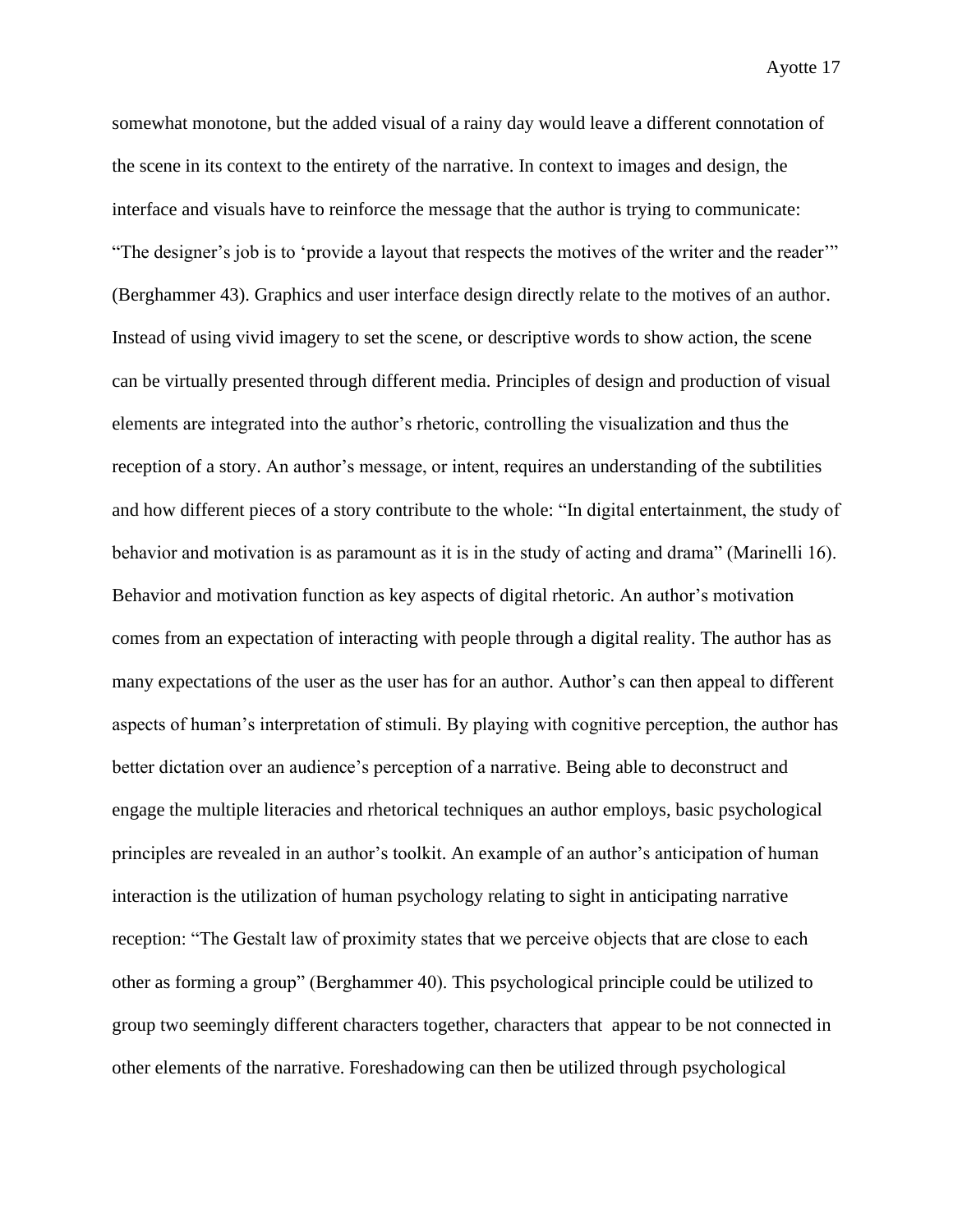principles of anticipating users' perception of sensory data. Details provided by visual cues can function to reinforce or contrast notions provided by the plot of a narrative, intentional detail to visual cues shows an author's control over the reception of a narrative. The Gestalt law of proximity could be used to indicate importance, foreshadow, juxtapose differences, or help guide a reader to a specific understanding of the story. Human psychology of sight and sense perception and interpretation provide authors a framework for anticipating and guiding a user's perception of reality.

Visuals add an increased cognitive load to analyze within themselves, and in contextualization of the entire narrative, forcing authors to balance information retention demand with aesthetic and plot qualities. Perception of visual elements is acquired through their observance, but memory is required for maintained visualization. Time obscures narrative details, images can act as clutter in a digital space without anticipation of users' attention capacities. Memories can fade rather rapidly, requiring image recall in a narrative acting as a particularly large demand on a potential audience: "A mental image is subject to a rapid decay, and it has even been estimated, that the average duration of generated images can be only 250 ms" (Denis 11). Timing, specificity, interactivity, and all elements surrounding visuals are then rendered crucially important for authorial control of narrative perception. Conceptualizing the entirety of a narrative by examining all of its individual parts, while retaining each set of individual analysis in context to the whole product, is an unreasonable demand for an author to impose upon a user, especially when multiple pathways are involved. Authors then can either expect a user to purvey the narrative in its entirety only once, or expect a continuous examination of the provided materials. Multimodal digital narratives must balance the two, otherwise, the content is either superficial or too abstract. Demanding close analysis of each individual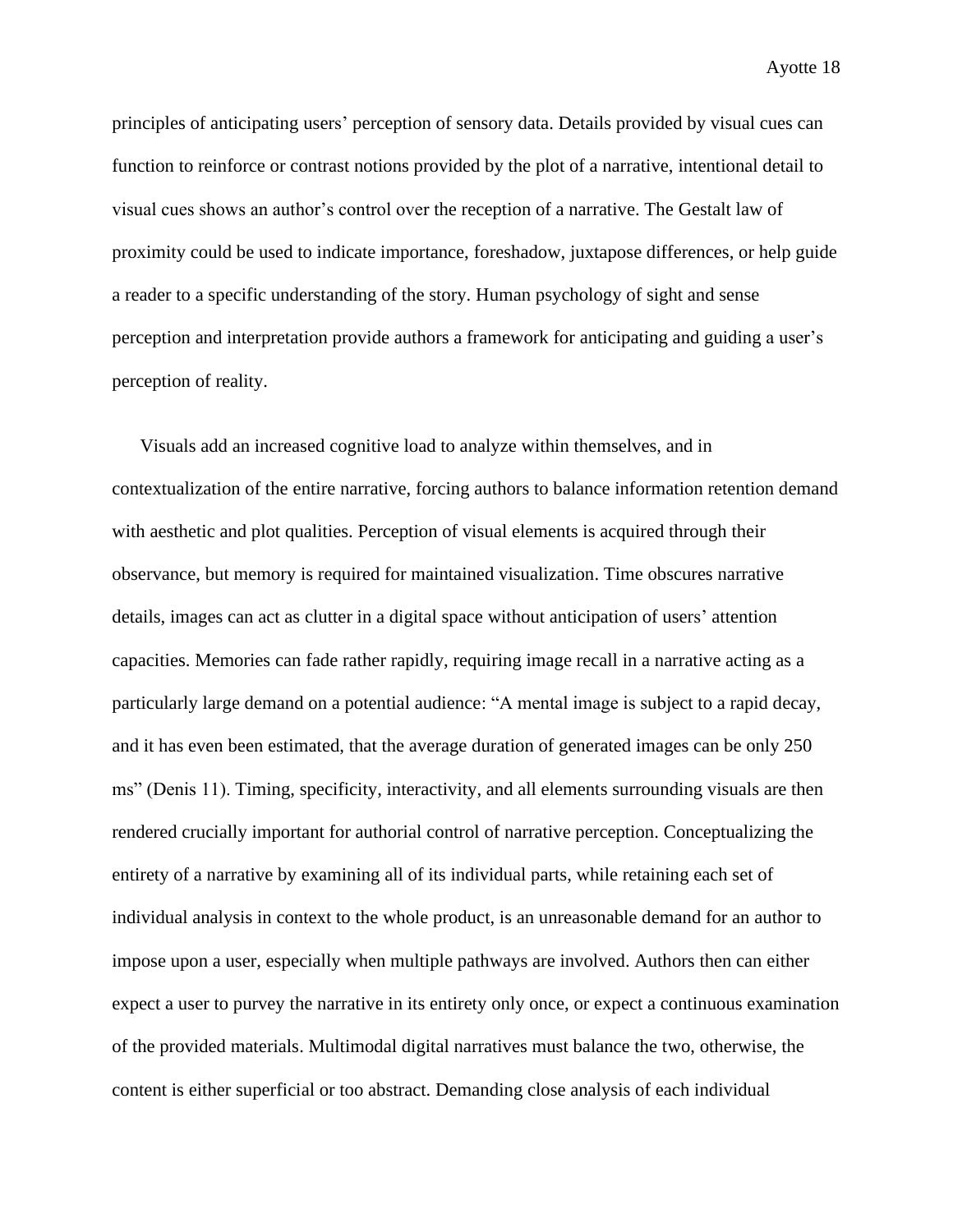component requires lengthy durations of time, something that if performed on the first readthrough can distract from an author's intent.

However, superficial images that simply engage the sense of sight, can act as attentional clutter. Visual elements have necessary layering requirements that help balance an audience's attention and capacity for memory retention, providing the author a sensory element that can add nuance to a message. The pacing of visual elements and their frequency is critical for narrative clarity, arbitrary, frequent visuals distract from the entirety of a work. Framing visuals is imperative for incurring the benefits visual elements can provide. An image can set the mood for the entirety of a passage, but it can also function as a critical plot point, using foreshadowing, character introduction, digital world immersion, and nuance to shift an idea portrayed by plot. Each added stimulus adds a demand onto an audience, requiring processing capabilities that are dependent on focus: "Distributed 'continuum' model… The model therefore includes a vertical continuum… processing required by a task, dependent on the requirements for information manipulation, coordination, and integration" (32). Processing digital elements comes with competing sensory elements in multimodal digital narratives, context providing the foundation for categorizing the importance of each element. An author has to factor in human memory when distorting reality and creating an immersive user experience. Focusing on one digital element weakens competing stimuli from other elements, potentially defocusing a reader by presenting an information overload from one type of element. Each element requires contextualization, narrative visualization being one of the primary modes of displaying atmosphere. Multimodal digital narratives must attempt to adhere to a cohesive narrative, otherwise the narrative message is distorted. Narrative demand is factored into an author's rhetoric, revealing the layers an author has crafted to create a message in the form of a digital collage. Authors have expectations when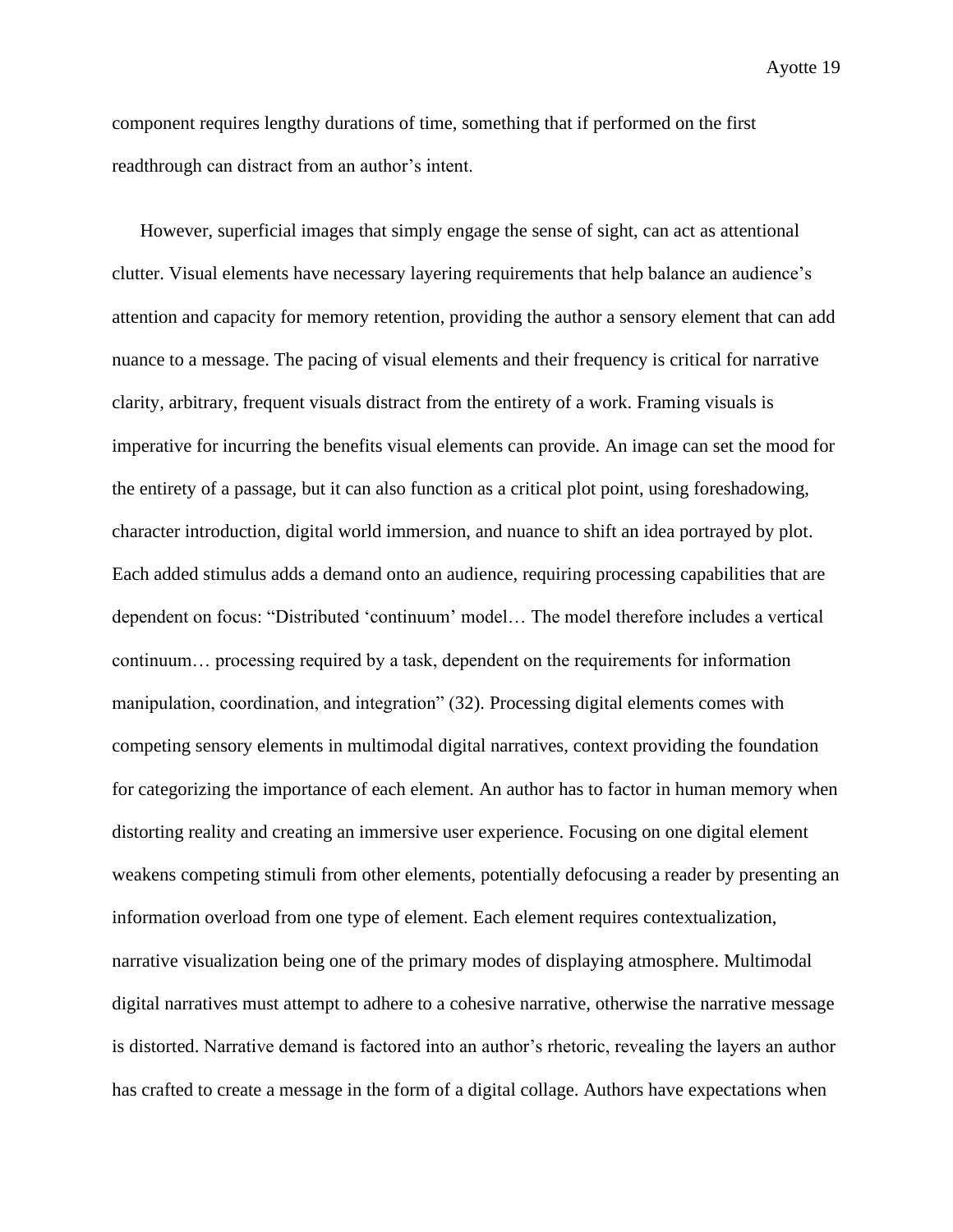users interact with their work, showing the rhetorical strategies employed by images in balancing the various stimuli presented, to temper a narrative's effects upon a user.

### **Interactivity**

Interactivity functions as the backbone of multimodal digital narratives, indirectly showing the intended structure of a narrative and thus displaying an author's attempt at distorting reality. Interactivity has to align with both digital elements and plot constructs: "In the best forms of interactive narrative, the story structure (things such as plot, timing, character, and story pacing) should have an equanimical relationship with design of the interactivity" (Meadows). Authors have to provide a framework for interacting with the system, revealing intent at controlling a user's perception of the narrative. The interface of the system allows for interaction between a narrative (which an author forms) and the audience. Narrative navigation provides different frameworks that dictate the potentially outlaying of various multimodal elements. Hyperlinkbased story navigation, like that utilized in *My Body — a Wunderkammer* by Shelly Jackson, depends on connectivity between links based on the non-linearity or linearity of the narrative. A non-linear narrative, like Jackson's piece, relies on connections through concepts; fragments that appear to be isolated must be contextualized through an overarching theme provided by navigating the hyperlinks. The message of the narrative is written into its navigation. Linear hyperlink narratives do not have the fragmented nature of non-linear narratives, requiring links that provide material for the plot or act as a means of distorting reality. The digital elements presented through navigational hyperlinks then must reflect the linearity of the story, either lonestanding and comprehensive, or supplementary and cohesive. Navigation styles vary, and thus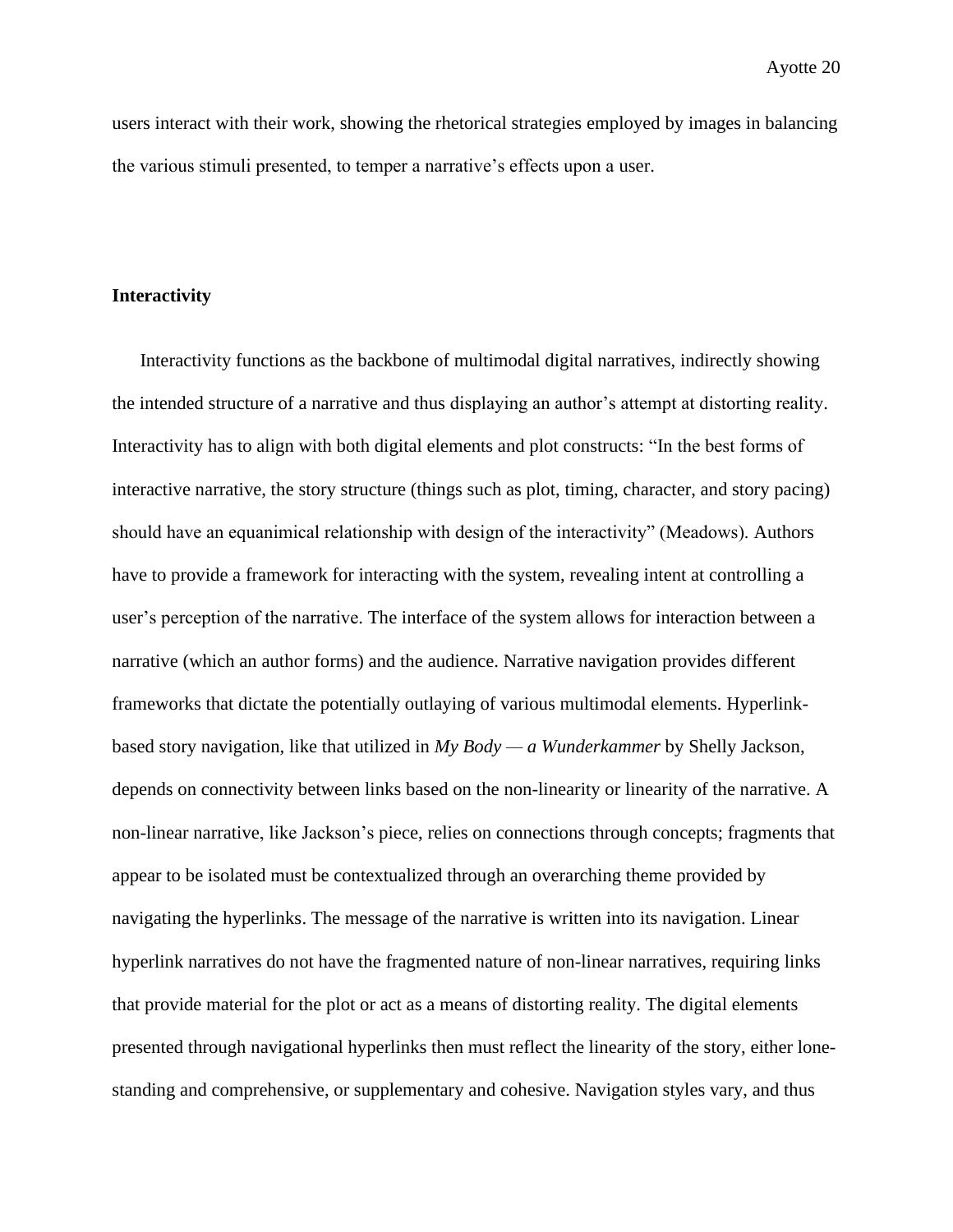the framework for analyzing an author's designed user interface directly portrays authorial intent. Even the interface's means of moving through a story displays the author's rhetoric, clicking and swiping through different tools providing different rhetorical strategies: "Although we often see tools as separate external entities, they are best understood as extensions of the hand" (Murray 292). User immersion in a narrative is dependent on human interactivity with narrative through the extension of tools. The physical self acts upon the digital world. Methods like clicking and swiping act as a user's control over the dictation of the narrative. Clicking is methodical and predictable, controlled by the speed at which a user ascertains information. Swiping offers more human variation, creating movement that can emphasize points of transformation or distort reality. An author's intent is present in the interface's design, creating an immersive experience that relies upon author and user expectation: "The conventions of various digital genres engage fundamentally in unnatural narration, including conventional use of second-person perspective and necessary metalepsis in interactive fictions…" (Skains). Authors have to account for the limitations of multimodal digital narratives in portraying a model of reality. The unnatural nature of the second person perspective combines with a multimodal digital narratives interface to seemingly give a user autonomy. Audiences tend to have a hard time being projected onto, thus the second-person perspective tends to be initially resisted. However, by adding multiple sensory elements believability is increased through the replication of reality-modeling stimuli. These projections of reality onto the user are vital for immersion into a narrative: "When we have a conversation in a virtual plaza or kill a particularly nasty monster in a virtual dungeon, the place becomes anchored in memory by the emotions and memories associated with it" (Murray 174). The digital world creates memories that are attached to users, memories of events and environments helping to immerse a user into a story world. Multimodal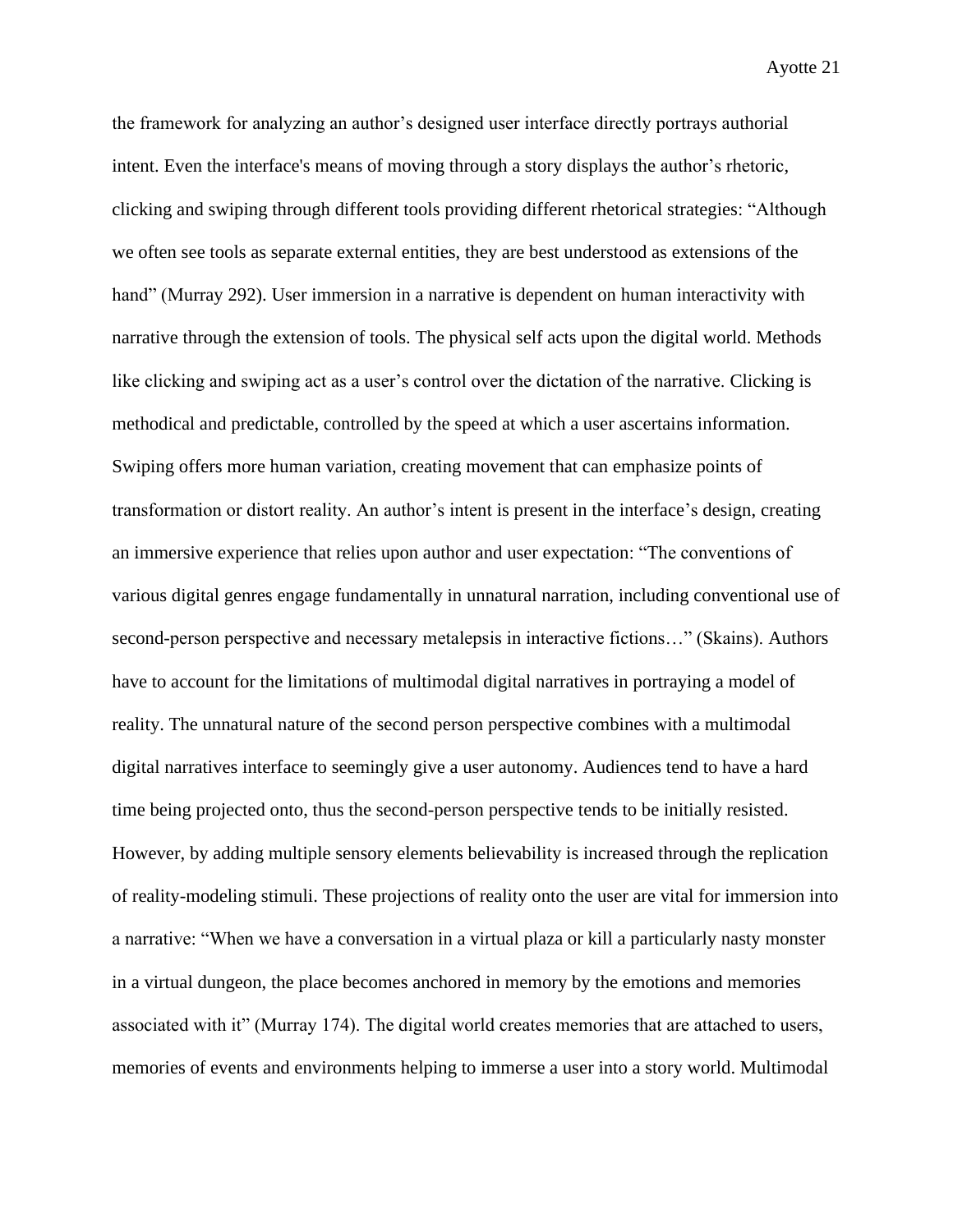digital narratives are able to tie users with new digital realities, creating meaningful experiences as the product of effective immersion. The immersion and reception of a narrative depends on digital elements, user interface design, and the rhetorical strategies an author uses to distort perceptions of reality. Impacting a digital space creates user autonomy, mimicking aspects of reality that are projected into a narrative, thus supporting an author's control on narrative perception.

The interactivity multimodal digital narratives provide, allows authors to distort users' perceptions of reality, thus controlling narrative reception. Multiple sensory capabilities are used in conjunction to control a version of reality that users can interact with. Users can assume their own identities in digital narratives through the contextualization of an altered reality, allowing users to project onto the system itself. The user autonomy provided by user interaction with a system's interface mimics a spectrum of autonomy present in reality. The perception of physical reality and digital reality blend to create a continuum of integration based on narrative and reader perception: "… 'The trick lies in shifting the player's self-perception as the protagonist. An actor playing a role simultaneously lives inside the character and outside the character'" (Mayr 47). The user exists in both realities simultaneously, living in physical reality while impacting a digital one. Users are then expected to bring in context, biases, history, and emotion from the real world that influences a digital reality. User variability comes from the user's presence in reality; multimodal digital narratives acting as spaces for users to explore different perceptions of reality. The connections formed between reality and the digital world are the foundations for authorial control over narrative perception, controlling user perception through distorting reality. Through shifting user perceptions of reality, authors inspire their audiences to transform digital realities into real change. The energy an author puts into distorting reality can proliferate the message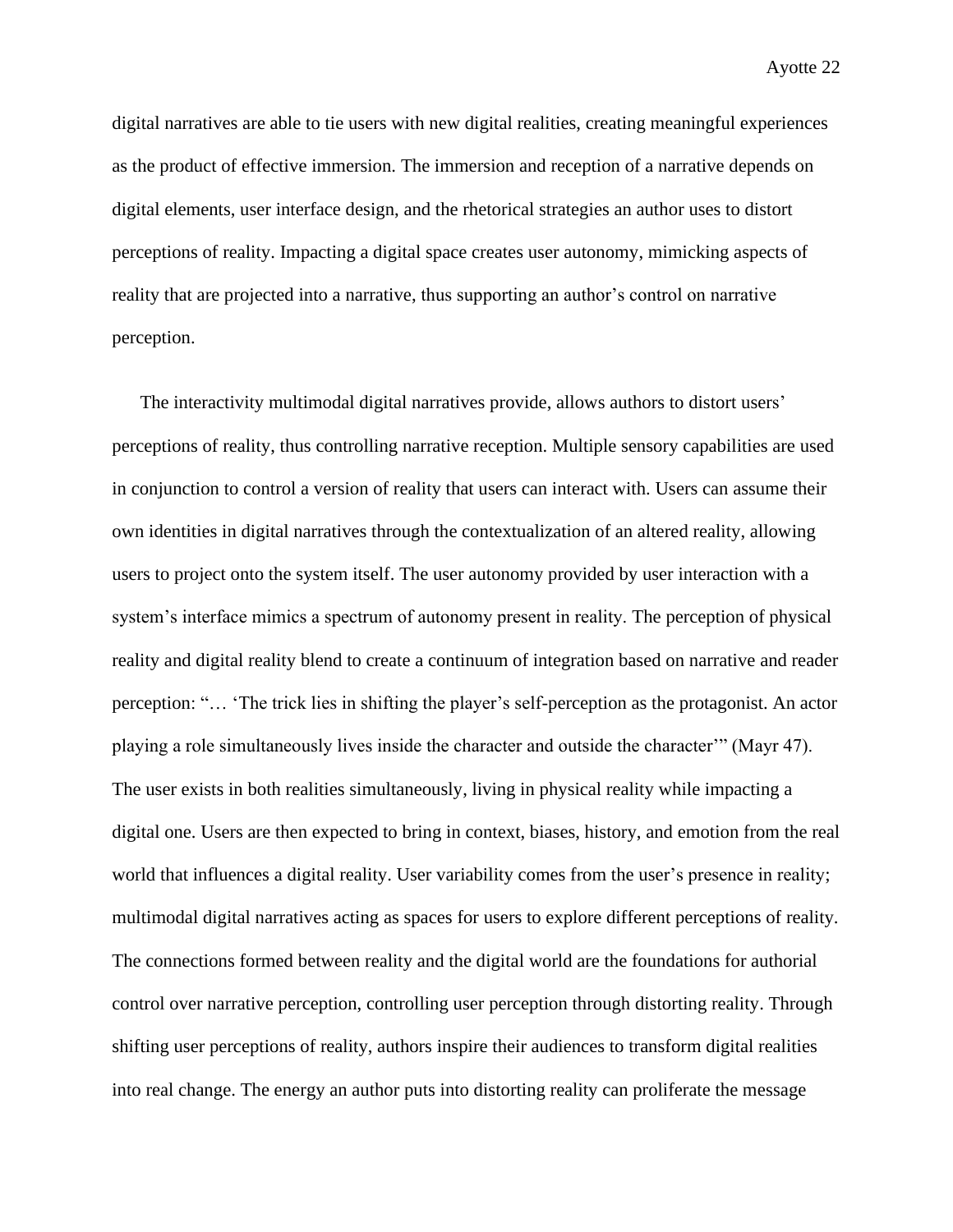they put inside the work: "… the rhetorical activity of writers and the material labor of production is analogous to the input of energy per se into a natural system… that ecosystem generates relational links and instances of material cycling…" (Eyman 86). The energy an author puts into modeling and distorting reality for a desired goal can inform the power of its message through proliferation. This creates a feedback loop of constant interpretability and activity between an author, the system, and users. The author's power over persuasion is thus amplified by increasing interactivity and the blending of digital and physical reality.

Digital rhetoric is vitally important for analyzing multimodal digital rhetorics, but simply talking about concepts does not actualize their basis in fact. Aspects of digital rheotoric, however, are observable in all digital narratives. From the immersive virtual reality experience of "Cloud's Over Sidra" by Gabo Arora and Chris Milk, to linearity in *The Fall* by Alan Bigelow, all digital narratives utilize digital rhetoric. The navigation used in Alan Bigelow's *The Fall* offers tactile navigation allowing users to mimick the way in which they perceive their own lives. Concepts, however, require a fragmented singularity, each individual part requiring connecting the whole to allow increased user interpretation in *My Body — a Wunderkammer* by Shelly Jackson. "Clouds Over Sidra" offers limited autonomy, directly controlling user reception through immersion for an extremely specific goal, virtual reality being used to guarantee immersion into the narrative. *Inanimate Alice* by Kate Pullinger mixes visuals, audio, games, and navigation to create a diverse narrative that allows for education on digital literacy and multiple cultures. "With Those We Love Alive" uses repetition with dark concepts to create awareness in desensitization of oppressive topics, influencing users to believe in the totality of love over the ideology of any nation-state. Every element present in a multimodl digital narrative influences the state of a user's brain, encouraging the way the user receives the narrative. All of the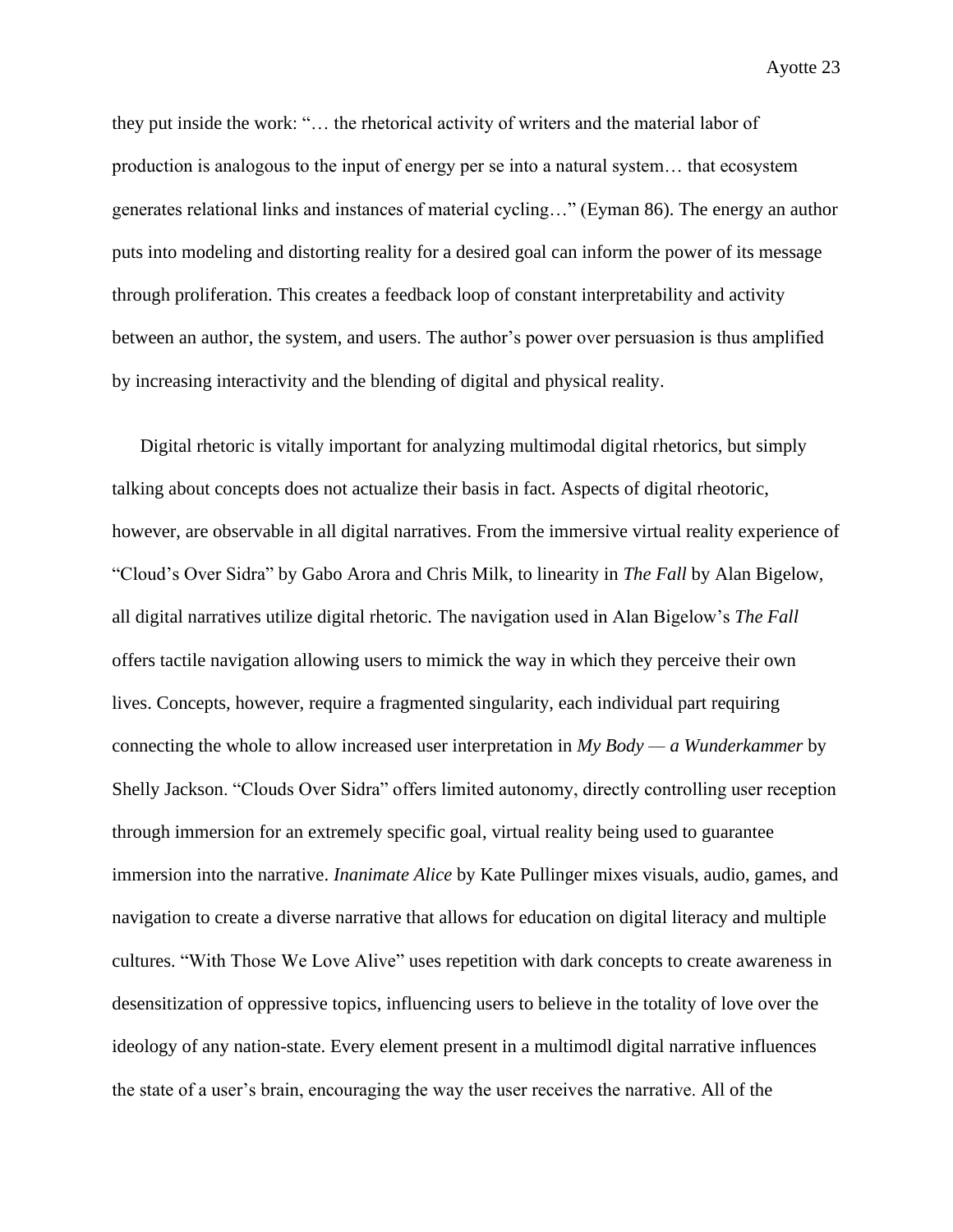narratives I examined in documenting digital rhetoric supplied my inspiration in creating my own work "Promise of Paradise." My digital narrative was created to highlight the importance of digital rhetoric and its applications, transforming my research and literature review into a digital narrative targeting corruption in figures of power.

# **Literature Review**

Examples of multimodal digital media help to illustrate how digital rhetoric is utilized in creating an immersive environment where an author distorts reality. One such example would be *The Fall* by Alan Bigelow. The story follows a man who is universally considered boring; his diet, looks, job, social interactions, schedule are considered so boring he wins awards. He feels validation from his awards, but he decided he wanted one last adventure, so he jumps out of a building many stories up. He lands on two poodles, has his title stripped away, and allows himself to experience more than his predictable boring circumstances. The subject of the story reflects tenants present through most multimodal digital narratives, manage and adapt. Contemplating life through supposed meaning plays on common societally held notions of worth. Developing a character that is framed as being the definition of boring, and having him find his purpose in averageness, combats societally impressed notions of creating self-worth through competition and uniqueness. Societal notions of life's worth are distorted, influencing users to change how they perceive life's purpose. The interface is friendly, requiring the swiping of a screen or the pressing of the spacebar to navigate. This navigation method allows the user to move through the story at their own pace, reflecting the pace at which users perceive their own lives. The audio used in the narrative mimics looking down on a busy street in the city, providing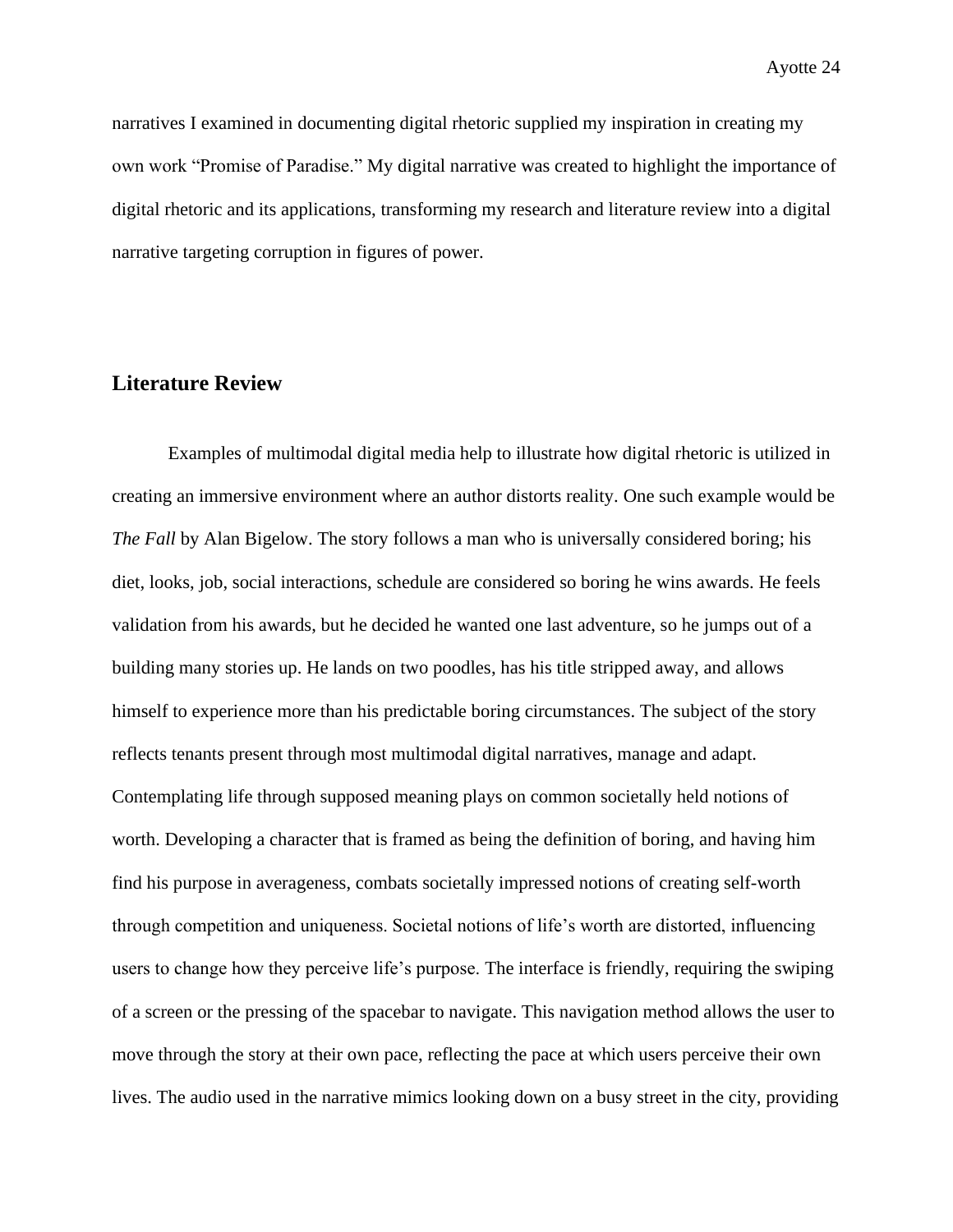increased immersion of engaging another sense while juxtaposing the pace of the narrator's life with that of the people around him. Beige and black backgrounds are used to show the atmosphere the author is placing upon the character, beige showing how boring and neutral the narrator is, and black symbolizing his crisis which could result in death. I pulled upon this display design for my own digital narrative, "Promise of Paradise," as it creates dramatic emphasis and a dynamic visual experience. The narrator, however, has a specific hobby that presents the author's argument while shifting a user's reality. He is obsessed with studying signs at airports. He constantly looks at symbols that society dictates as having a mean. The man can recite what each sign presented means, juxtaposing the notion of a jet-setting lifestyle. Scenes in which airport signs are discussed are slow, methodical, encouraging users to analyze the disparity between what an airport signifies versus what the narrator's life means. The narrative's resolution finds the man comfortable with a boring, but average life, exceptionality at any one aspect of life proving unsustainable. He transforms after his fall, his old perceptions relating to the nature of his purpose dying in the fall, allowing him to realize what life is truly about. There is an incident of realization faced by placing the narrator in an extreme situation, something my own digital narrative does by having the user enter a meeting percieved as taking place in Pandemonium. Perceptions of societal importance are presented as dying through the transformative experience of the multimodal digital narrative, allowing for individual perception to take its place. Bigelow unravels societally-held concepts of life's grand purpose, revealing an individualistic meaning that reinforces individual autonomy when examing society.

*My Body — a Wunderkammer* by Shelly Jackson is another example of how multimodal digital narratives capitalize on digital rhetoric to distort perceptions of reality. The narrative's first sound of audio sounds of deep breathing, immediately framing the narrative as an intimate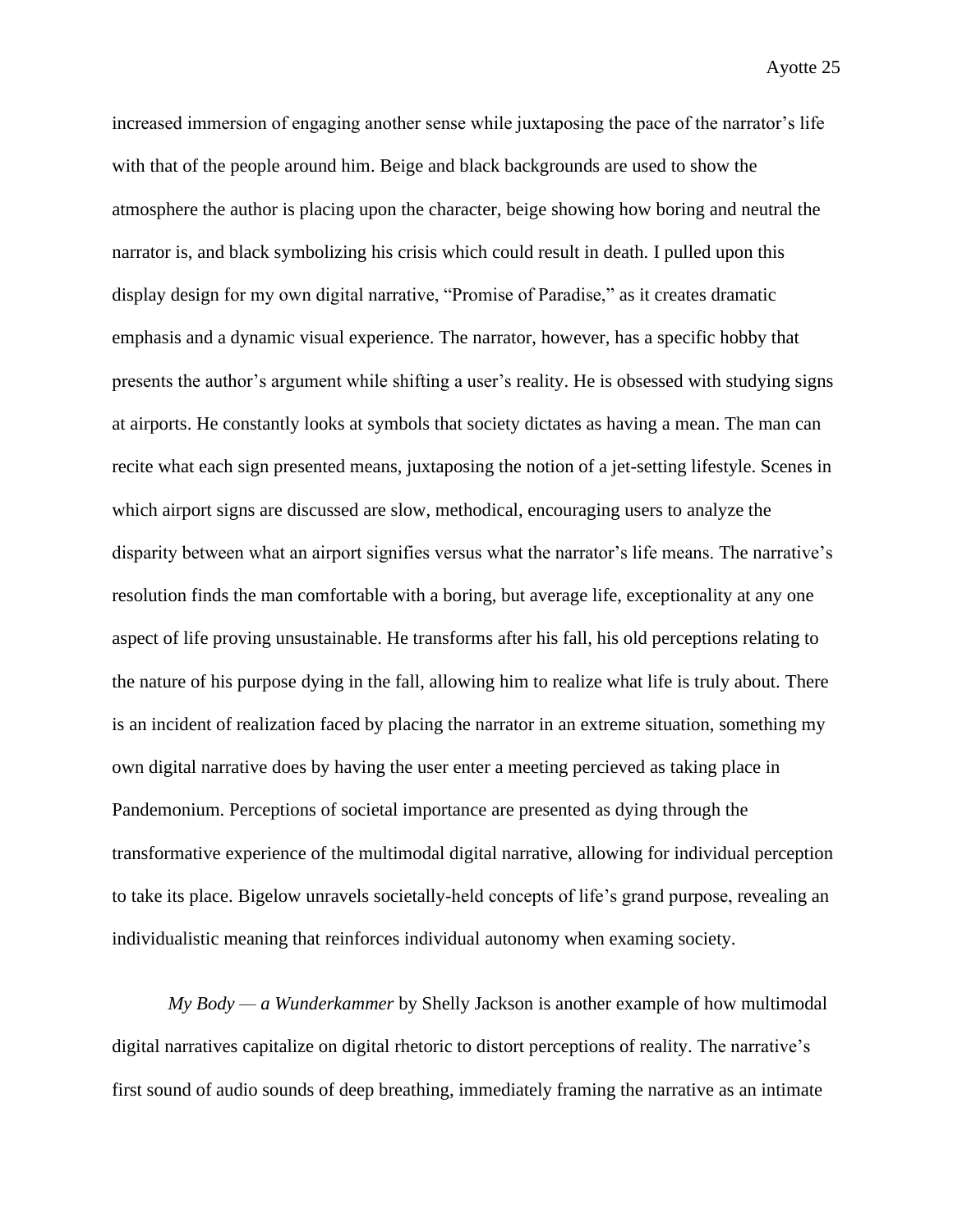exploration of the body. Jackson actively welcomes the user into examining the most intimate parts of herself in a non-linear setting. The navigation is a naked woman's body, segmented by boxes and labeled by body part, which when entered, turns into clicking links found in the passage. Jackson's candid nature allows this user interface to thrive, the content of her story mirrors the vulnerable, transformative simplicity of the navigation. An examination of each part of her body connects to her overall self-image with the puzzle of her own body. The experiences she portrays reflect aspects of human development most people understand, ultimately revealing how brutal society imagines the ideal body. Each link attached to the woman's body has a story that refers to life experience and some form of growth or understanding. The story displays feminist themes through personal experience, allowing users to project onto Jackson's narrative. Comprising the narrative around body parts reflects a fragmented perception of body image and positivity. While the narrative is non-linear and my own work, "Promise of Paradise," is linear, the exploratory component found within Jackson's navigation inspired the supplimentary narrative features that add contextualization to the entirety of my narrative. Fragments of the past help to clarify issues of the present. By choosing to fragment the narrative, Jackson mimics how humans develop ideas on body image. Each event is another experience in which a person's body has been socially commented on, creating building blocks to an overall sense of self. The conflicts provided by society and self-perceived notions are resolved through eventual acceptance, creating a powerful message for an audience to adopt. The inner intimacy with one's own body is explored in contrast to societal perceptions of the body, the conflicts starting in discomfort and ending with acceptance. The juxtaposition of society's power over an individual mixed with self realization is a theme I drew upon in my own multimodal digital narrative. What outside forces to do in terms of skewing someone's perspective on issues of self and judgement,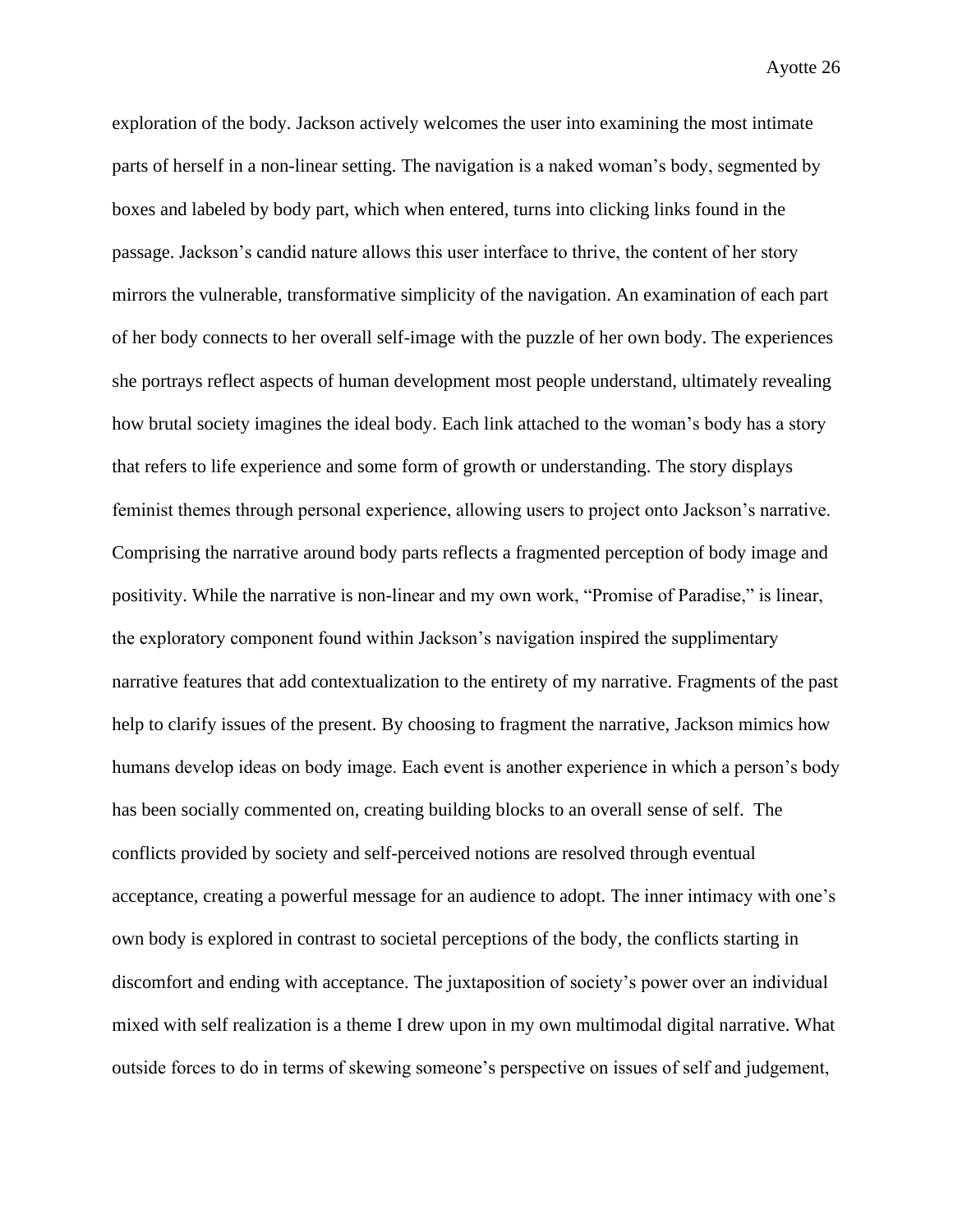is a theme in both narratives. The details presented throughout the narrative at any one point reinforce the author's message, while attaching to concepts that an audience can relate to while also using the author's body as a point of reference. The author's changing perspective of her own body falls in line with most people's relationships with their bodies, the insecurities, the flaws, and the prized. Shelly Jackson capitalized on candor and intimacy to reframe her audience's reality, by using herself as an example she fights societally-created idealized bodies and their traits, creating a message of self-love and empowerment.

Gabo Arora and Chris Milk's "Clouds Over Sidra" uses multimodal digital cinematography, also referred to as 360-degree virtual reality, to shift viewers' perspectives on marginalized and hidden aspects of society. The piece's main objective is to inspire sympathy and outrage that function to support societal change. The video focuses on a 12-year-old girl named Sidra in the refugee camp Za'atrai in Jordan. The auditory component of the video builds the biological and social profile of Sidra, using her innocence and observational skills as a means of appealing to viewers' compassion. Where perceptions of reality truly shift though, is primarily in the visual component of the video. The environment presented in the video removes perceptions of society based around western civilization, highlighting humanitarian needs for the refugees who fled Syria. Dramatic shots of seemingly barren wastelands, kids playing soccer on paved ground, and the cramped nature of the camps reposition viewers to perceive society outside of their known reality. The choice of portraying this crisis through the lens of a child highlights the importance of taking humanitarian action. Using Sidra as the main character displays an aspect of growing up and coming to understand reality even when one has hope for change, a similar factor I used with creating a high school protagonist in "Promise of Paradise." Sidra provides an example of innocence that is determined to overcome the issues presented by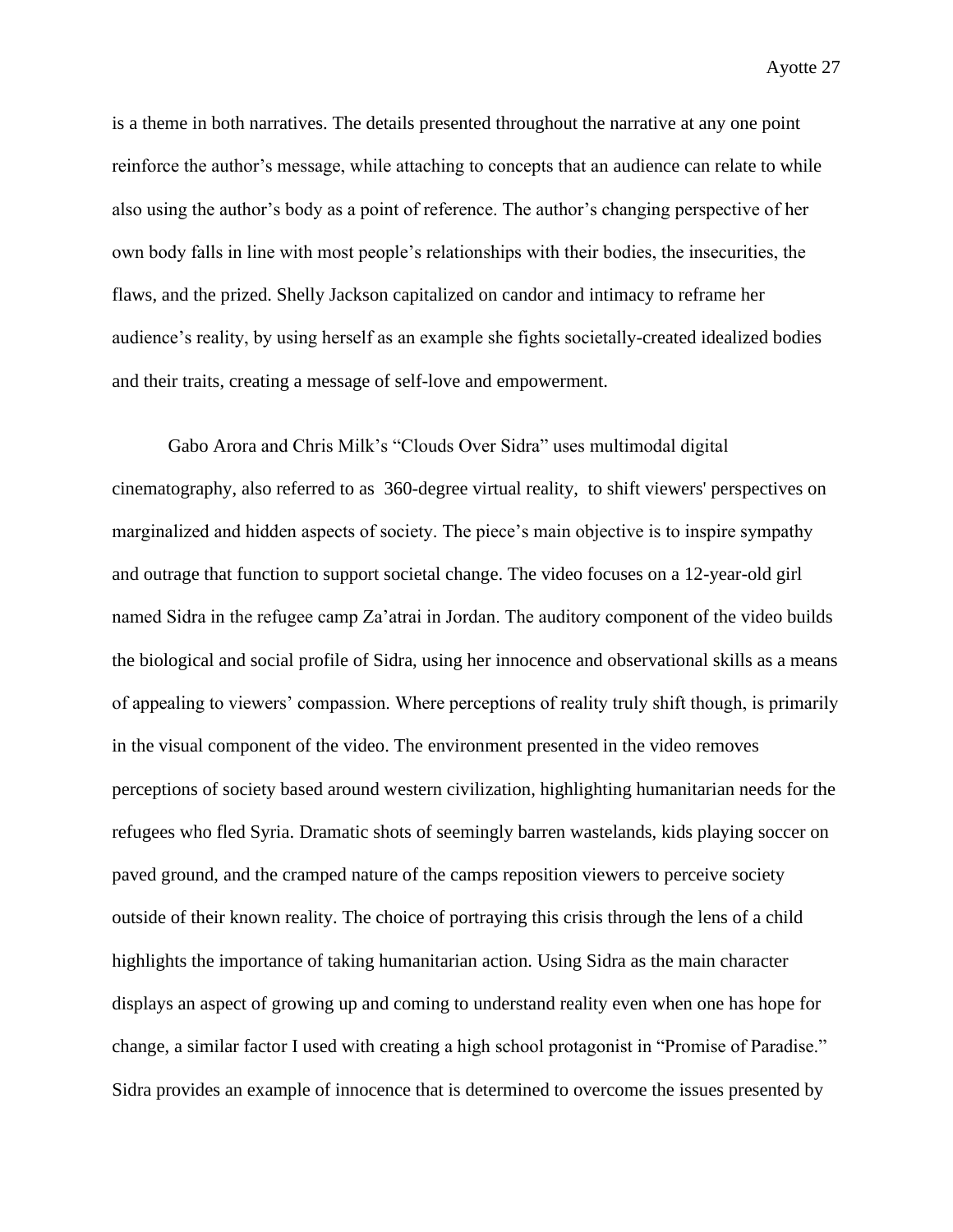refugee camps, overcrowding, and a lack of resources for people displaced from their home countries. The video encourages reflection on the societal destruction of humans' livelihoods, creating a global responsibility for aiding those less fortunate themselves. There is an aspect of hope provided in the video, displaying the video's belief in human morality as a way to influence social change that could lead to a better quality of life for refugees. Background music is present throughout the entirety of the video, the music suggesting a tone of hope and deep contemplation. The video forces the audience to examine their own lives and how they would feel if put into similar circumstances, an idea used in my own work by framing my multimodal digital narrative as a moral test. By playing to emotional qualities of both visual and auditory elements, "Clouds Over Sidra" promotes social change for those displaced by society. Where "Clouds Over Sidra" addresses digital activism through the lens of those needing aid, "Promise of Paradise" shifts the perspective on figures of authority oppressing people. Arora and Milk's narrative's characteristic of virtual reality is important for the message they were trying to convey in the creation of their narrative, immersion is a key factor into sympathizing with the cause of the VR. By viewing the realities that others live, one can see the disparity between oneself and people less fortunate. "Promise of Paradise" forgoes virtual reality, not only due to the limitations of virtual reality, but "Promise of Paradise" relies on preconceived user bias. "Clouds Over Sidra" attempts to show viewers a foreign perspective of life, where "Promise of Paradise" relies on familiarity individual identification.

The virtual reality component found within "Clouds Over Sidra" is not accessible to many people. Acquiring any headset to view a virtual reality in 360 degrees, is expensive, these headsets costing normally anywhere between \$300 to \$1,300, which is a lot of money for a relatively new medium, that is currently a niche. In my own experience with these headsets, the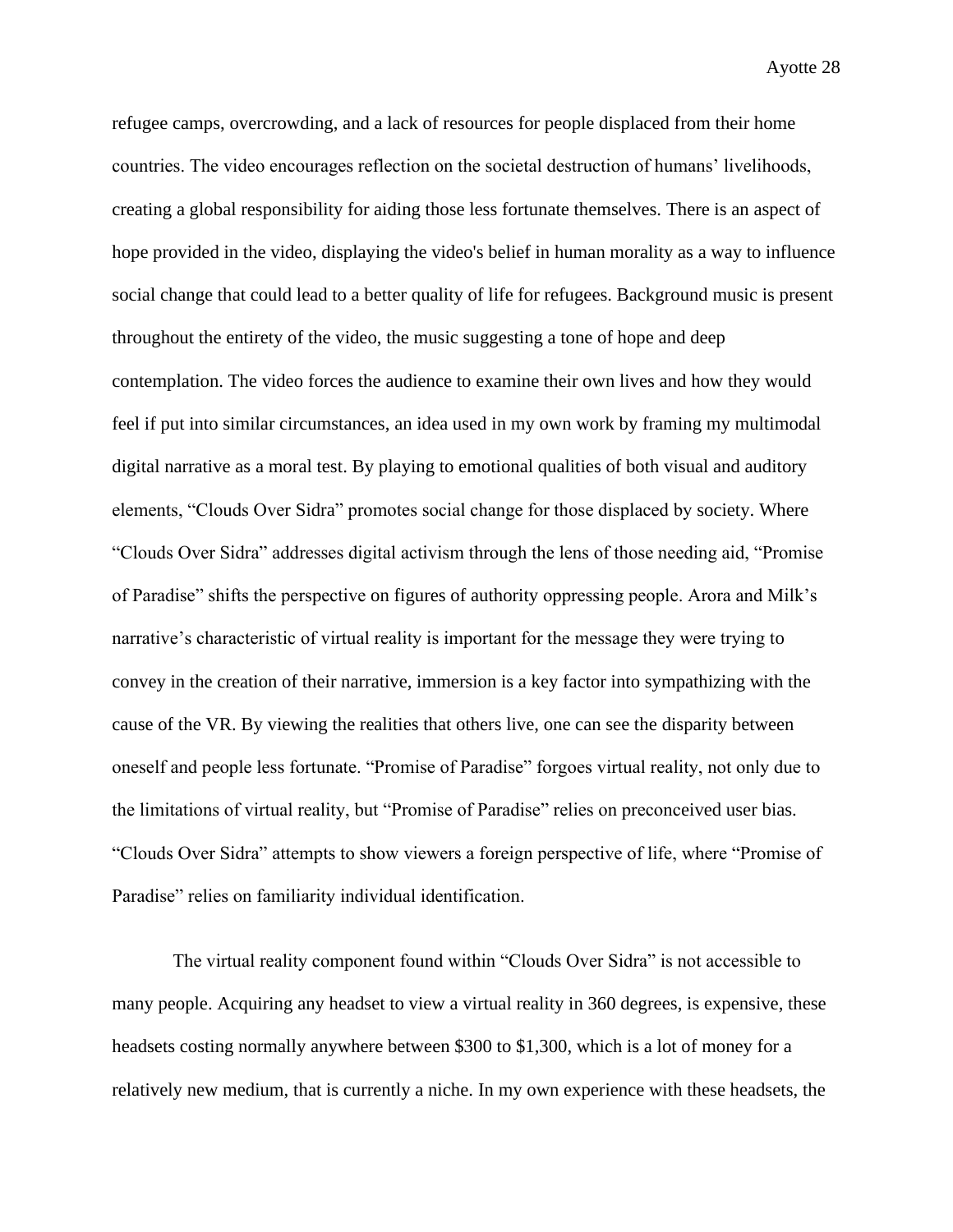distortion of reality is nauseating, your brain not fully being able to adjust to the virtual reality. The longest I've been able to experience any one of these experiences is thirty minutes before I was nauseous for the rest of the day. Virtual reality is not the current dominant trend in user consumption of entertainment because of how inaccessible it is in terms of compounding costs, the computer, the headset, potentially headphones, high-speed Internet, and sometimes a large amount of space. In the future, these narratives might be more accessible, but that would only occur with further development of the virtual reality headsets, and reduced costs and manufacturing and supplying. Until then, it is something of a novelty experienced by those with discretionary income. Though, it important to note that the virtual reality component of the narrative does beg the question of who the intended audience is for the cause. Since virtual reality is so inaccessible, the question of socioeconomic class filters into the rhetoric provided by "Clouds Over Sidra." The narrative is advertised as being a virtual reality film, seeming to outwardly expressing the necessity of VR. The film was developed for the United Nations, attempting to engage the audience into helping aid relief in a humanitarian crisis. While virtual reality acts as a capitvating use of emerging technologies, it is inaccessible as a whole, gatekeeping content that requires increased financial spenditure, and investment in technological literacy.

"Clouds Over Sidra's" inclusion of virtual reality requires examination of human sentiment towards technological advancement. Virtually reality is also so new it is a confrontation of the way humans perceive reality. The amount of movies, novels, and entertainment that focuses on escaping a simulation has not provided people with the best predispositioned responses to virtual reality. The distortion of reality visually then leads to the possibility of mimicking other senses that could then function a fully-realized digital simulation.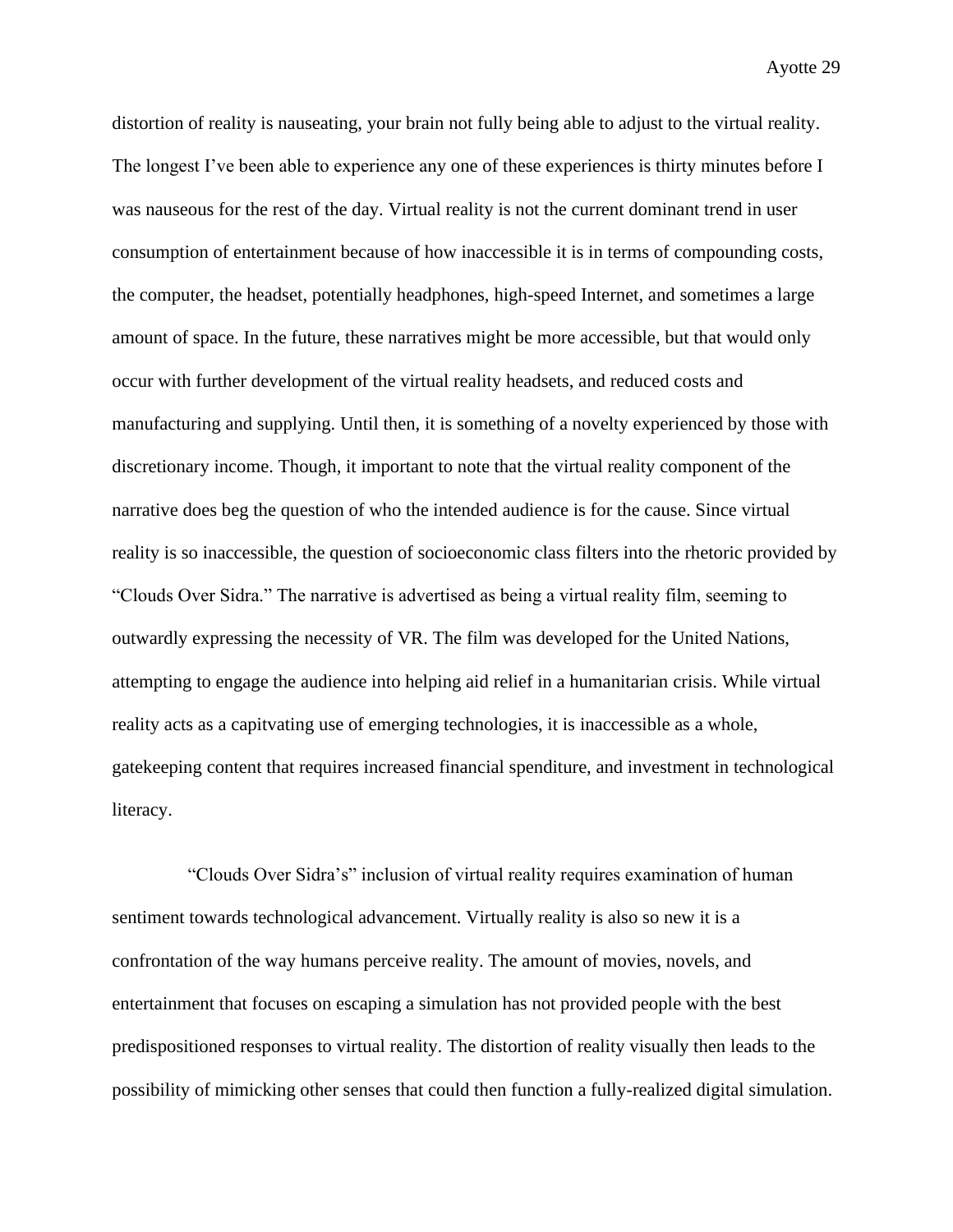This brings up philosophical and ethical concerns, ones that people have been conditioned to be avoidant of virtual reality: "The Uncanny Valley is a term used to describe the relation between simulation fidelity and likeability" (Gregory et al. 152). The technology for virtual reality is not seamless and so that seam causes a disconnect in people observing a digitally constructed, virtual reality. The concept of the Uncanny Valley applies to user's discomfort with virtual realities, underscoring the current issues found within the technology: "In general, as the simulation approaches perfect fidelity likeability ratings increase until some point just prior to perfection, where ratings drop… then rise dramatically when perfection is theoretically achieved" (152). When distorting reality, it is fair to say that, the more closely the virtual immerses a viewer into a world, the more uncomfortable a user will be. That is up until the point of full, perfect immersion. Virtual reality is then at the mercy of user comfortability and investment into technology. A large portion of of the western world is not completely comfortable with virtual reality, requiring an understanding of digitally-based realities.

*Inanimate Alice,* by Kate Pullinger, is an episodic multimodal digital narrative that follows a developing game designer and her digital best friend Brad, the text educating students on digital literacy as well as digital content design. The narrative is visual, audio, and interaction heavy, allowing the viewer to interact with animations and games that Alice Field, the protagonist, makes. The narratives are educational opportunities to explore digital literacy and transcultural media. The episodes focus on different locations, different cultures, countries, and identities being explored. Places like China, Russia, Italy, England, and more are explored in the series. The multimodal elements of the narrative create an immersive environment that displays more than the protagonists says. The visuals become vital for understanding the story, visual stimulation being one of the primary features for delivering the narrative. Alice doesn't question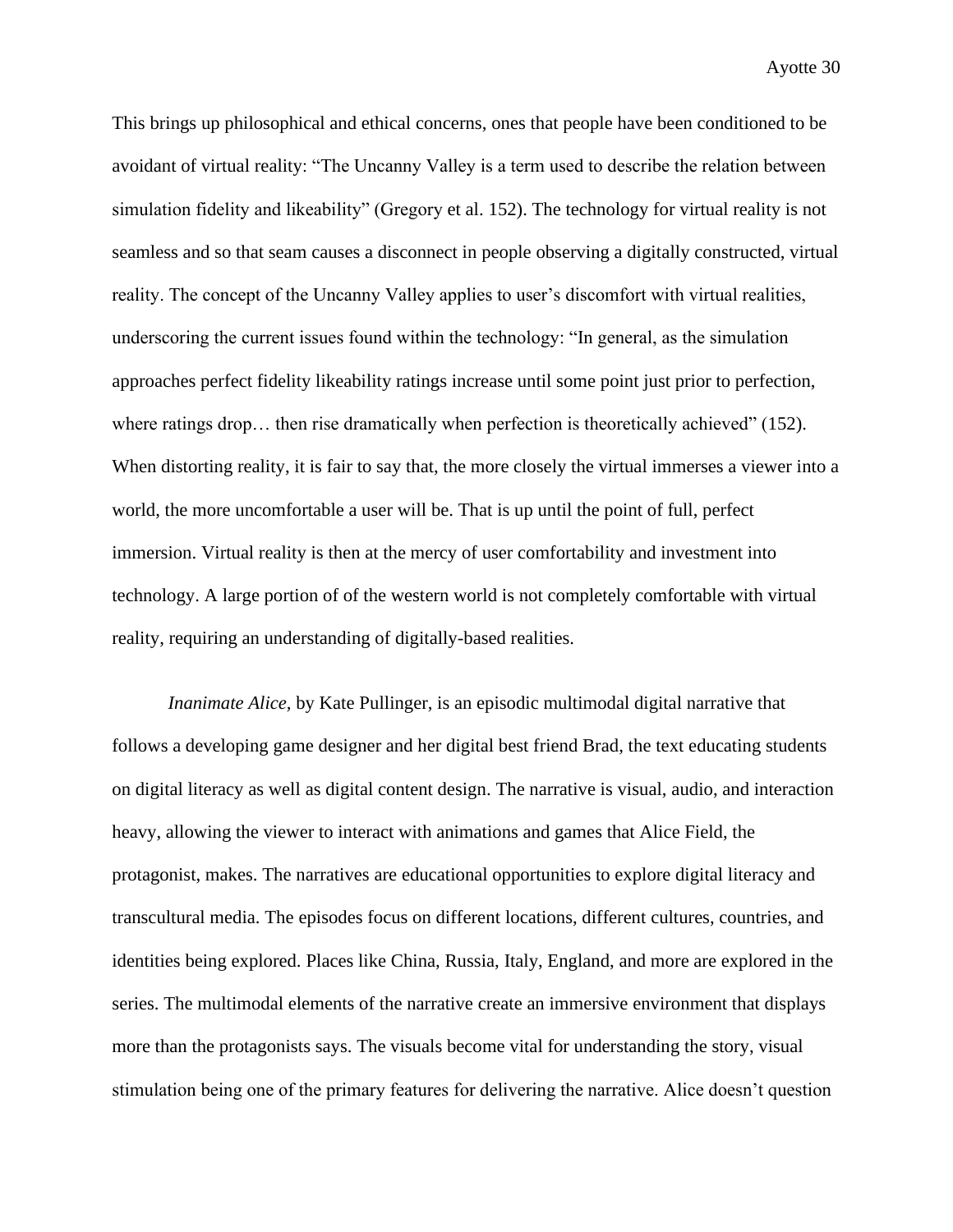her dad in the first few episodes, yet the viewer has an uneasy feeling about what the dad actual does for work, fires being displayed on tops' of oil-drilling equipment. "Promise of Paradise" uses this same ambiguity in identifying the hellish faces behind the mask of human appearance, the actual nature of each character revealed after the user attempts to identify them. The atmosphere of Pullinger's work is displayed through multimedia elements, visuals contributing heavily to the context of the story. I drew upons similar themes of disonnace and unease in my multimedia composition, focusing on setting the tone and the visualization of each scene's narrative importance, while identifying key concepts not expressedly written. The narrative requires equal attentional demands to text as much as videos, teaching students different management skills and techniques for producing a multimodal digital narrative. The immersive quality of the narrative, viewing snapshots of memories and feeling the anxiety created by the music, allows for increased focus on different dynamics in different situations, while also implementing elements of music from the place the story occurs. *Inanimate Alice* proves a valuable resource in education of not only digital literacy, but of cultural perspectives as well. These qualities display the power of multimodal narratives in real-life applications, able to inform and shape perceptions of reality and how users interact with the world around them.

The Twine narrative, "With Those We Love Alive" by Porpentine, capitalizes on user immersion to shift perceptions on love and romance when viewing the LGBTQIA+ community and society. Shifts in reality and key points of the narrative plot are accompanied by noticeably different music, and sometimes changing slide colors. This cohesion was utilized in my own multimodal digital narrative, sound and coloring emphasizing the importance and atmosphere of each scene. These passages provided breaks from the limited offering of atmosphere-based reality modeling provided by many of the opportunities presented between starting a new day.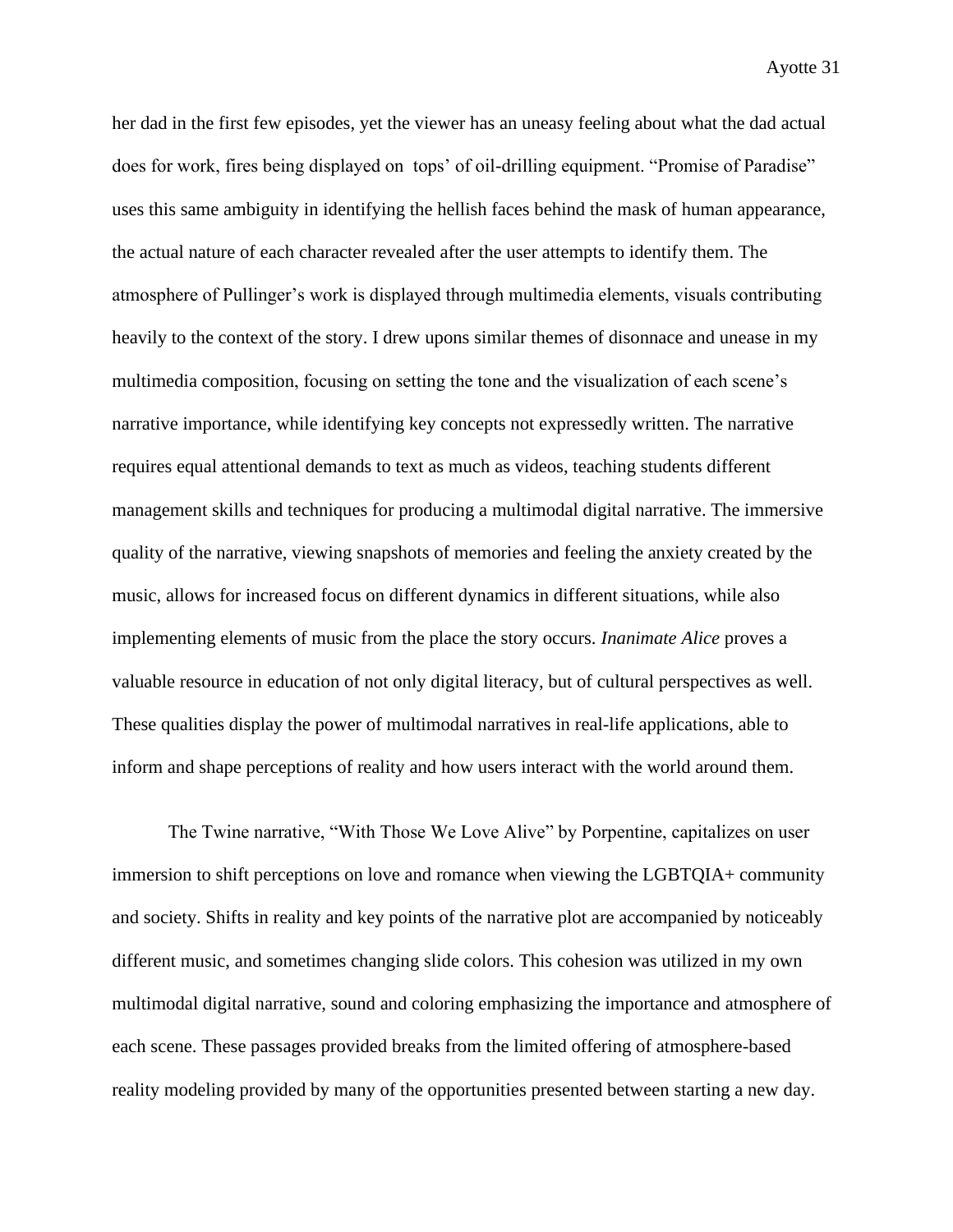Sleeping moves the story along, but there is a lot of variabilities that eventually seemingly appear repetitive throughout the story. The number of sleeping options required to move the story along, along with environmental variabilities, forces the user to look for clues continuously throughout the interface. The tasks would seem to become mundane, no matter how gruesome they are, they are desensitizing, but they function to create an even greater importance surrounding the main character's primary relationship. The protagonist is displayed as either a feminine-presenting non-binary or transgender character, and the relationship she has is suggested to be with is also a transfeminine. The inclusive and LGBTQIA+ representative presentation of Porpentine's work, and those like it, inspired the presentation of identity in "Promise of Paradise." The character central to displaying corrupt authority is M, a non-binary person of color. These qualities were given to M to display the domination that traditional, antiquidated, and regressive ideas have over society as a whole, as well as which groups tend to be pushed to the margins. In "With Those We Love Alive" the gruesome environment in which the protagonist works is framed as oppressive and tyrannical. With the help of her partner, the two escape after making an attempt on the ruler's life, freeing themselves from the chains of society through love and letting go. By distorting to reality and reflecting society through the lens of monsters, the consuming nature of social persecution and atrocities, the user is framed to reevaluate notions of love and acceptance in society.

#### **Promise of Paradise**

**"**Promise of Paradise" is a multimodal digital narrative created on Twine, framing corrupt power through an aspiring high school student, one that is hell-bent on leaving a town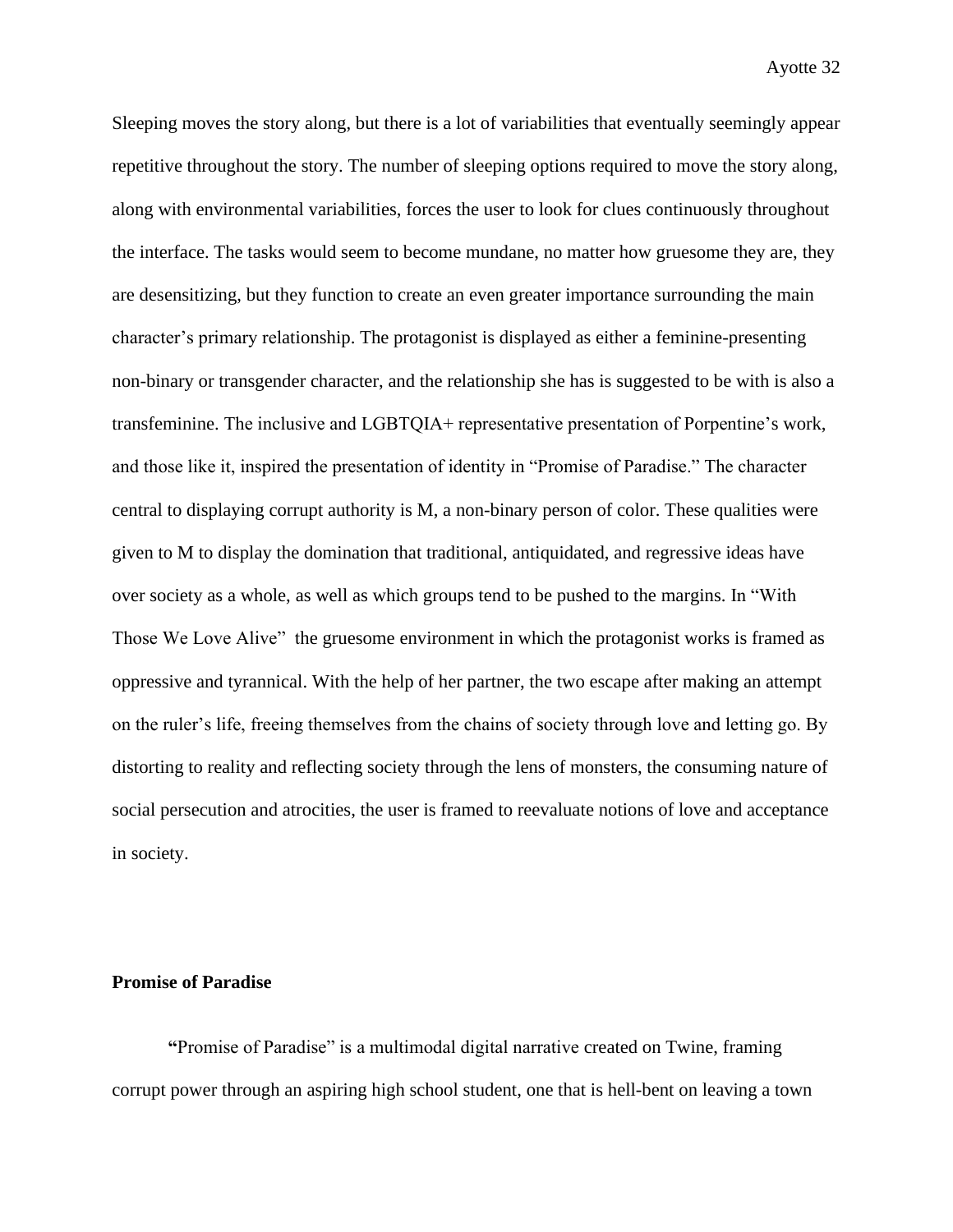filled with poverty and hopelessness. The user takes control of the main character, going through a week of school while trying to navigate hidden concepts of power and its corruption. When writing the main character I chose to cater to corrupt authority's distaste for diversity, basing the main character loosely around a white, male, cis-gendered individual, though no clear and specific attribution is made. Throughout the narrative, the system comments, judges, and explains the situation to the user. From conforming to the principle's threats of damnation, to entering a hellish courtroom, and either supporting racial discrimination or combating it, users may be judged on their morality. How important each decision the user makes is not easily determined, requiring replaying the narrative to understand how autonomy is contrived based on user expectation of free will.

Throughout the duration of my research, I have composed the multimodal digital narrative, "Promise of Paradise," through the platform Twine. To illustrate the findings of my research, the narrator is the character implemented as the system, allowing the user to be addressed in a second-perspective and the users actions being imposed upon the user by the narrator. A sense of autonomy is created through utilizing both inconsequential and narrativealtering decisions, reflecting decision-making in real life. These moments of user interaction reinforce immersion through narrative repercussions. Different endings and options are available based on the different paths a user can take, creating a digital world of action and consequence. Autonomy is, however, an illusion crafted into the system, as it is with all other multimodal digital narratives. There are finite options and paths for a user to choose from, similar to how the plot contextualizes imagined autonomous self-control. Certain options receive the same result, reinforcing the contrived and ambiguous nature of autonomy. The system's interface and navigation reflect the content of the plot to distort a user's perception of power and control in a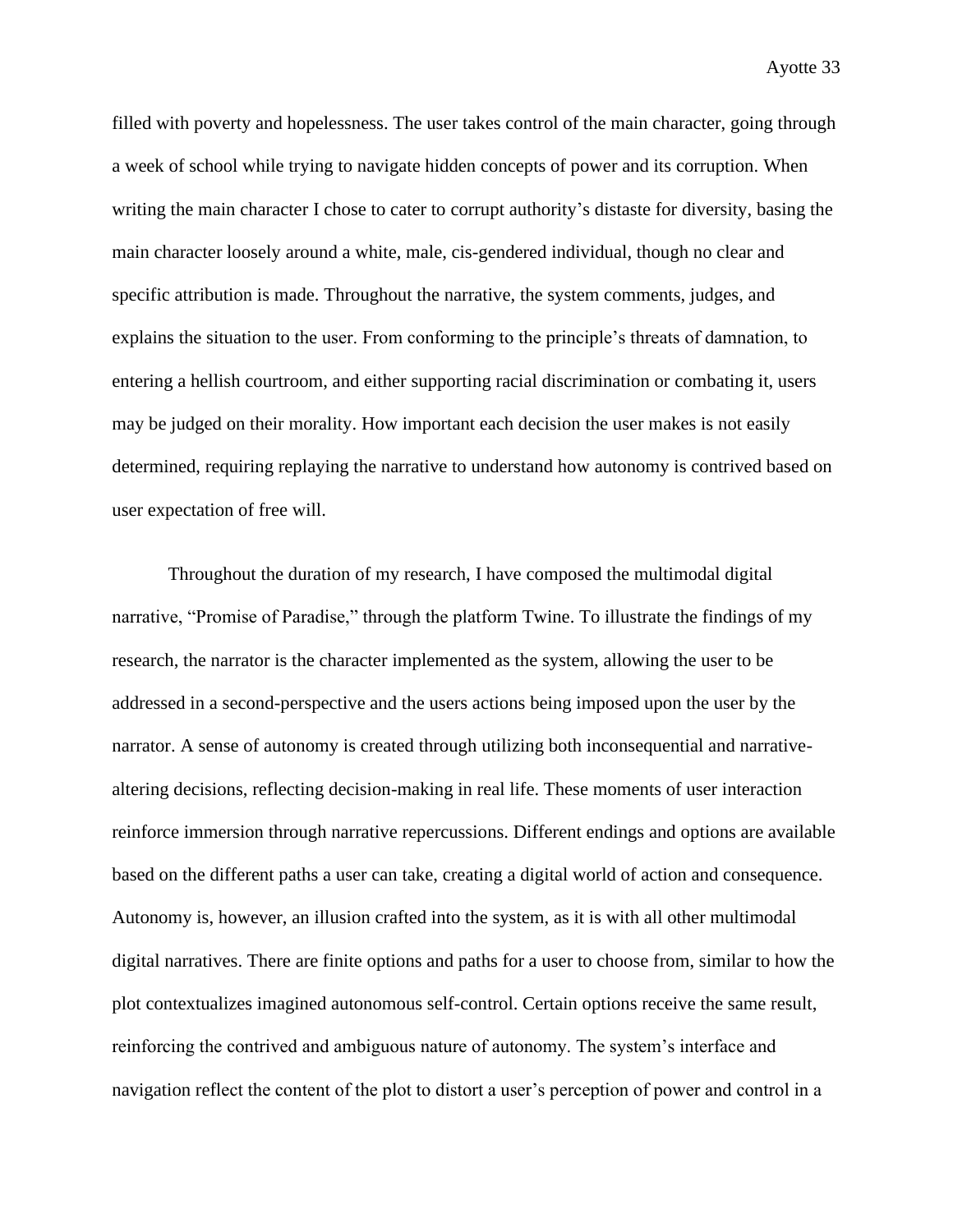social context. The endings of each pathway frame the user's autonomy, or lack of thereof, in terms of corrupted power, altering perceptions of suffering, sacrifice, and silence.

"Promise of Paradise" was made to illustrate what my research findings support, while allowing me to create my own system designed on shifts in perception. I feel that it is important, in this age of immediate information access, to expose what has historically stayed hidden behind closed doors. Propaganda and nationalistic brainwashing has, at least to some extent, lessened with increased dissemination of information. Having grown up in a politically divided society, propaganda, rhetoric, and false promises have veiled corrupt authority. Numbers, data, and facts have all begun to shed light on issues with corrupt figures in power. The problem is, one has to know where to look for it. With political ideology factoring into the majority of people's lives, removing oneself from the polarized opinions of authority is nearly impossible. By distorting the perception of reality, and assessing a user's morality, judgement is passed on one's participation or lack thereof in the face of power. I decided that I would create "Promise of Paradise" as a way of utilizing my analysis on digital rhetoric and applying it to a digital activism context, commenting on society's perception of authority and corruption.

# **Composition of "Promise of Paradise"**

"Promise of Paradise" focuses on distorting users' perceptions of reality, in both the digital and physical space. Through a collection of images, some drawn while others are edited, the visual elements provided are used to evoke a distorted space. Moments pivotal to the final judgement of the user, and pivotal points to the story are characterized by changes in visual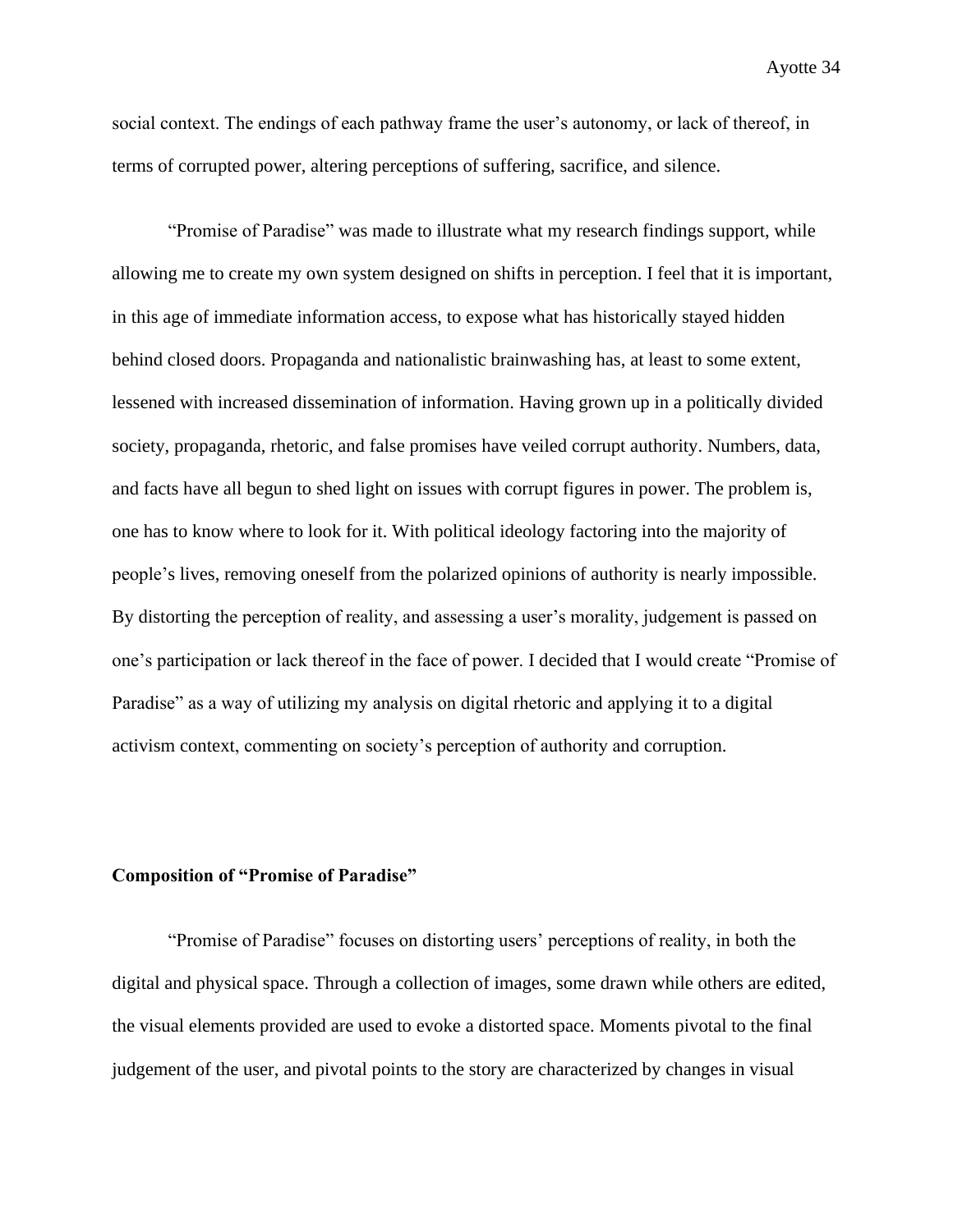elements. For example, when the user is at the meeting, the first animation since the introudction will appear, highlighting the importance of the presented scene. Photography, drawings, and animations are balanced to percieve shifts in reality as a result of testing one's morality, reflecting a shift in perceiving reality. The written text reinforces the blending of reality with concepts of corruption presented in the visual elements of the narrative. Upon exiting hell, the images of previous passages are distorted, the meeting in Hell providing a transformative experience for the user. Reality and the divine are balanced, similarly to the autonomy of the narrator and the user. Allusions to different and events and works, such as John Milton's *Paradise Lost,* reinforce a sense of distorted reality, double meanings appearing throughout every aspect of the digital narrative and Milton's poem. The narrative plot focuses on the disillusionment of the user, investigating how power is attained and how power is inherently corrupting. By undergoing the trials presented by the story, the user is forced to confront passive observance and active deference to corrupted power, noting the price at which power comes. The three endings provided by the story were made to create different perceptions of authority and morality. One is outwardly disobeying those is power, leading to the crushing weight of their influence that destroys the user's future. The second is the active participation in corrupt authority, the selling of one's morality while the decisions made during the narrative question the user's motivation for helping spread corruption. Finally, the last ending is a middle-ground, a gray area of passive observance but quiet indignation, something that could be seen as problematic but potentially society-changing in the future. Themes of race, drug abuse, misogyny, and trauma are present throughout the story, forcing the user to confront real-world issues through the lens of the aspiring elite. "Promise of Paradise" aims at distorting societal perspectives of authority, challenging the placations people are told to stay willfully ignorant.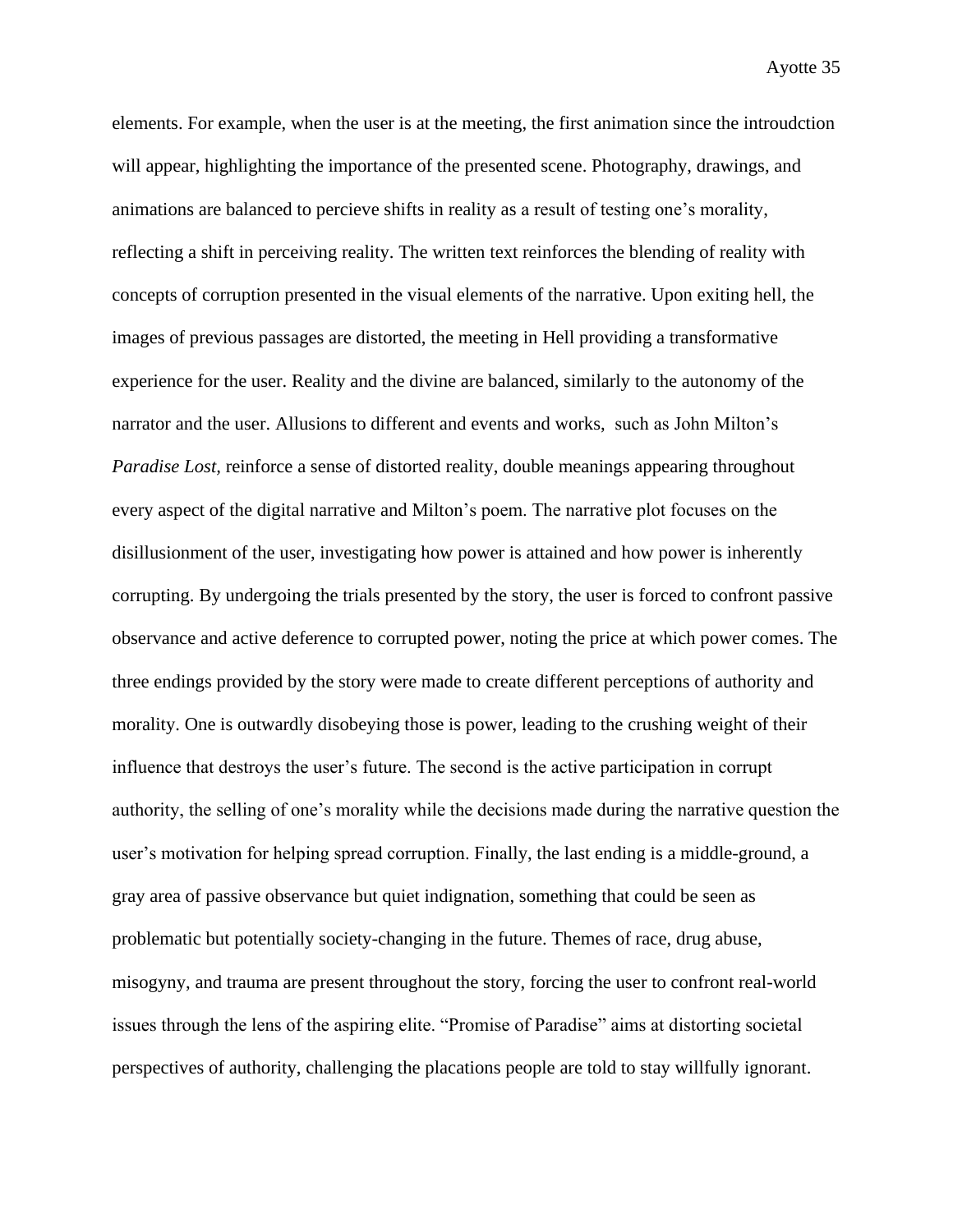The videos I made were intended to highlight key features of immersion in my multimodal digital narrative. The 'songs' I composed using the app *GarageBand* and would overlay them with different speeds and volumes, to create disorientation and acute awareness of the animation being played. The specific focus on isolated piano notes increases tensions and anxiety building, almost like the threatening-anticipatory notes before a jumpscare. I slowed down the audio of my voice to create a seemingly powerful, otherworldly, depiction of the system. I created the audio to suggest the nature of each moment, to enhance the weight of each highlighted moment. The videos that combine both animation and sound, relay how important each piece of the story is, the moments where the story is being defined. The passages between each of the moments highlighted by videos, are less dynamic, forcing the user to actively maintain focused reading to obtain all narrative points. Passive observance, a concept found and condemned in the narrative plot, is equally condemned in the system itself. Autonomy is only afforded through action, not passive indifference.

"Promise of Paradise" is written in the second person narration style to further user immersion, and increase user responsibility for making decisions. Relying on what the system to show a user what is happening, isn't feasible, the user has to find that information out for themselves, mirroring society. Multimodal digital narratives that confront societal norms or figures of authority are important for accountability, independence, and autonomy in daily life. Texts that confront perceptions on socially-realized traditions are important for disemination of new perspectives, potential social change, and the creation of a global community. "Promise of Paradise" is framed as a test, where passivity provides for continued corruption. The plot of the narrative is used to elucidate how a user understands navigating corrupt power structures. Users must explore newfound power through dealing with corrupt figures of power, venturing into a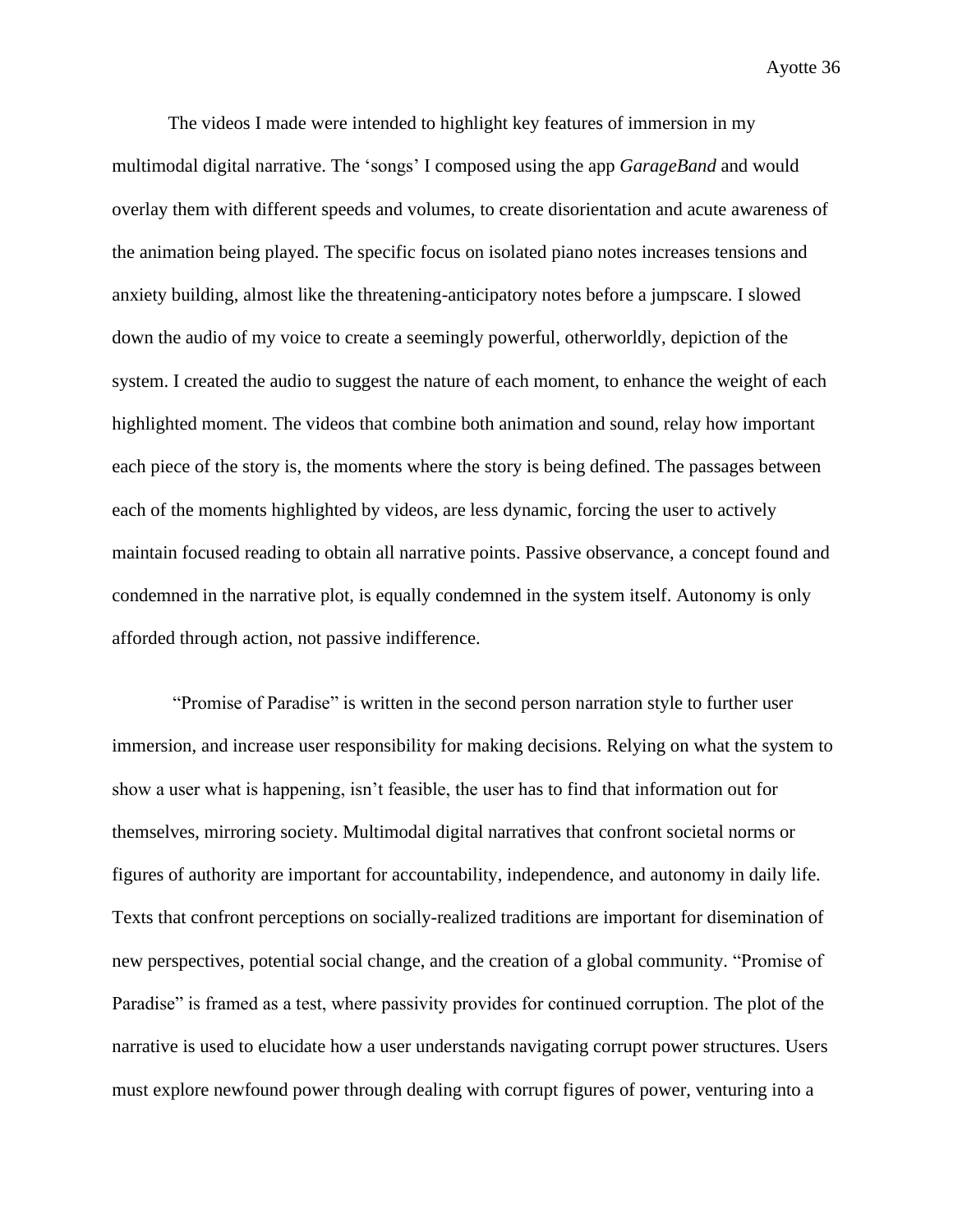beaurocratic hell to cement the user's position among the elite. What the price the user has to pay is based on the actions taken in relationship to moral responsibility, multiple endings either condemning or being ambivalent towards the user. How the user ends the narrative then can act as reinforcement for the way that the user went about reading the narrative. Addressing the user through the second person allows for a personal and introspective experience that requires reflection on society, power, and transparency.

# **Twine, Accessibility, & Activism**

I chose Twine as the platform for the creation of "Promise of Paradise," utilizing a more accessible medium of multimodal digital narrative creation. Twine is a hyperlink text-based platform, creating different passages linked through different words. The program is free to use, allowing for the inclusivity and diversity present throughout the Twine community. Marginalized groups such as the LGBTQIA+ community have used Twine for digital activism. The increased representation of underrepresented communities provides new perspectives on social commentary and perspectives on marginalized communities. The platform's history with accessibility and inclusivity inspired me into wanting to portray issues of marginalization and oppression through the lens of a potential oppressor in my own work. Twine offers the chance for anyone with a stable Internet connection and a laptop to create a digital narrative, allowing a vast range of perspective to make content on a variety of topics. Twine, however, is as equally inaccessible as it is accessible. The functions programmed into Twine's author interface are limited, much of the system's individuality relying on the author's knowledge of difficult coding concepts in both CSS and JavaScript. While there are different variations of Twine story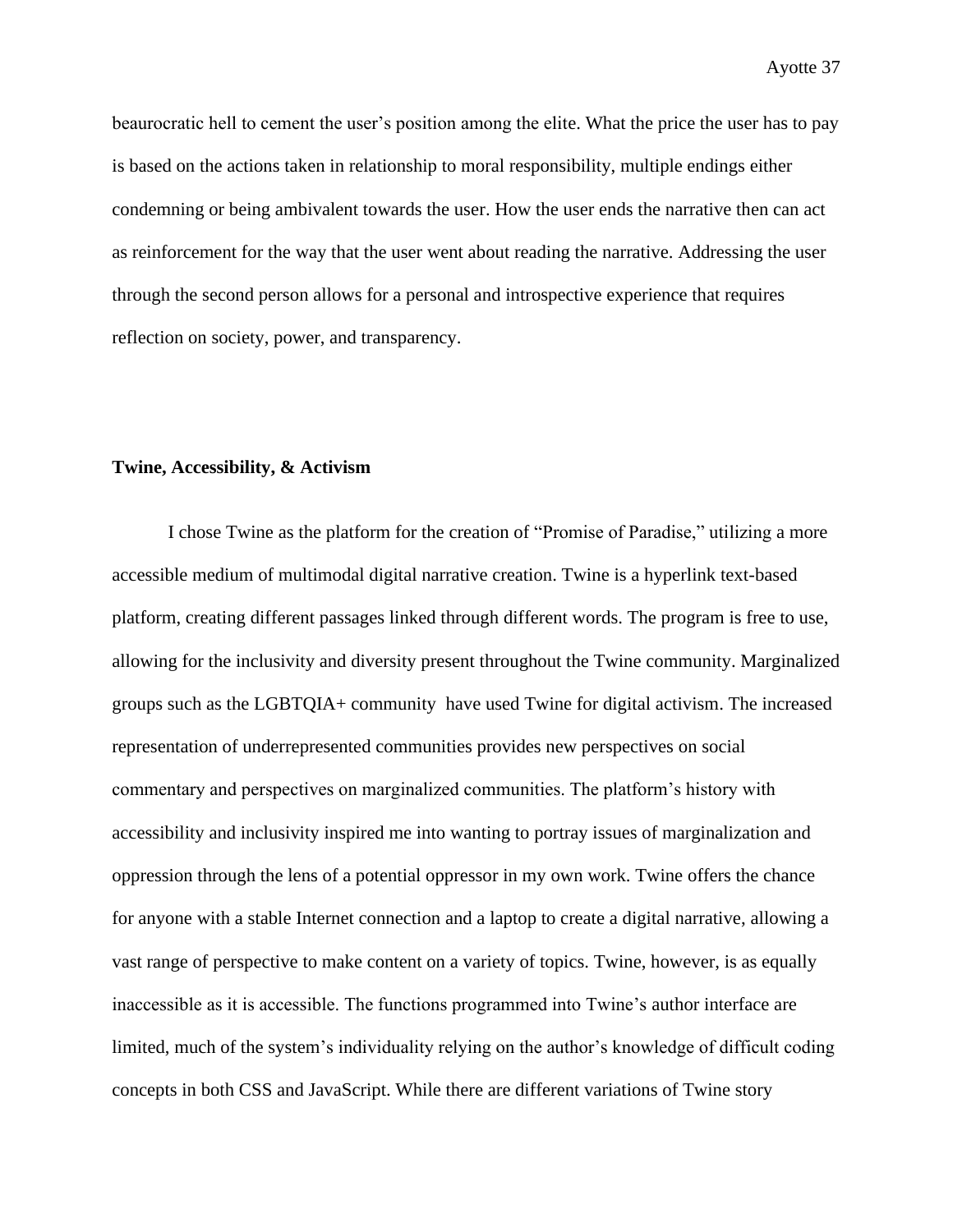formatting, such as Harlowe 2.1.0 and SugarCube 2.31.1, story formatting is one of the most difficult and alienating aspects of Twine. Each story formatting type has different rules, requirements, and features, making story formatting hard to navigate and translate across formats. Most features outside of writing simple text requires coding syntax that changes based on story format. An example from my own work is using an image as the background for a passage. Story formatting matters, SugarCube and Harlowe have different syntax standards, and variations of each format have even more individual syntax requirements. Without extensive coding skills, creating multiple elements that create the perception of user autonomy in a modeled reality is nearly impossible, forcing the grueling process of manually creating what could have easily been executed by code. A six-question path can proliferate into 40+ passages of content that not only disorganize an author's design layout, but also requires entire story restructuring. Twine is a useful tool, actively used in digital activism by underrepresented and marginalized communities, but what is offered is reflected by its price tag. The basics are presented, but all of the individuality has to come from the author, allowing for underrepresented communities to thrive in this indivualized space.

Representation in gaming and mainstream narratives has notoriously been uninclusive, posing the same faces, colors, and identities onto different characters in various games. Multimodal digital narratives, and their inherently autonomous nature, have provided diversity within entertainment, especially in terms of gaming. Twine as a platform is notorious for its inclusivity, the LGBTQIA+ community utilizing the platform to expand representation in gaming: "… the so called Twine Revolution could be started in 2012. It is a movement started by trans women, and then was expanded to other queer identities as well, arguably one of the most relevant resistance efforts in gaming" (Bragança et al. 938). Twine has functioned as a platform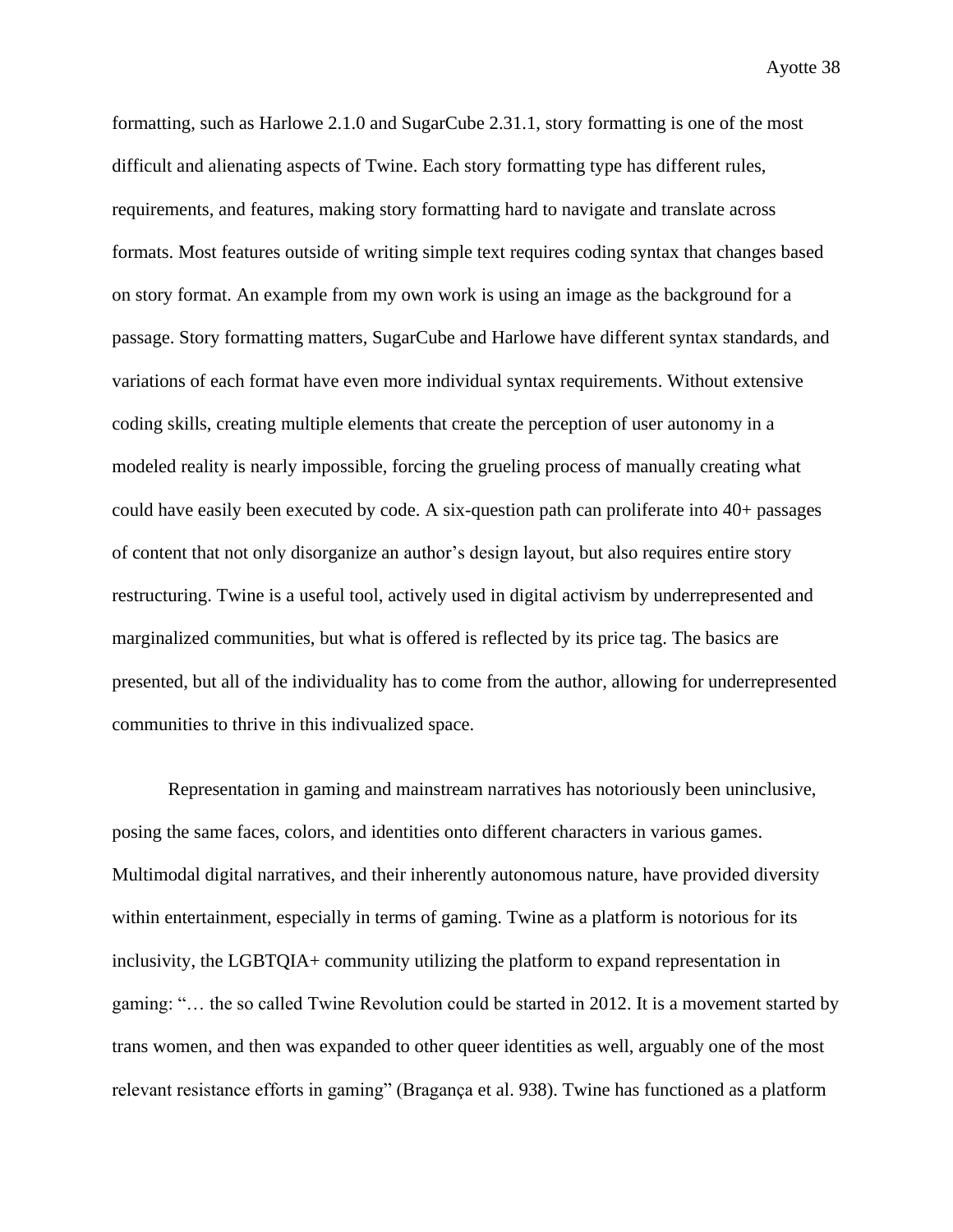for inclusivity and representation in marginalized communities. The LGBTQIA+'s representation is also indicative of opportunities and potential futures where other communities can create diverse narratives: "… intersectional studies, about representation of other minorities, regarding race, class, nationality and people with disabilities" (944). The main reason I chose Twine as a platform to create my own work stems from its inclusivity and its accessibility. Also, the LGBTQIA+ related stories have set a precedent in the depiction of society's relationship with individual groupings: "… protagonism of trans and non-binary characters, who were at the center of the narratives on all four games, while they tend to be only supporting characters and villains when represented in the medium" (944). There is a trend among many LGBTQIA+ related Twine narratives that features main characters working for or deferring to other people. The protagonist of the narrative complies to societal power, and those that would influence them. "Promise of Paradise" capitalizes on the idea of the nature of societal influence and what it means to participate in upholding that influence. By working for someone else the protagonist is indirectly supporting the oppression and discrimination presented in "Promise of Paradise's" authoritarian characters. My multimodal digital Twine narrative comments on the morality of passive observance or active participation in corrupt and oppressive power, acting as multiple perspectives for those that would further, defy, or quietly plot for change. These narratives that shift societal expectations through perceptions on marginalized communities, lead to potential social change in the form of digital activism, highlighting the struggles and hopes of communities usually kept in the dark.

# **Societal implications**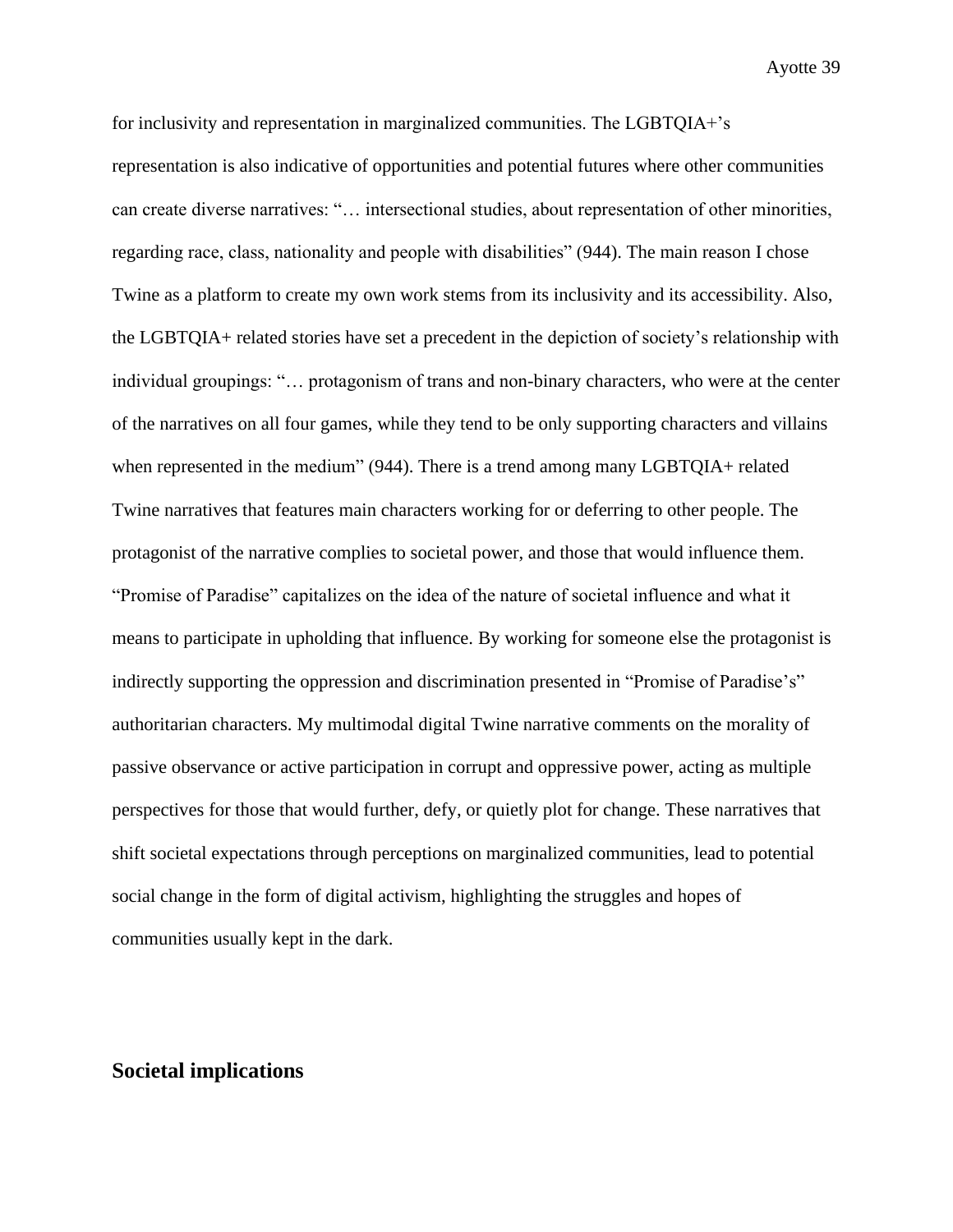The blending of the digital and physical world allows for the potential to create real societal change based on an author's success at spreading their message. Accessibility in multimodal digital narratives makes the audience pool potentially large enough to fuel entire social movements. The ability to access digital multimodal narratives allows for the mass communication of a message or specific purpose. Digitization of information has capitalized on this opportunity to be able to spread a message to a vast amount of people through a controlled form. The transfer of ideas almost instantaneously over a network allows for a community to rise around central ideas: "Whereas print created the need for new opportunities for solitary reflection, digital media create new kinds of social spaces" (Waite 30). Online communities can be built around the media that inspires them, even ranging in vast categories, spanning from environmental issues all the way to online fandoms of popular celebrities. The individualized nature of Internet perusal allows for a new type of commraderie to be formed beyond a limited, nation-state based audience. With the Internet, the transmission of ideas is nearly instant, offering a larger potential community built around specific ideas: "A comparison of the consequences of print and the emerging consequence of digital media illustrates that shift from an individualistic perspective to an emergent awareness of the larger group" (25). While the digital world offers an experience that integrates a user in a seemingly individualistic way, the digital world also provides the opportunity for global communities to rise around different art, media, and stories. The formation of geographicall-delocalized communities surrounding a narrative or piece of information allows for digital activism.

Digital activism utilizes the potential for mass distribution of information, capable of shifting social discourse through sheer power of distribution and appropriation. The blending of the individual and the digital world allows for the transference a personalized message across a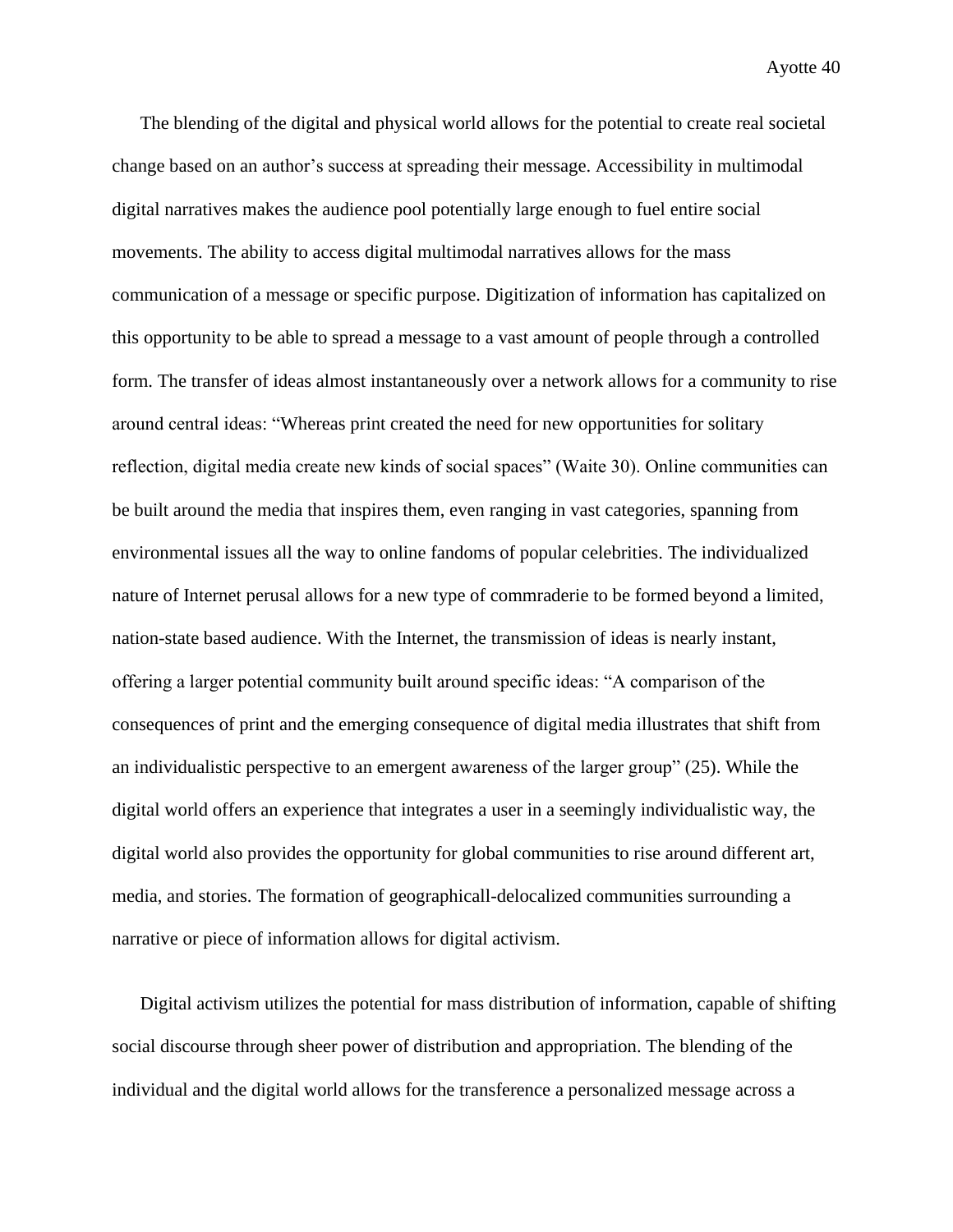virtual screen: "The virtual world, now more clearly than ever before, resembles real life, much more so than the stage or screen" (Marinelli 20). Reflecting the real world in a digital narrative creates a crucial connection between the material and the viewer. The person viewing the digital world content is supposed to feel a connection to the physical world, and that interaction creates an invaluable population of support for real-world change communicated in a digital context. Digitally-inspired activism can be used to change various areas of society, environmental activism capitalizing on the power of digital activism. In relation to climate change, multimodal digital narratives tend to portray only one side of an argument, showing the potentially polarizing nature of the digital sphere: "When it comes to communication, these films are concerned with communicating one perception of the environment, that of the protest movement opposed to mining industry…" (Cocq 63). Digitally activist climate change multimodal digital narratives tend to rely on the image of displacement and destruction, hyper-focusing on the damaging effects of climate change. Messages of foreboding and unknown fates shift viewers' perspectives into seeing climate change as an immediate threat to all life on Earth, condemning the damaging effects that capitalism has on ecology. Digital environments allow for the focused funneling of information to support any number of specific opinions. The material can be polarizing, capitalizing on digital rhetoric to invade the minds and opinions of an audience. Material can then be recycled and appropriated by a community, especially when there is a large following of people that share similar ideas with the author. Disbelievers in climate change tend not to dominate these digitally-controlled spaces, displaying a narrow pool of counter-perspectives. Multimodal digital narratives living on the Internet take on properties of the Internet, using information, studies, research, and societal trends recorded on the Internet to acquire dominance in societal perceptions on various topics. The ability to create a niche digital community allows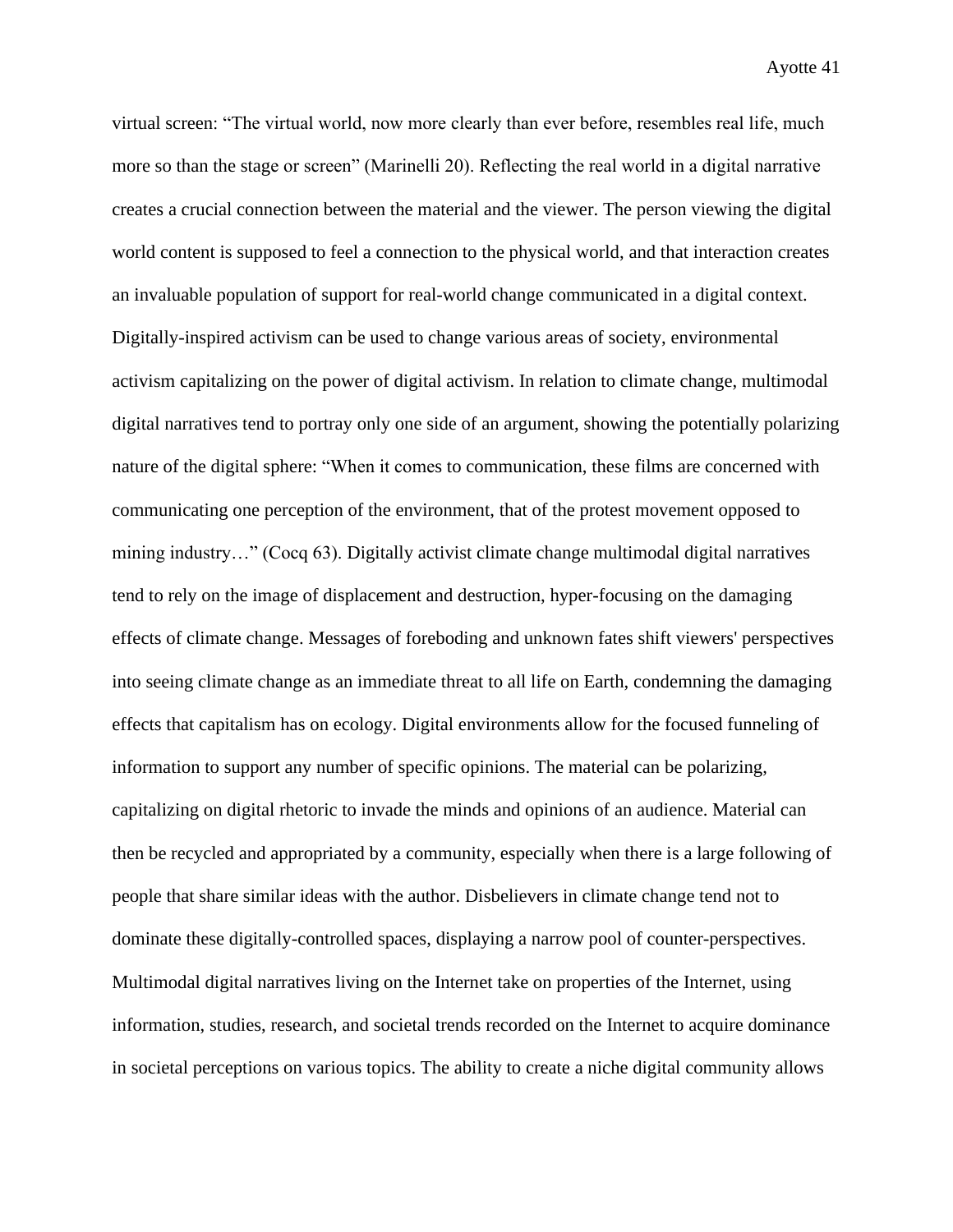for input in societal change, a power utilized and potentially advanced by multimodal digital narratives.

Niche communities that utilize multimodal digital narratives create ecosystems of content and data presented to larger communities. Multimodal digital narratives then function as a source of social capital, being exchanged between community members and prioritized within the community: "Economies of circulation, then, must account for both the use-value and exchangevalue acquired by rhetorical objects as they circulate… as well as the social capital these works are exchanged for by their authors and appropriators" (Eyman 92). Authors' narratives are a means of trading and exchanging social capital and thus increasing investment in a communitybased mentality. Every person in the community has the ability to advocate for the community and gain social influence through digital advocacy. The potential global aspect of digital narratives allows for diverse perspectives, increasing variability and ideas in digital communities: "… it is argued that digitization enables and intensifies processes of circulation, flattening de-territorialization, and de-differentiation, and for new kinds of objects, subjects and practices to become emergent and convergent in a transition from analogue to digital cultures" (Hand 17). As people who have previously have not been active users of the Internet enter digitally-based societal discourses, more cultures communicate and are reimagined in conjunction with the entirety of the world. Geographic distance and obscurity can be overcome through digital narratives, the Internet providing an accessible and uncensored place for diverse narratives. Communities hidden from he gaze commercialized literature could attain a farreaching audience, acting as a recording of history and culture in any specific community entering the digital world. Issues ranging from those present in the U.S.A. can be related to countries from around the world, as the digital world allows access to an indefinite network of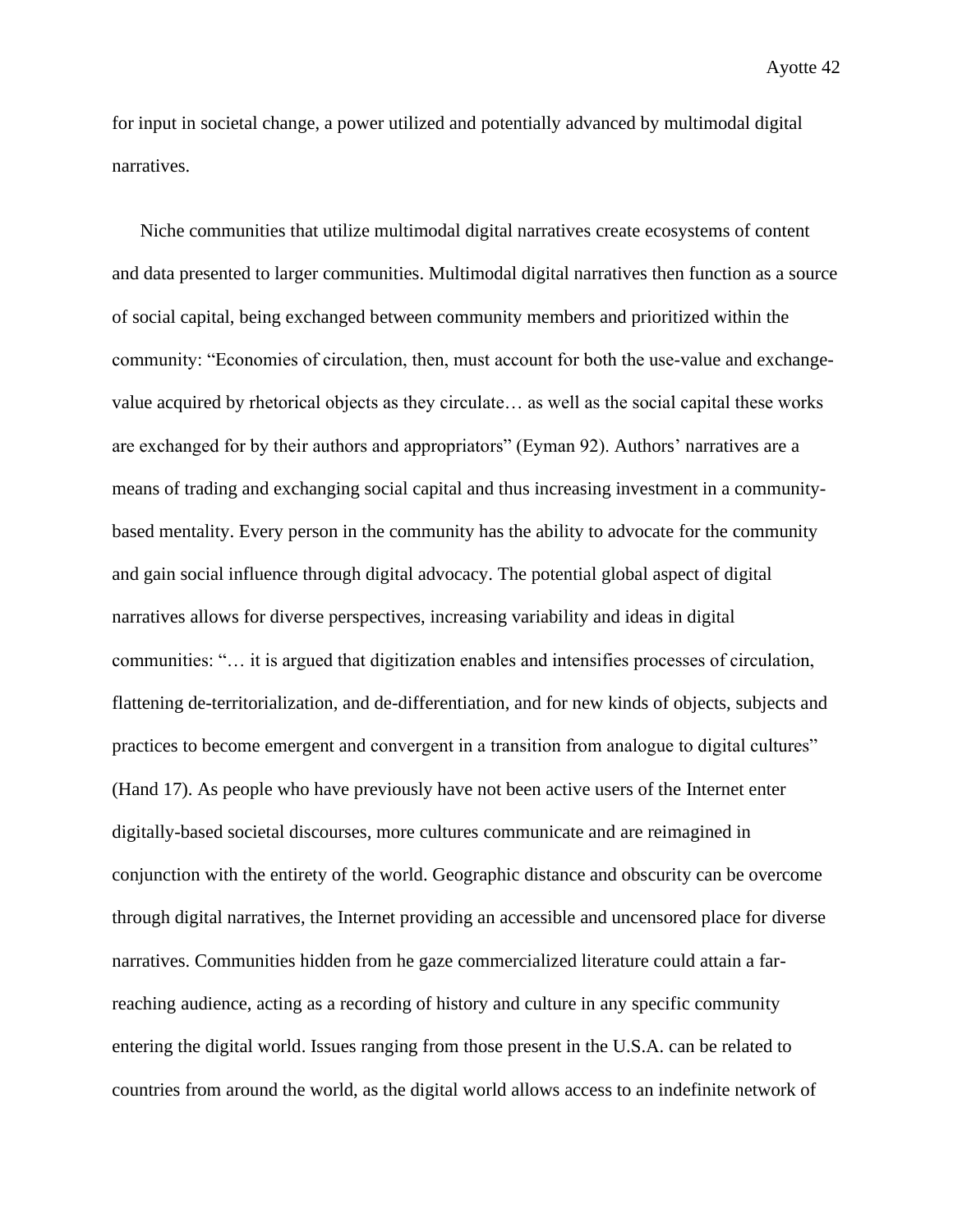people. Digital narratives then shift the framework of experiencing life, understanding the human condition and the world through a sense of digitalization and mediatization: "This entwinement and interplay between the videos and social logic of the debate illustrate the 'new social condition' defined as mediatization…" (Cocq 66). Problems and aspects of life that have not been previously publicized and disclosed to the same degree are now available for research almost instantly to anyone with an Internet connection. Narratives, which can mimic life or relate messages pertaining to life, acquire an even more personal connection to users as the digital activism of the Internet attempts to connect with global usership. Multimodal digital narratives quality of social commentary can be used as a framework to shape cross-cultural societal discourse.

### **Teaching**

Narratives that use multiple streams of data rely on the education of information to create an effective multimodal digital narrative. The Internet allows for digital resources to be accessed and analyzed, allowing for the accruement of information across the globe. Accessing digital resources has allowed for multimodal narratives to enter the field of education, creating new ways of teaching, a common practice being matching modality: "**…** the process of using both the audio/verbal channel and the visual/pictorial channel to convey new information, fitting the particular type of information to the most appropriate channel" (Brame 3). Matching modality grants a potential increase in user retention of displayed material. By matching the audio and visual stimulus provided by a digital narrative, the two sources of stimuli can reinforce understandings of each other through matching messages: "This is in line with the *dual coding*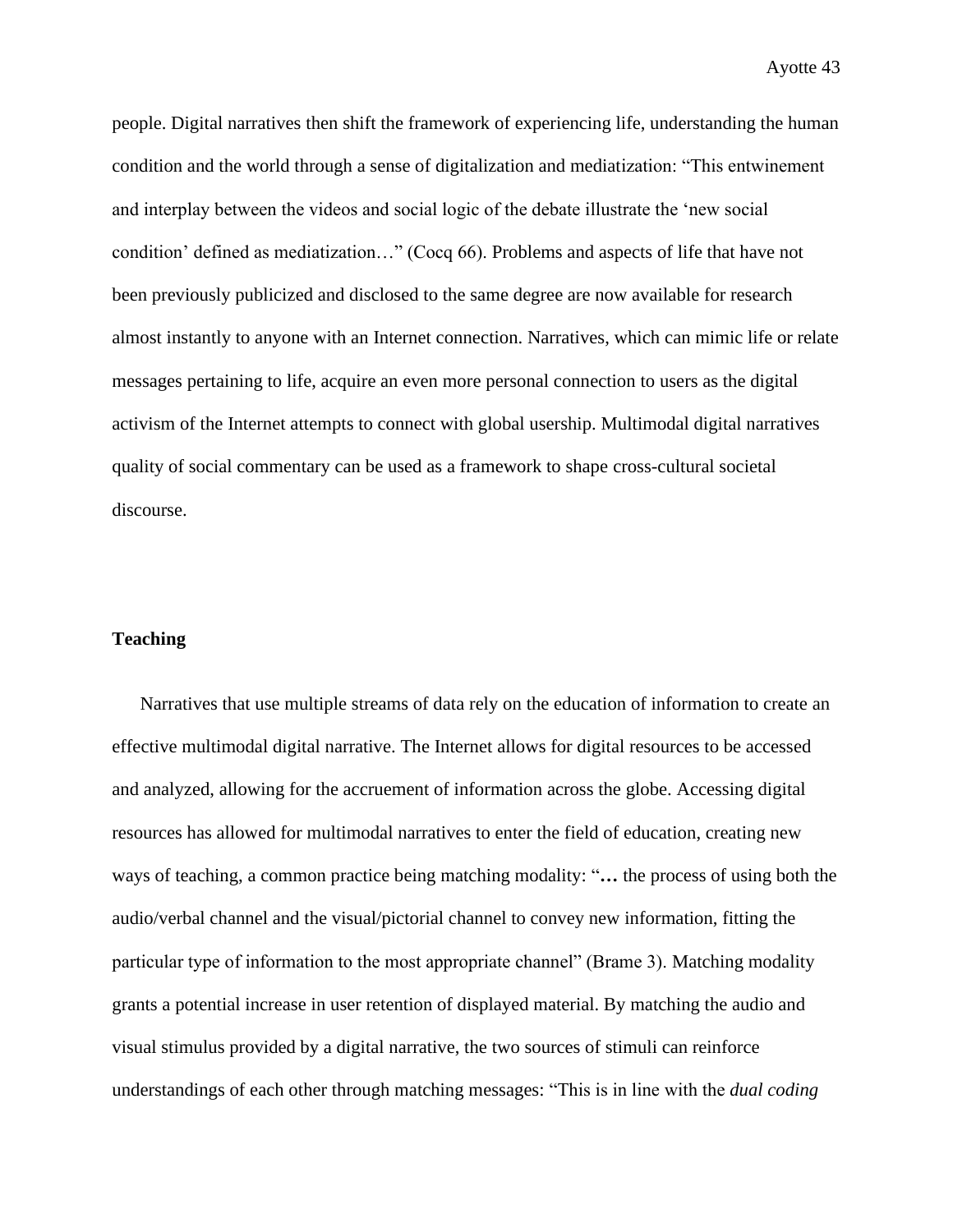*theory,* which proposes that the information-processing system is assumed to contain two channels—an auditory/verbal channel and a visual/pictorial channel—thereby enabling simultaneous processing of visual and narrative information in short-term memory" (Sarı et al.). The two enter the short-term memory and reinforce each other if coded into long-term memory. Both stimuli support each other and therefore do not provide conflicting information that creates cognitive dissonance. Sensory reinforcement of intended topics controls the composition of digital educational narratives. Narratives like *Inanimate Alice* rely on cohesion to maintain user focus and immersion for cultural and digital education. Conflicting information can distract from information retention and cloud details provided on the topic: "In digital books that are less carefully designed than the target books in this study, details unrelated to the story line may also be animated, in which case we hypothesize that these additions promote extraneous processing, which may easily distract attention from the main message in the narrative" (Sarı et al.). Narratives must be meticulously crafted if they wish to be integrated into a classroom setting. Narratives like *Inanimate Alice* created dynamic guided digital narratives that can be used for education, the digital narrative educating students on digital literacy and different cultures. The narrative's quality of immersing students into a digitally constructed reality challenges preconceived notions of the human experience. *Inanimate Alice* displays different locations and different aspects of multiple cultures, while creating investment in understanding digital rhetoric, forcing students to challenge the way they perceive life around them. By exposing students to different perspectives and technologies, multimodal digital narratives become interdisciplinary forms of communication, promoting individual reflection and growth.

Stimuli that reinforce each other can increase understanding of pertinent information that progresses educational development. Not only can multimodal digital narratives offer stimuli that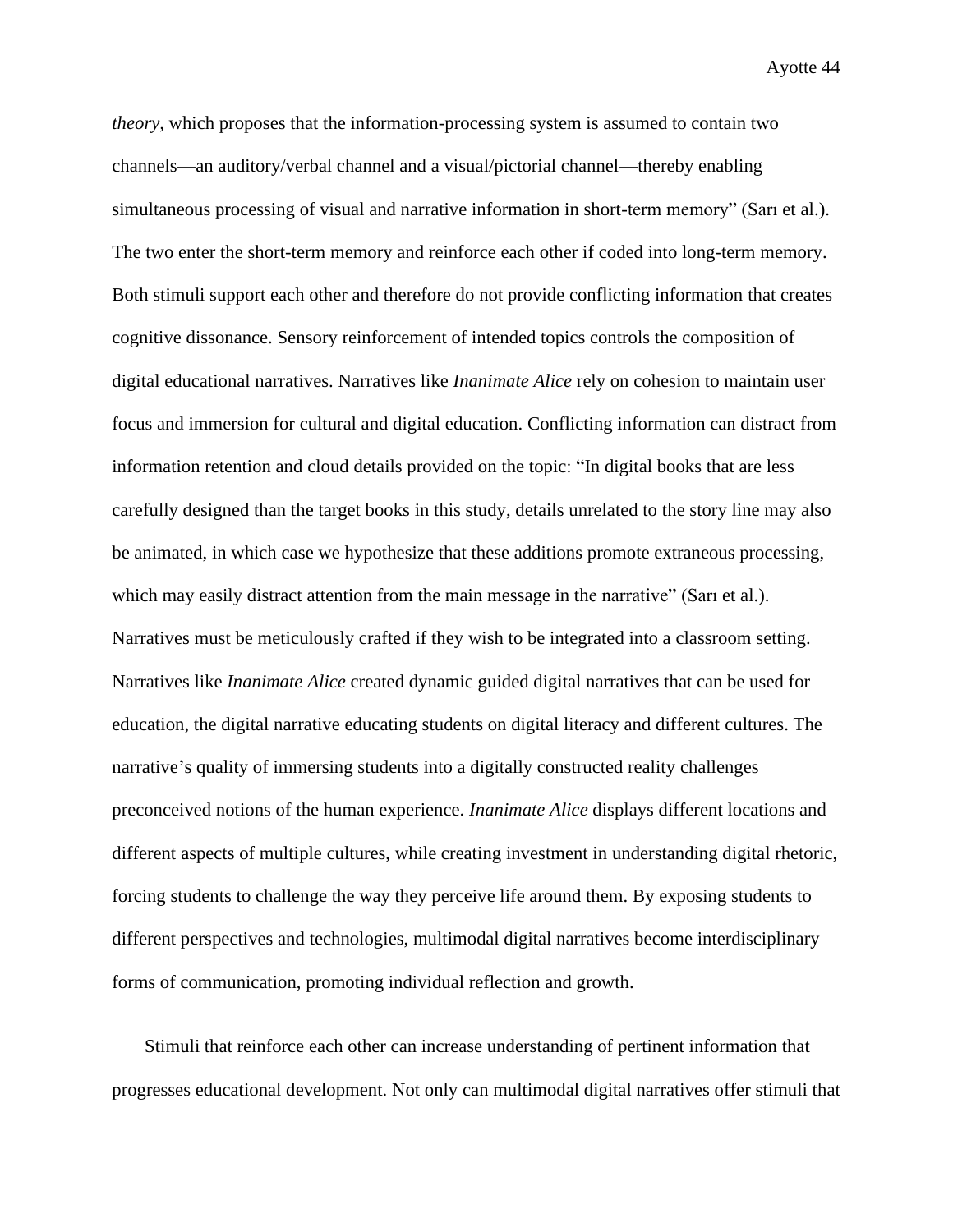help in retaining content-related information, but they can challenge how people are trained to understand the world. Traditional ideas of education are challenged by multimodal digital narratives through varied user interpretations. The transformative nature of multimodal digital narratives allows for reimagining how information is communicated to students. Characteristics of digital narratives have been prematurely accounted for as distractions, as stimuli that blur the intended focus of a class. The separation between modernity and traditionalism are often conflicting philosophies, but as the world progresses and change, people who do not adapt tend to fall to the wayside. Education in the United States of America has generally adopted various new technologies, appropriating new techonolgies to shift traditional educational ideologies into the modern day contexts: "It is, in other words, an instrument that blends optics and esthetics, symmetry and surprise, structure and creation. A kaleidoscopic laboratory challenges students to both 'explore unfamiliar technologies' and to 'defamiliarize those we think we already know'..." (Cordell et al. 4). Adopting new education materials challenges traditional education in terms of both students and educators. New technologies must be learned and seamlessly integrated into the classroom, challenging how a classroom looks, while new technologies challenge the traditional by requiring modern adaptation. These new tools require new literacies, ones that coincide with how humans perceive reality: "Instead, 'Competencies generally associated with the study of literatures and languages are … mobilized in new domains and situations, with different effects'" (8). Literacies that are normally developed in one field, need to be developed by all for effective communication using modern technology. By managing multiple streams of stimuli, the art of content creation must be aligned with features of humans' cognitive processing capabilities. Sensory information provides the foundation for information contextualization, allowing for complicated concepts to be disseminated through paced information portrayal in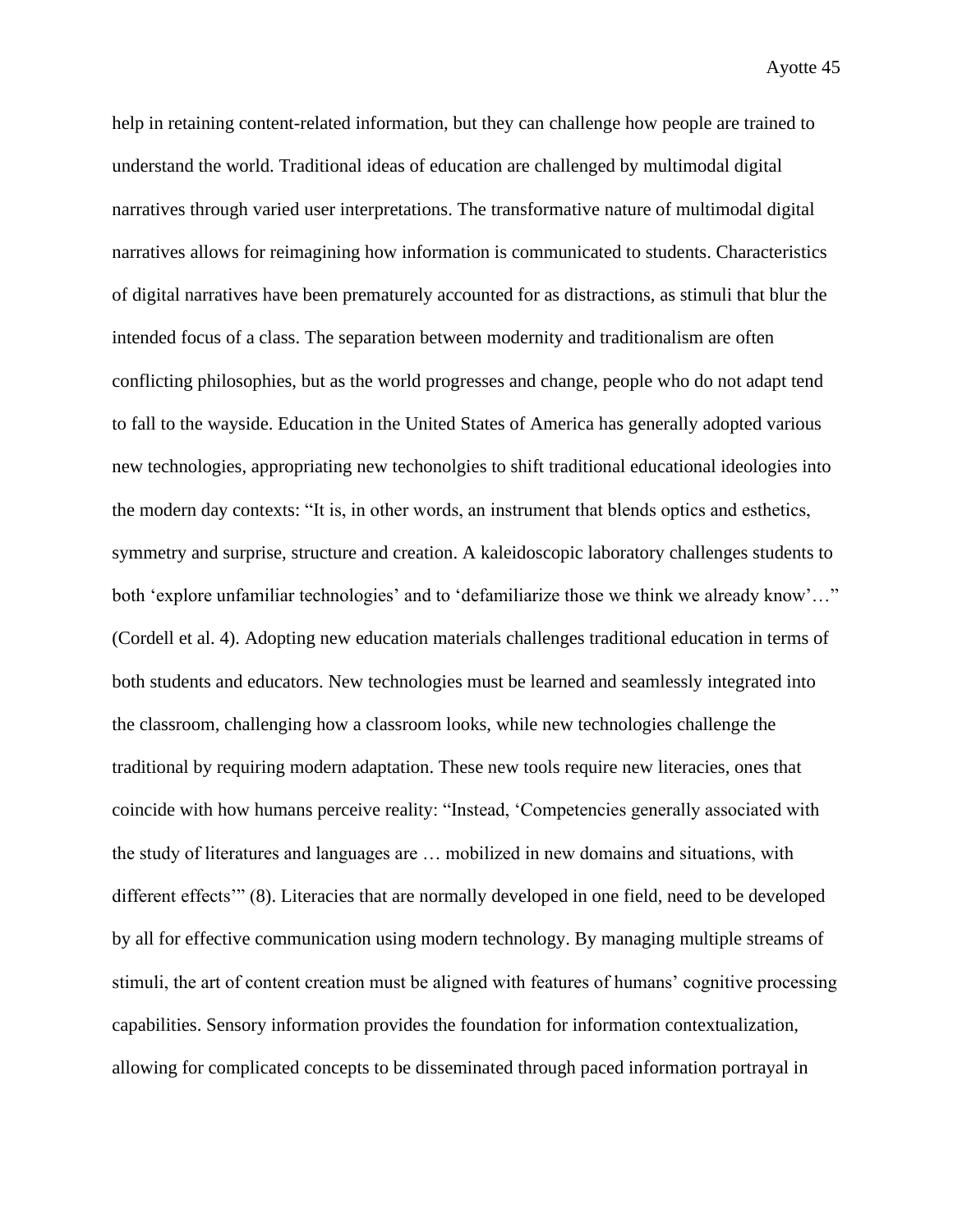digital spheres. Multimodal digital narratives are powerful tools of education, tools that can be influenced to distorting and managing humans' perceptions of reality and society.

# **Therapy**

The ability to alter a user's reality is powerful in distorting individual perception, proving extremely useful in therapy. The digital world can act as a model for the real one, allowing for humans to project themselves into a digital reality. When used as a therapeutic tool, multimodal digital narratives can be extremely valuable, letting users identify with characters that can guide them: "*FearNot*! is a virtual role-play approach with autonomous agents as social partners in scenarios related to exploring coping strategies for bullying" (Mayr 79). Users are allowed to explore concepts and realities with digital social partners that have no basis in the real world, allowing a reality free from the consequences accrued by honesty and experimental exploration of circumstance. Multimodal digital narratives allow authorial portrayal of different realities to a user, giving the author influence over a user's perception of reality. By confronting real-world situations in the controlled environment of the digital world, a virtual learning experience becomes a tool of education and emotional development. Influencing the way a user thinks allows multimodal digital narratives the unique privilege of potentially preventing long-term effects through shifting frameworks of perception: "The main objective of *FearNot*! is to use the systems immersive power to fight bullying in schools and thereby prevent long term effects such as academic regression, social anxiety and somatic and psychiatric symptoms"  $(79 - 80)$ . By providing a version of reality relating to bully, and then discussing coping strategies, the intensity of different adverse mental health issues can be combated. Not only can bullying be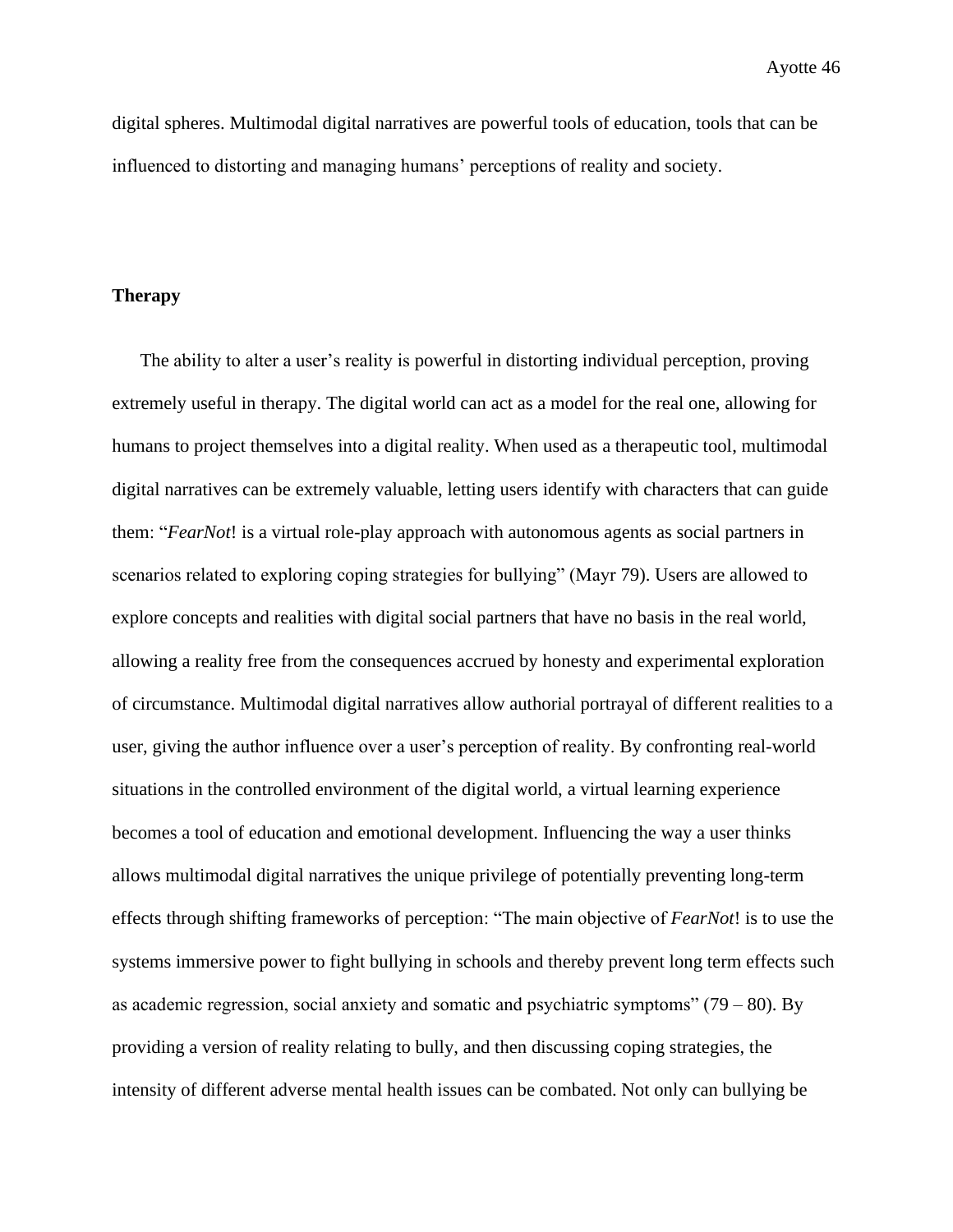targeted, but other emotionally straining situations have been targeted by multimodal digital narratives. Any different range of mental health issues and mental strains can be the topic of multimodal digital narrative content: "… *Carmen's Bright IDEAS*. It is intended to help mothers of paediatric cancer patients to deal with the strong emotional, physical and financial strains they face" (76). Multimodal digital narratives, especially the reality-imposing technology virtual reality offers, have the unique opportunity of offering different stimuli and not needing to hold to linearity. The media itself can provide a multi-layered experience reflecting the multiple different strains present in a user's perception of reality. Therapeutic digital narratives can contemplate more than one psychological issue at a time, being able to guide self-realization and productive decision-making skills. Offering a digitally-modeled reality allows for user freedom in exploration of digital reality. Users are allowed to be candid and thus respond to figures in the digital reality more authentically than they would autonomous individuals found in daily life. The variability and opportunity presented by the form allow for deep self-reflection, forcing users to learn about how they individually understand reality: "The goal of the system is… the user should empathise with the character and learn problem-solving skills from her, without having to make demanding decisions herself" (77-78). Allowing a person to project onto a digital character can provide a cathartic experience as well as an educational one. Digital narratives how the power to shift realities, proving increasingly useful in understanding and modifying human perception in areas of psychology.

# **Multimodal Digital Narratives and the Modern Day**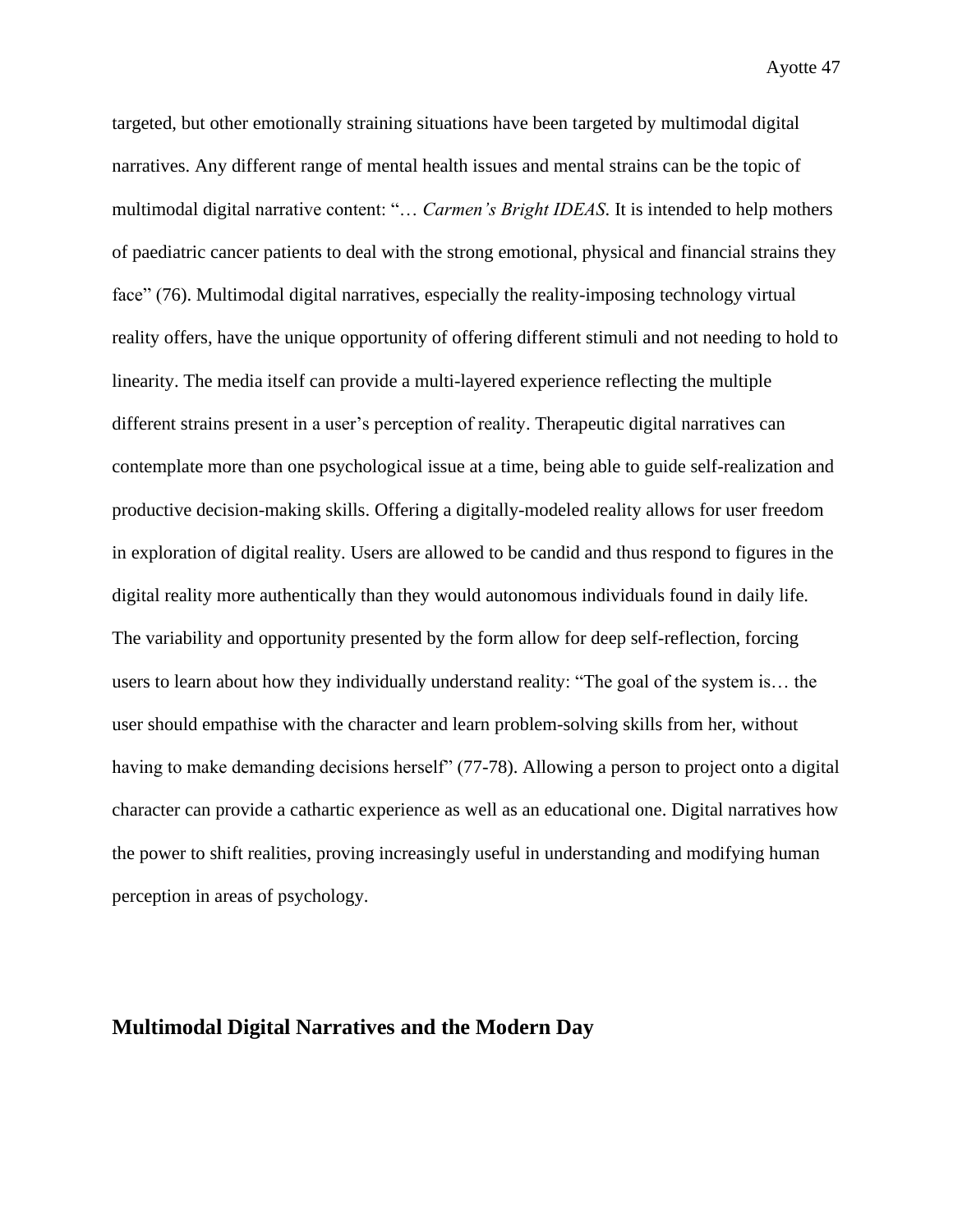Multimodal digital narratives can, theoretically, reach communities globally and thus form global communities, but digital narratives face the issue of societal limitations. Modern-day Internet availability and usage have increased, but the Internet is by no means globally accessible: "Concerning the global reach of the medium (and made possible through social networking), we should not forget that the digital divide also excludes a large part of the world's population from real access" (Llamas 235). Internet connectivity and availability vary based on geographic location, socioeconomic status, and different perceptions of technology throughout various human societies. The digital community excludes a large number of people, keeping those with minimal to no access to the Internet out of global societal discourse. Multimodal digital narratives allow for a greater capacity of immediate user access globally, but the digital world is not universally accessible. Beyond the basic issue of Internet accessibility and usage, computers are not currently capable of transcending cultural differences: "… not enough for them to be comprehensible at a global level or to communicate globally, because technological code is not sufficient for semantic comprehension…" (235). Code cannot necessarily replace linguistic differences between languages. The specific nuances of certain words, terms, slang, symbols, and other aspects of narratives do not necessarily translate cross-culturally. There are capabilities of translating languages in the computer, but they are not able to always replicate the meanings provided by different languages: "… the automatic self-translations are sometimes so literal that they produce the effect of alienating the texts…" (236). The nuance, and thus intent, the author gives can be lost in translation, limiting the true global capacity of digital narratives. Certain cultural boundaries cannot be fully bridged by the capabilities of current technology, differences in language, traditions, symbols, and even dialect pose as insurmountable problems for global uptake. Digital narratives currently offer limited potential for global digital community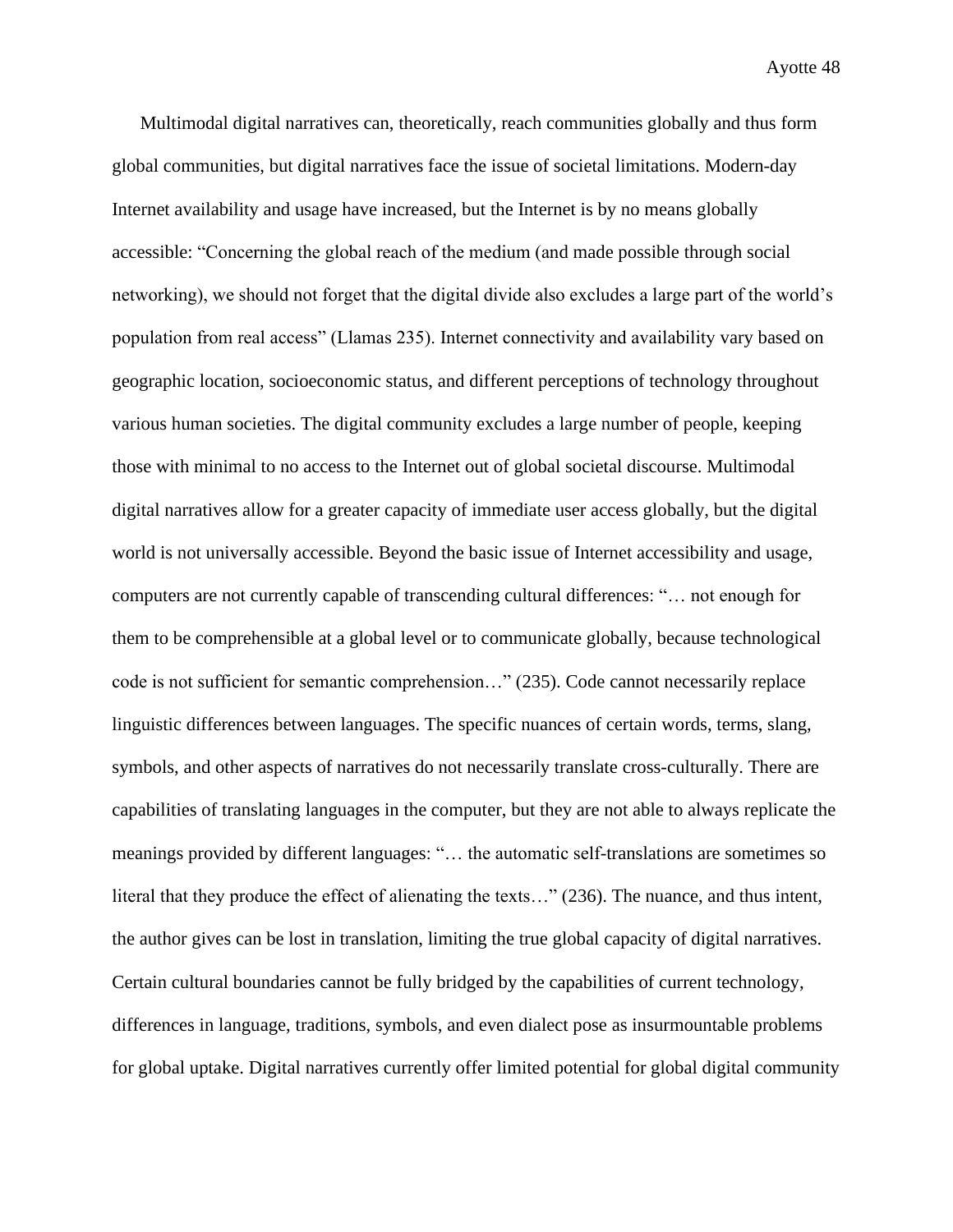creation, but there are too many cultural barriers and physical limits to create a truly global discourse.

# **Conclusion**

Multimodal digital narratives are a developing form, requiring exploration of digital rhetoric in conjunction with human perception to understand the power of societal influence provided by these narratives. With computers being continuously modified and advanced, as well as increasing Internet accessibility, digital narratives are viewable within a couple of keystrokes. These digital narratives are theoretically removed from geographic location, allowing immediate access to digital content. Digitization of narratives recontextualizes the plot offered by a narrative, allowing for dialogue between a user and system. The opportunities multimodal digital narratives present, as well as the newness of the form, have created renewed interest in digitalizing aspects of reality. The blending of reality and the digital occur as dialogue between system and user is developed, requiring a necessary reframing of rhetoric in a multimodal, digital context. The multimodal nature of digital narratives positions text as one of many elements that contribute to the plot, allowing greater freedom in employing text. Sound can be used to enhance or disrupt a narrative, controlling emotional response and engaging with a user in another form of sensory stimuli. Visuals, including videos, can help reinforce the information presented and actively display an author's attempt at controlling a user's reality. Interactivity functions as one of the cornerstones for digital multimodal narratives; interactive elements provide an immersive experience that seemingly personalizes the reception of a work. Current trends among multimodal digital narratives cement themselves by altering reality, imparting a specific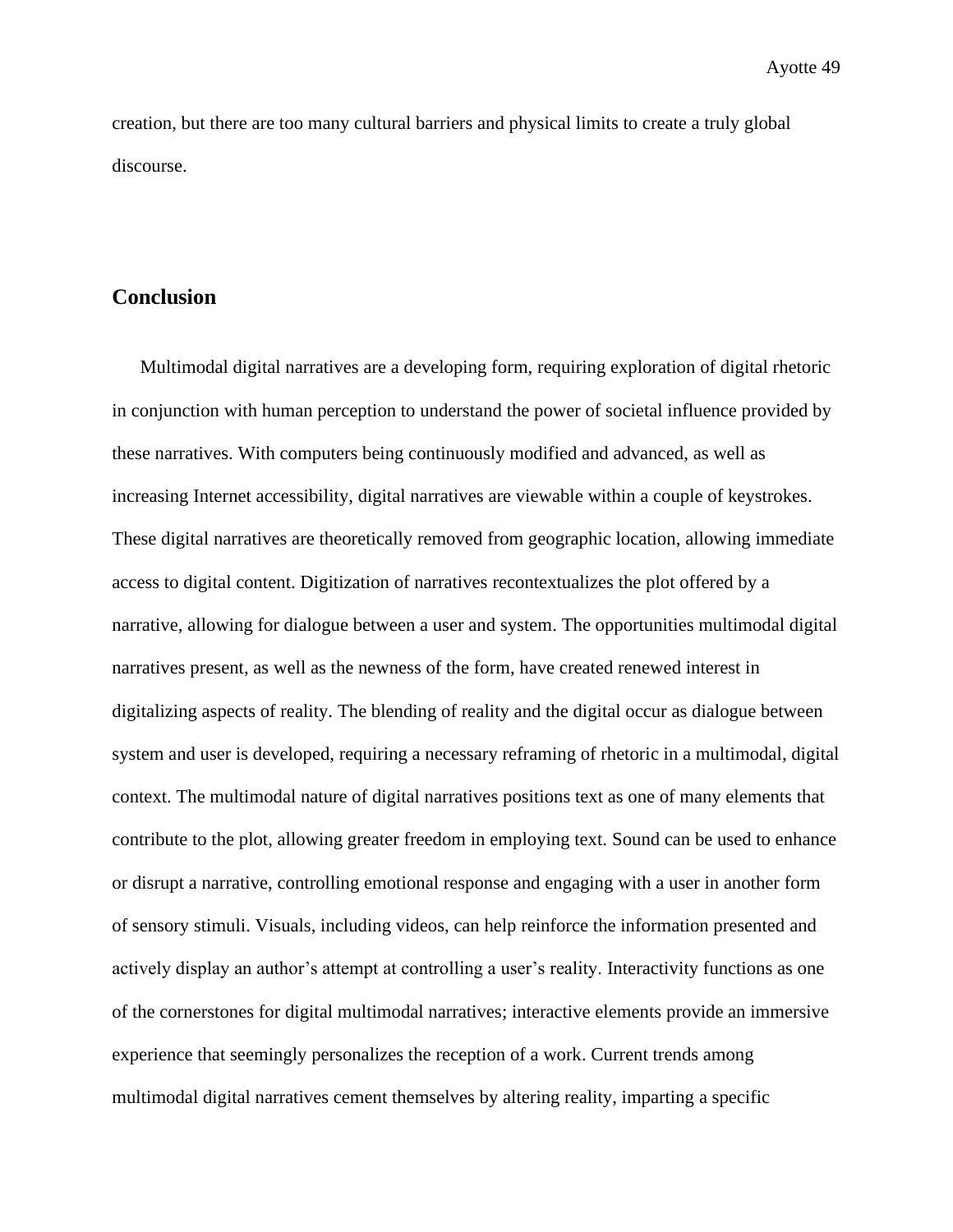individualized message among every user. I have explored these trends, along with the digital rhetoric of narrative composition, in my own activism-based digital narrative, "Promise of Paradise." Digital activism capitalizes on digital rhetoric, utilizing the aspects that make multimodal digital narratives potent in both education and psychology. By shifting individual perception across a global community, multimodal digital narratives can inspire change within the context of reality. These advantages in persuasion and communication, though, are not met without difficulty. There is, in the  $21<sup>st</sup>$  century, a large population of people who do not have Internet access. In the future, more and more people could potentially have access to the Internet, allowing for a greater global discourse, and increased development in the multimodal digital narratives' applications. As multimodal digital narratives develop, more fields will utilize them and transform them, implementing different disciplines to be able to connect to or influence a global audience. With the addition of new cultural groups joining the Internet, computers may eventually be able to bridge cultural divides through increasing technological capabilities, such as increasing satellite broadband opportunities, to create a more comprehensive global community. While multimodal digital narratives, especially virtual reality, are currently inaccessible through cultural and lingual barriers, technological development may further the creation of a truly global community. However, as technology develops, like in the instance of virtual reality, concepts such a religion, philosophy, and propaganda will have to be confronted by he general population to overcome social misgivings with emerging, immersive technologies. But with how quickly the Internet and multimodal digital narratives have developed, there is still future hope for a judgement-free, nation-state bias absent, inclusive, global space.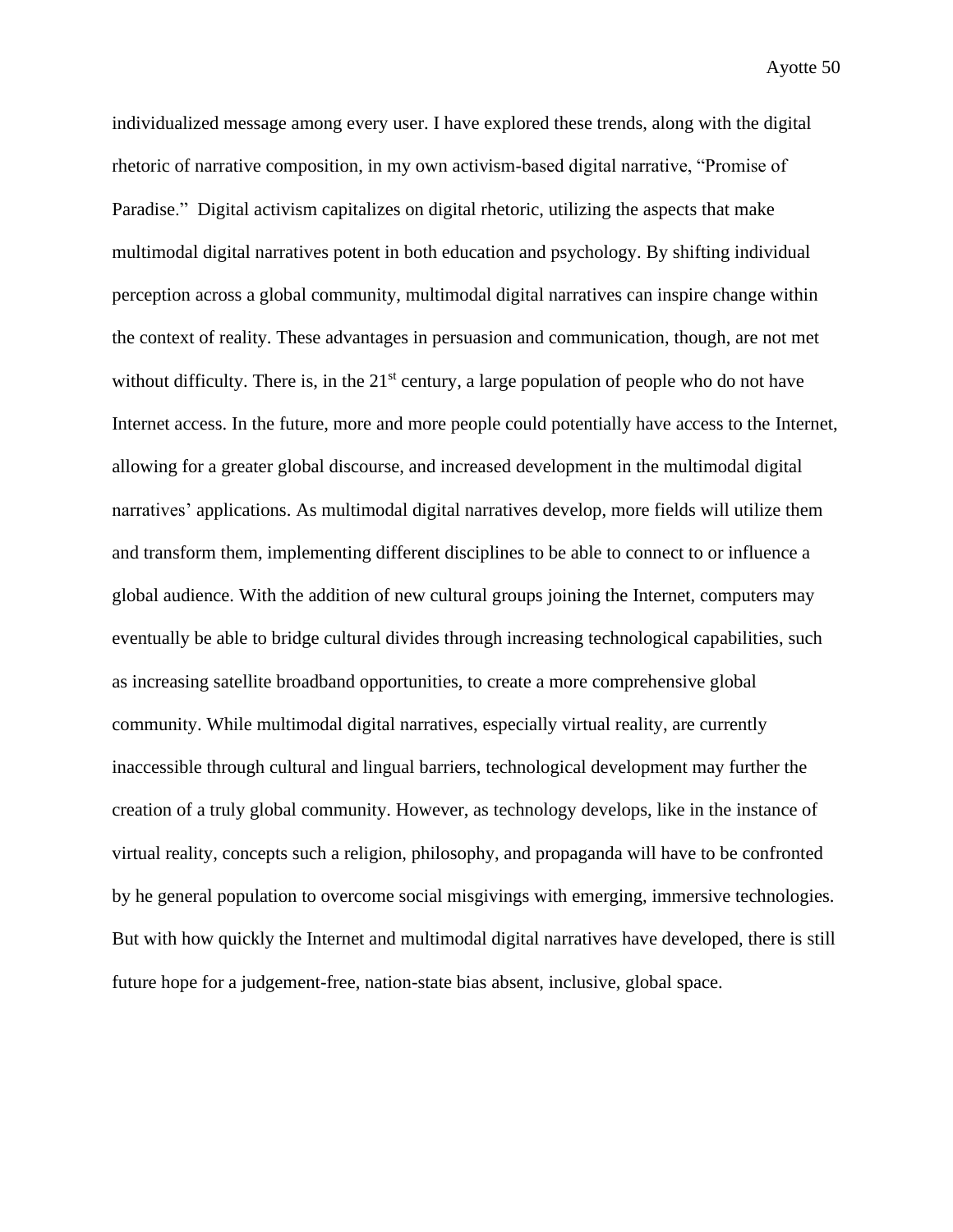#### Works Cited

Arora, Gabo. "Clouds Over Sidra." *Within*, 2015, www.with.in/watch/clouds-over-sidra.

Berghammer, Gabriele, and Anders Holmqvist. "Pleasing the Reader by Pleasing the Eye-Part 2 Page Layout and Readability." *Medical Writing*, vol. 22, no. 1, Mar. 2013, pp. 37– 44. *EBSCOhost*, doi:10.1179/2047480612Z.00000000084.

Bigelow, Alan. *The Fall*. webyarns.com/fall/fall.html.

- Bragança, Luiza C., et al. "Twine Game Narrative and discussion about LGBTQ representation," *Culture Track – Full Papers*. Universidade Federal de Minas Gerais, Brazil, & Pontifica Univeridade Católica de Minas Gerais, Brazil. SBC – Proceedings of SBGames. PDF. 8 September 2020. ISSN: 2179-2259.
- Brame, C.J. "Effective Educational Videos." Vanderbilt CfT, (2015). [http://cft.vanderbilt.edu/guides-sub-pages/effective-educational-videos/.](http://cft.vanderbilt.edu/guides-sub-pages/effective-educational-videos/)
- Cocq, Coppélie. "Exploitation or Preservation?: Your Choice! Digital Modes of Expressing Perceptions of Nature and the Land." *The Environment in the Age of the Internet: Activists, Communication, and the Digital Landscape*, edited by Heike Graf, 1st ed., Open Book Publishers, Cambridge, UK, 2016, pp. 53–74. *JSTOR*, [www.jstor.org/stable/j.ctt1d41dkh.7.](http://www.jstor.org/stable/j.ctt1d41dkh.7) Accessed 14 Feb. 2021.

Cordell, Ryan, et al.. "Kaleidoscopic Pedagogy in the Classroom Laboratory." *Teaching with*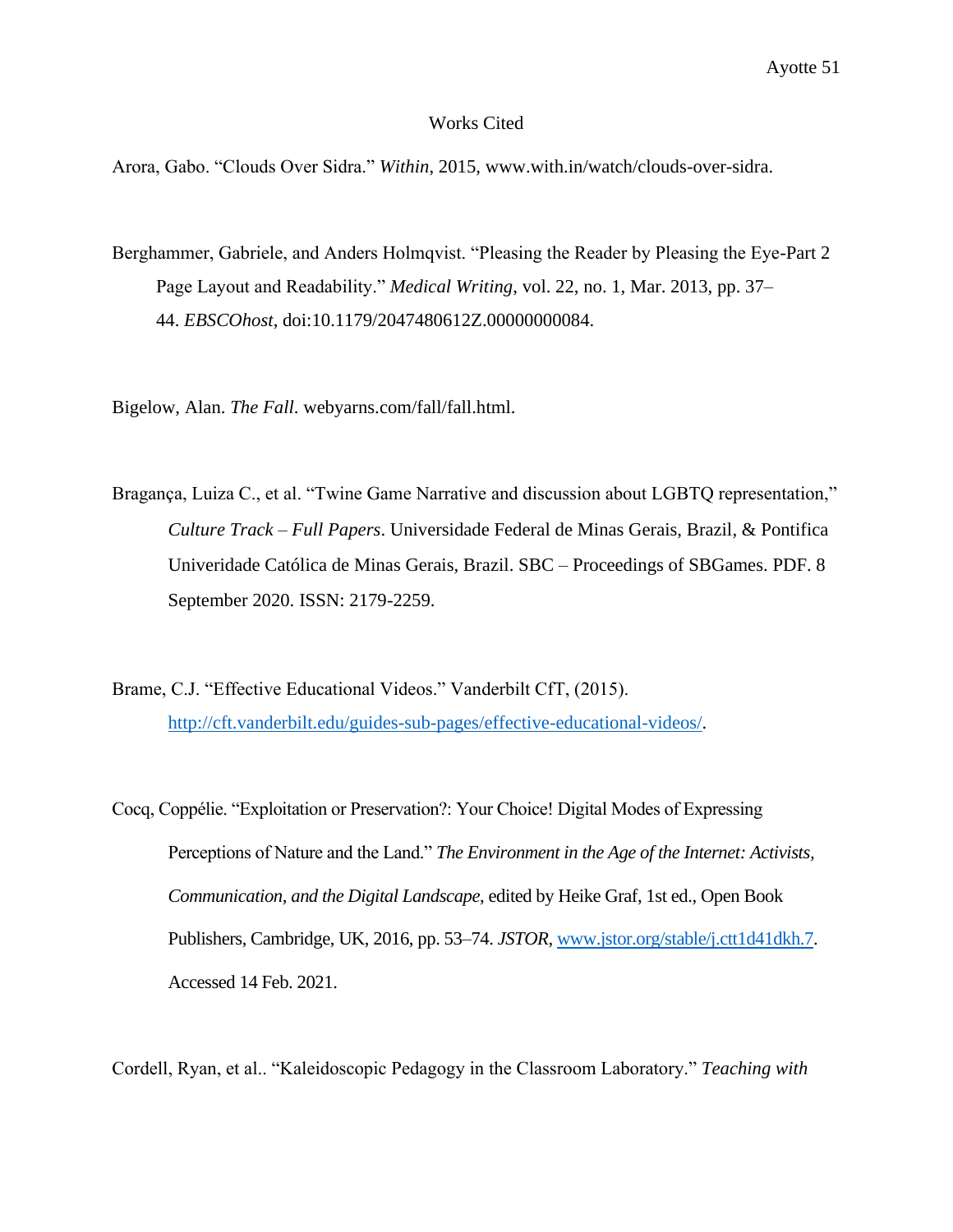*Digital Humanities*, 2018, pp. 3–23., doi:10.5406/j.ctv8bt13m.6.

Cowan, James P.. *The Effects of Sound on People*, John Wiley & Sons, Incorporated, 2016. *ProQuest Ebook Central*, [https://ebookcentral.proquest.com/lib/unh/detail.action?docID=4456125.](https://ebookcentral.proquest.com/lib/unh/detail.action?docID=4456125)

Crane, Greg. "Classics and the Computer: An End of the History." *A Companion to Digital Humanities*, edited by Susan Schreibman, et al., John Wiley & Sons, Incorporated, 2004. *ProQuest Ebook Central*,

[https://ebookcentral.proquest.com/lib/unh/detail.action?docID=350868.](https://ebookcentral.proquest.com/lib/unh/detail.action?docID=350868)

Denis, Michel, et al.. *Imagery, Language and Visuo-Spatial Thinking*. Taylor & Francis Group, 2001. *ProQuest Ebook Central*,

[https://ebookcentral.proquest.com/lib/unh/detail.action?docID=237404.](https://ebookcentral.proquest.com/lib/unh/detail.action?docID=237404)

Eyman, Douglas. "Digital Rhetoric: Theory." *Digital Rhetoric: Theory, Method, Practice*. University of Michigan Press, ANN ARBOR, 2015, pp. 61–92. *JSTOR*, www.jstor.org/stable/j.ctv65swm2.6. Accessed 14 Feb. 2021.

Frey, Aline, and Marie-Line Bosse. "Perceptual Span, Visual Span, and Visual Attention Span: Three Potential Ways to Quantify Limits on Visual Processing during Reading." Visual Cognition, vol. 26, no. 6, June 2018, pp. 412–429. EBSCOhost, doi:10.1080/13506285.2018.1472163.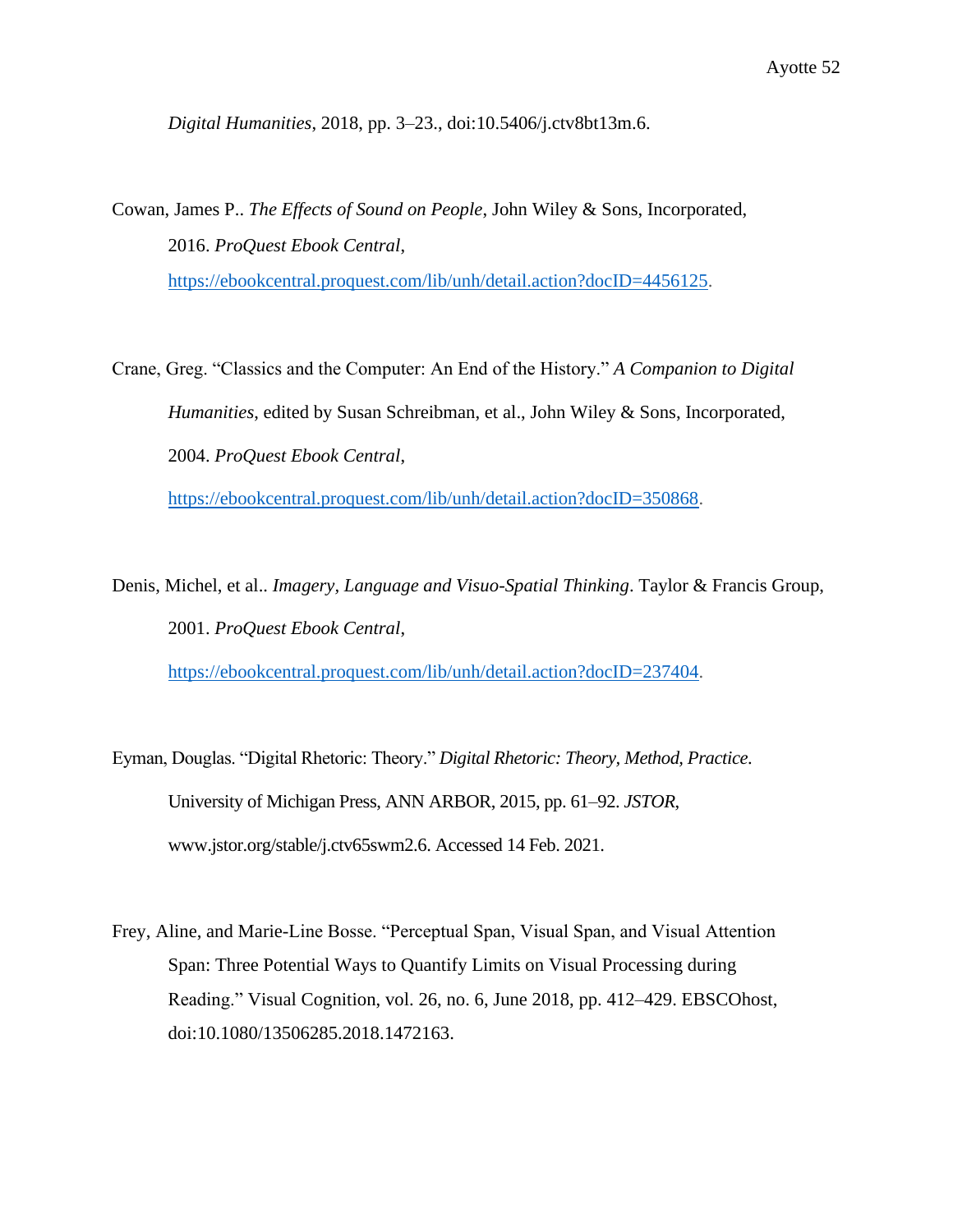Fritz, Jonathan B, et al. *Auditory Attention - Focusing the Searchlight on Sound*. 21 Aug. 2007, [www.sciencedirect.com/science/article/pii/S0959438807000943.](http://www.sciencedirect.com/science/article/pii/S0959438807000943)

Gregory, Sue, et al. *Learning in Virtual Worlds: Research and Applications*. Athabasca University Press, 2016. *ProQuest Ebook Central*, [https://ebookcentral.proquest.com/lib/unh/detail.action?docID=4839991.](https://ebookcentral.proquest.com/lib/unh/detail.action?docID=4839991)

Hand, Martin. *Making Digital Cultures : Access, Interactivity, and Authenticity*, Taylor & Francis Group, 2008. *ProQuest Ebook Central*,

[https://ebookcentral.proquest.com/lib/unh/detail.action?docID=438696.](https://ebookcentral.proquest.com/lib/unh/detail.action?docID=438696)

Hayles, N. Katherine. *How We Think : Digital Media and Contemporary Technogenesis*, University of Chicago Press, 2012. *ProQuest Ebook Central*, [https://ebookcentral.proquest.com/lib/unh/detail.action?docID=887239.](https://ebookcentral.proquest.com/lib/unh/detail.action?docID=887239)

- Hullman, J. and N. Diakopoulos. "Visualization Rhetoric: Framing Effects in Narrative Visualization," in *IEEE Transactions on Visualization and Computer Graphics*, vol. 17, no. 12, pp. 2231-2240, Dec. 2011, doi: 10.1109/TVCG.2011.255
- Jackson, Shelly. *My Body — a Wunderkammer*. 1997, collection.eliterature.org/1/works/jackson\_\_my\_body\_a\_wunderkammer.html.

Koehler, Adam. "Digitizing Craft: Creative Writing Studies and New Media: A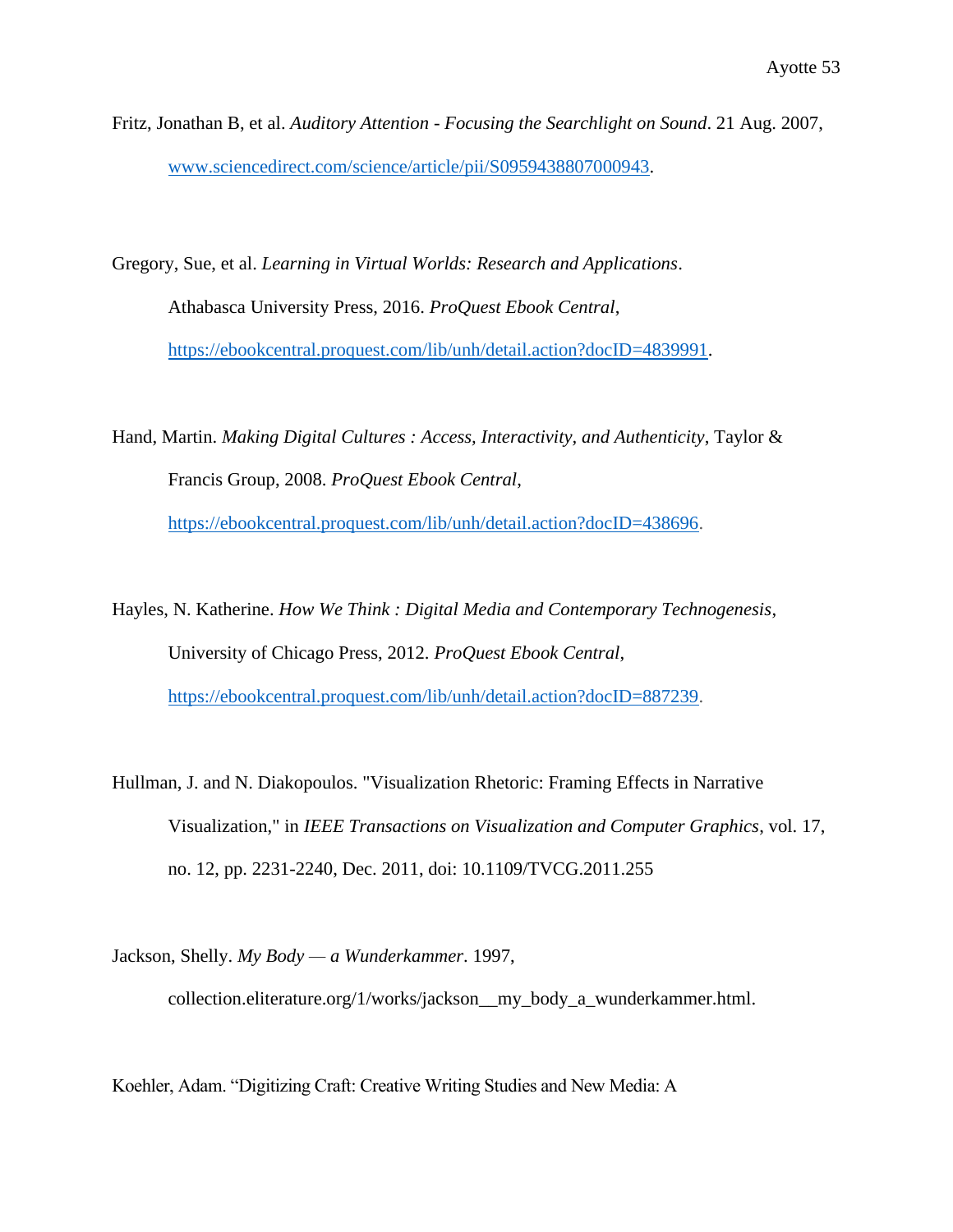Proposal." *College English*, vol. 75, no. 4, 2013, pp. 379–397. *JSTOR*, www.jstor.org/stable/24238180. Accessed 14 Feb. 2021.

Llamas, Miriam. "Digitising the World: Globalisation and Digital Literature." *Neohelicon*, vol. 42, no. 1, June 2015, pp. 227–251. EBSCOhost, doi:10.1007/s11059 014-0261-x

Marinelli, Donald. "Interactivity and Non-Linearity: What Do They Really Mean?" *Entertainment Computing*, 2003, pp. 15–20., doi:10.1007/978-0-387-35660-0\_2.

Mayr, Simon. *Immersion in a Virtual World: Interactive Drama and Affective Sciences : Interactive Drama and Affective Sciences*, Diplomica Verlag, 2014. *ProQuest Ebook Central*, [https://ebookcentral.proquest.com/lib/unh/detail.action?docID=1640312.](https://ebookcentral.proquest.com/lib/unh/detail.action?docID=1640312)

Meadows, Mark. "Pause & Effect: The Art of Interactive Narrative." *O'Reilly Online Learning*, New Riders, 2002, learning.oreilly.com/library/view/Pause+&+Effect:+The+Art+of+Interactive+Narrative/0 735711712/ch04.html#ch04lev1sec3.

Milton, John. "Paradise Lost: Introduction." *Paradise Lost*, Dartmouth College, milton.host.dartmouth.edu/reading\_room/pl/intro/text.shtml.

Murray, Janet H. *Inventing the Medium : Principles of Interaction Design As a Cultural Practice*, MIT Press, 2011. *ProQuest Ebook Central*,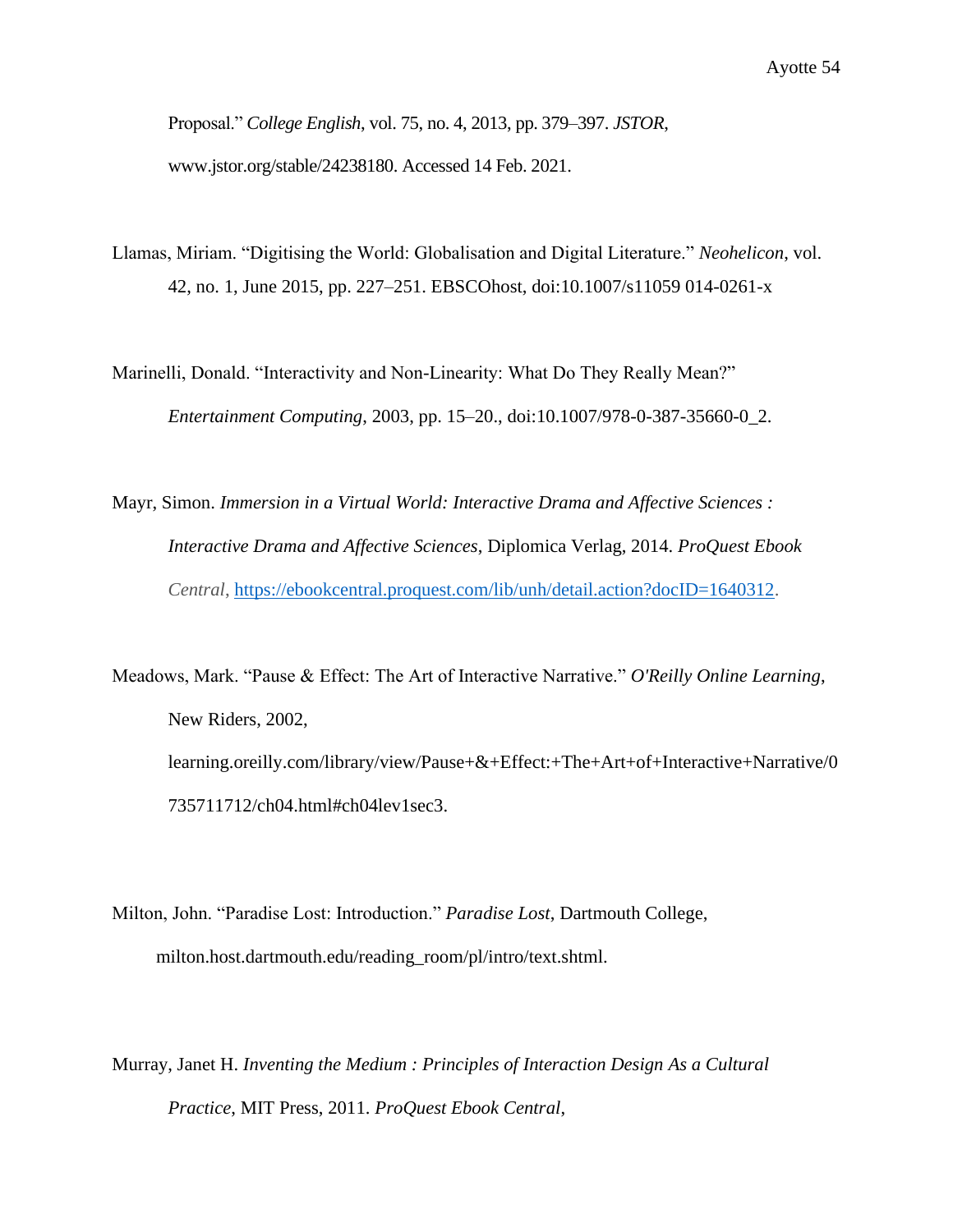[https://ebookcentral.proquest.com/lib/unh/detail.action?docID=3339350.](https://ebookcentral.proquest.com/lib/unh/detail.action?docID=3339350)

Page, Ruth, and Bronwen Thomas. *New Narratives : Stories and Storytelling in the Digital Age*. UNP - Nebraska Paperback, 2011. *ProQuest Ebook Central*.

Paiva, Ana. "The Role of Tangibles in Interactive Storytelling." *Lecture Notes in Computer Science*, 2005, pp. 225–228., doi:10.1007/11590361\_26.

Pullinger, Kate, et al. *"*Episodes 1-5." *Inanimate Alice*, Bradfield Company Ltd, 2005.

Rockwell, Geoffrey, and Andrew Mactavish. "Multimedia *A Companion to Digital Humanities*, edited by Susan Schreibman, et al., John Wiley & Sons, Incorporated, 2004. *ProQuest Ebook Central*,

[https://ebookcentral.proquest.com/lib/unh/detail.action?docID=350868.](https://ebookcentral.proquest.com/lib/unh/detail.action?docID=350868)

- Sarı, Burcu, et al.. "A Randomized Controlled Trial to Test Efficacy of Digital Enhancements of Storybooks in Support of Narrative Comprehension and Word Learning." *Journal of Experimental Child Psychology*, Academic Press, 11 Dec. 2018, [www.sciencedirect.com/science/article/pii/S0022096518304636?via%3Dihub.](http://www.sciencedirect.com/science/article/pii/S0022096518304636?via%3Dihub)
- Skains, R. Lyle. "The Fragmented Digital Gaze: The Effects of Multimodal Composition on Narrative Perspective." *Qualitative Inquiry*, vol. 22, no. 3, Mar. 2016, pp. 183–190, doi[:10.1177/1077800415605054.](https://doi.org/10.1177/1077800415605054)